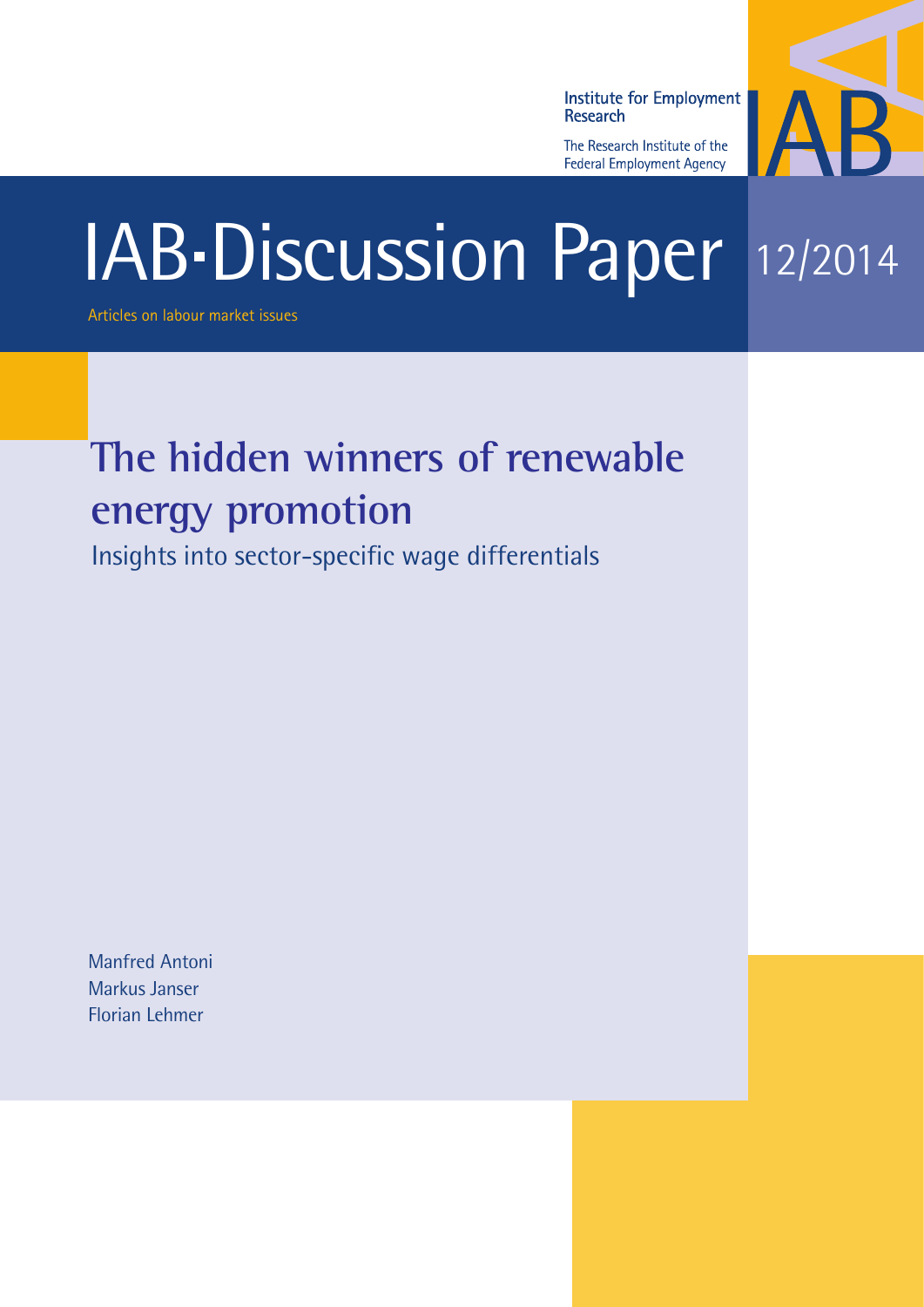# The hidden winners of renewable energy promotion

Insights into sector-specific wage differentials

Manfred Antoni (IAB Nuremberg) Markus Janser (IAB Nuremberg) Florian Lehmer (IAB Nuremberg)

Mit der Reihe "IAB-Discussion Paper" will das Forschungsinstitut der Bundesagentur für Arbeit den Dialog mit der externen Wissenschaft intensivieren. Durch die rasche Verbreitung von Forschungsergebnissen über das Internet soll noch vor Drucklegung Kritik angeregt und Qualität gesichert werden.

The "IAB-Discussion Paper" is published by the research institute of the German Federal Employment Agency in order to intensify the dialogue with the scientific community. The prompt publication of the latest research results via the internet intends to stimulate criticism and to ensure research quality at an early stage before printing.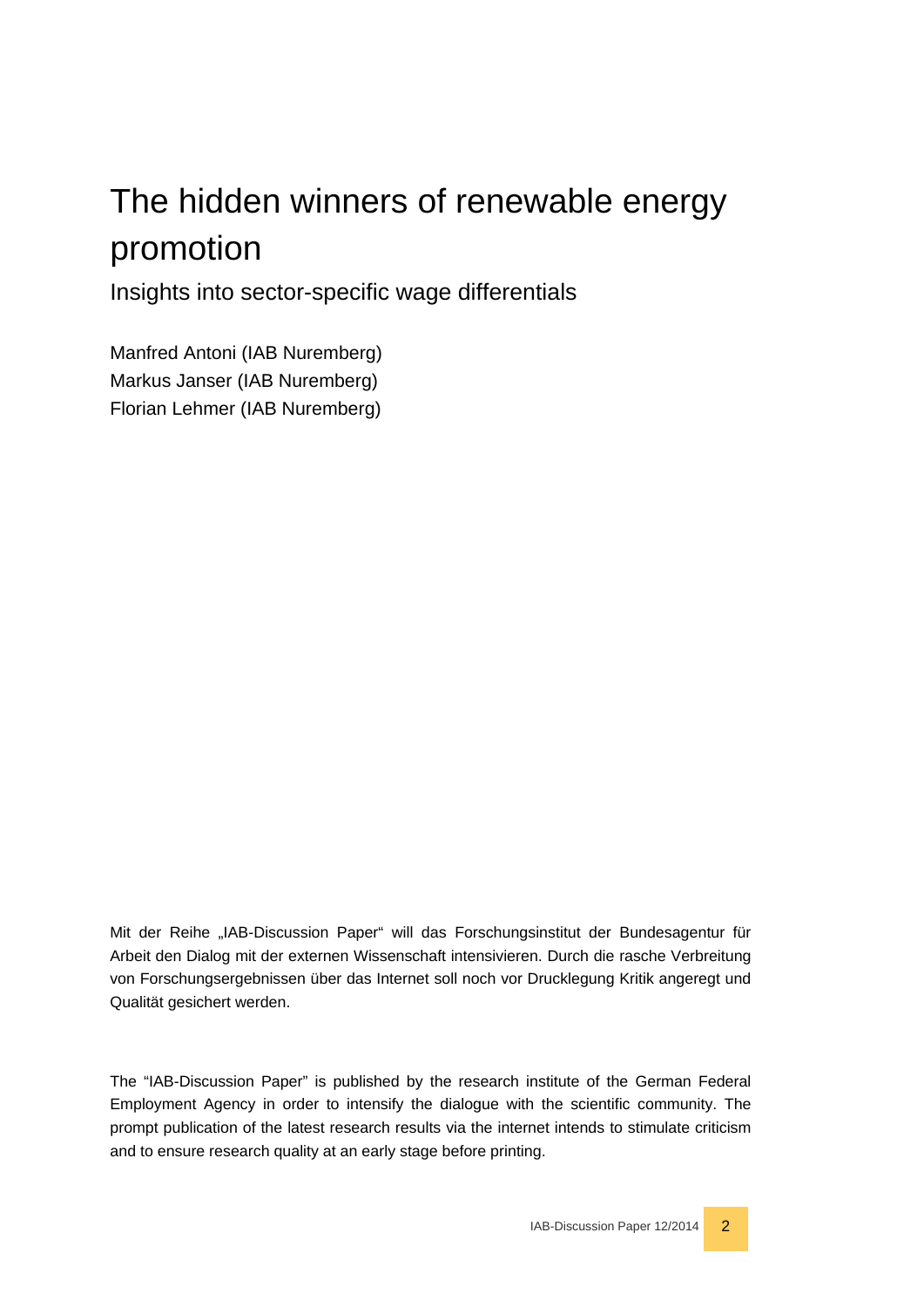# **Contents**

| 1                                                                          |  |
|----------------------------------------------------------------------------|--|
| 2                                                                          |  |
| 3                                                                          |  |
| 4                                                                          |  |
| 5                                                                          |  |
| 6                                                                          |  |
|                                                                            |  |
|                                                                            |  |
|                                                                            |  |
|                                                                            |  |
|                                                                            |  |
|                                                                            |  |
| $\mathcal{I}$                                                              |  |
|                                                                            |  |
| 7.2 Controlling for Differences in the Establishment-Size Distribution  31 |  |
| 8                                                                          |  |
|                                                                            |  |
|                                                                            |  |
|                                                                            |  |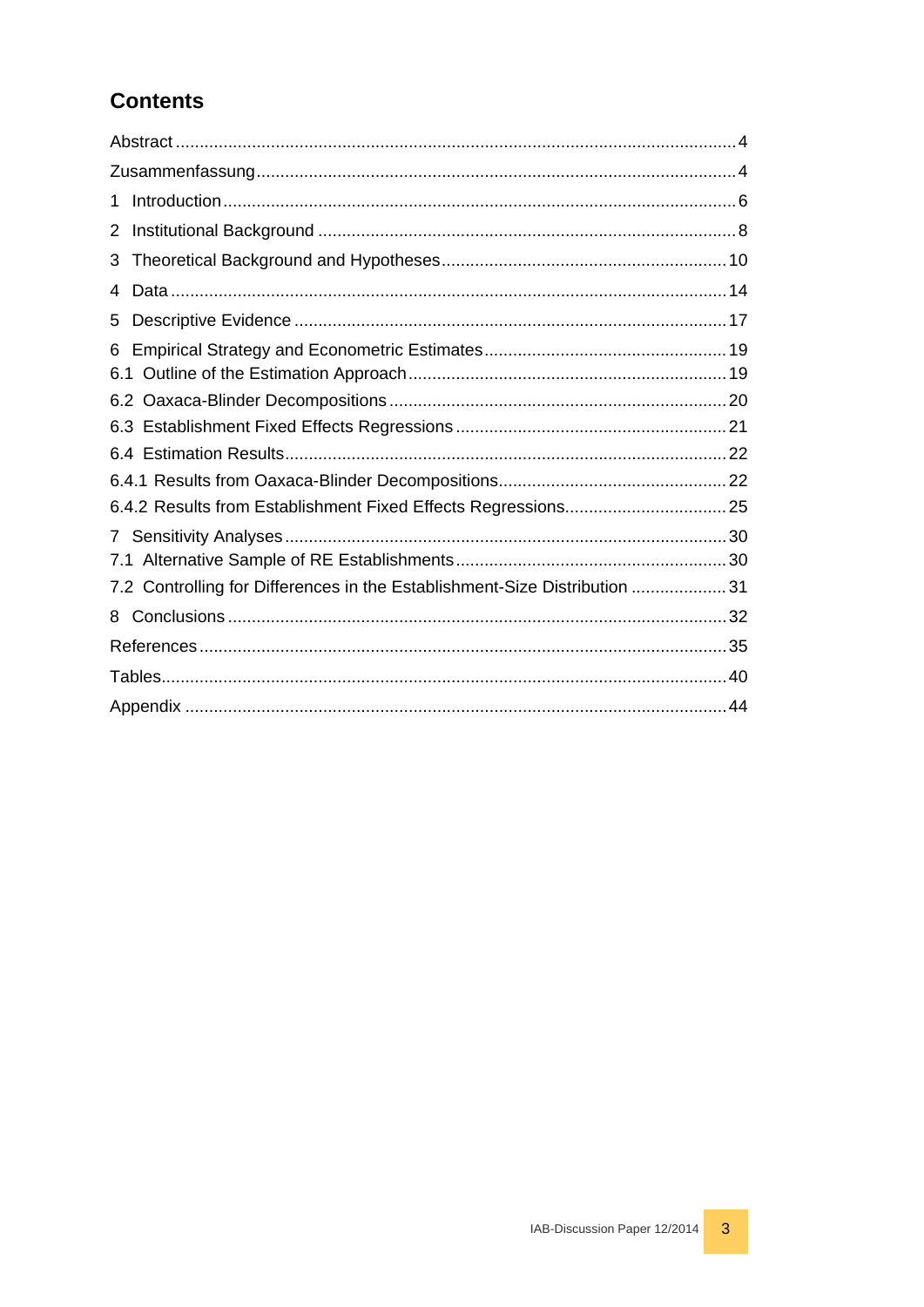# <span id="page-3-0"></span>**Abstract**

In light of Germany´s transition approaches towards a sustainable energy system this paper examines differences of employment structure and wage differentials between renewable energy establishments and their sector peers. To do so, we have developed a novel data set by linking company-level information from the German Renewable Energy Federation with establishment-level data of the IAB Establishment History Panel. According to our descriptive evidence, there are significant differences in wages and in several other characteristics. Looking at the top-four renewable energy sectors, our estimates show that human capital and other establishment-level characteristics mostly explain the wage differential among manufacturers and energy providers. However, we find a persistent 'renewable energy wage premium' of more than ten percent in the construction installation activities and the architectural and engineering services. We interpret this premium as a positive indirect effect of the promotion of renewable energies for the benefit of employees in renewable energy establishments within these two sectors.

# <span id="page-3-1"></span>**Zusammenfassung**

Vor dem Hintergrund der Energiewende in Deutschland untersuchen wir die Beschäftigtenstruktur und Entlohnung in Betrieben, die im Bereich Erneuerbare Energien tätig sind. Wir vergleichen diese Betriebe mit solchen, die zwar im gleichen Wirtschaftszweig, aber nicht explizit im Kontext Erneuerbarer Energien aktiv sind. Hierfür haben wir einen neuen Datensatz aufgebaut, in dem wir Unternehmensdaten des Bundesverbandes der Erneuerbaren Energien e.V. mit den Betriebsdaten des IAB Betriebshistorik-Panels verknüpft haben. Unsere Ergebnisse zeigen signifikante Unterschiede auf Ebene der Löhne sowie auf Ebene mehrerer relevanter Betriebsmerkmale. Wenn wir uns die vier Hauptwirtschaftszweige im Feld der Erneuerbaren Energien näher betrachten, sehen wir, dass sich die Lohnunterschiede in den Branchen der Hersteller und der Energieerzeuger fast ganz durch die auf das Personal bezogenen Merkmale (z.B. Qualifikation) sowie andere strukturelle Betriebsmerkmale (z.B. Betriebsgröße) erklären lassen. Wir finden jedoch eine dauerhafte "Erneuerbare Energien Lohnprämie" von über zehn Prozent im Handwerk und im Bereich Technische Planung/Architektur. Wir interpretieren diese Lohndifferenz als einen positiven indirekten Effekt der Förderung Erneuerbarer Energien zugunsten der Beschäftigten von Handwerks- und Projektierungsbetrieben, die durch ihre Arbeiten an der Energiewende beteiligt sind.

**JEL classification:** J31, P48, Q42, Q52, C81

**Keywords:** Wages Differentials, Renewable Energy Establishments, Green Jobs, Human Capital, Record Linkage

**Acknowledgements:** We are grateful to Stefan Bender, Uwe Blien, Mario Bossler, Jens Horbach for their helpful comments and fruitful discussions. Furthermore, thanks go to the participants of the following workshops and conferences: 2014 An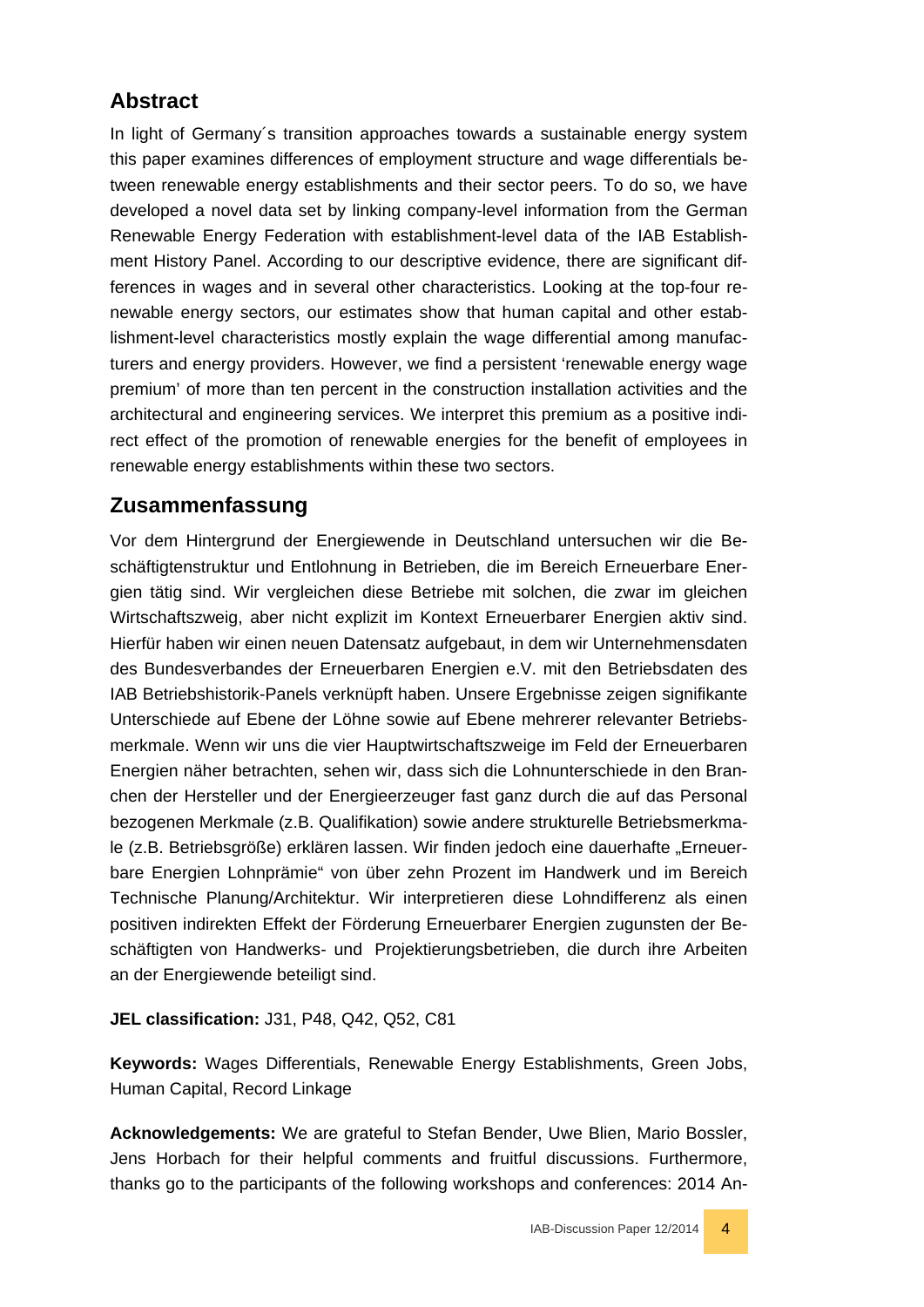nual Conference of the Scottish Economic Society, Workshop 'New Firms and the Quality of Work' at the Institute for Applied Economic Research (IAW), the Colloquium of the Chair of Economics (Empirical Macroeconomics and Regional Economics) at the University of Regensburg, and the Discussion Group on Labour Market and Occupational Research of the Institute for Employment Research (IAB). Of course, any remaining errors are our own.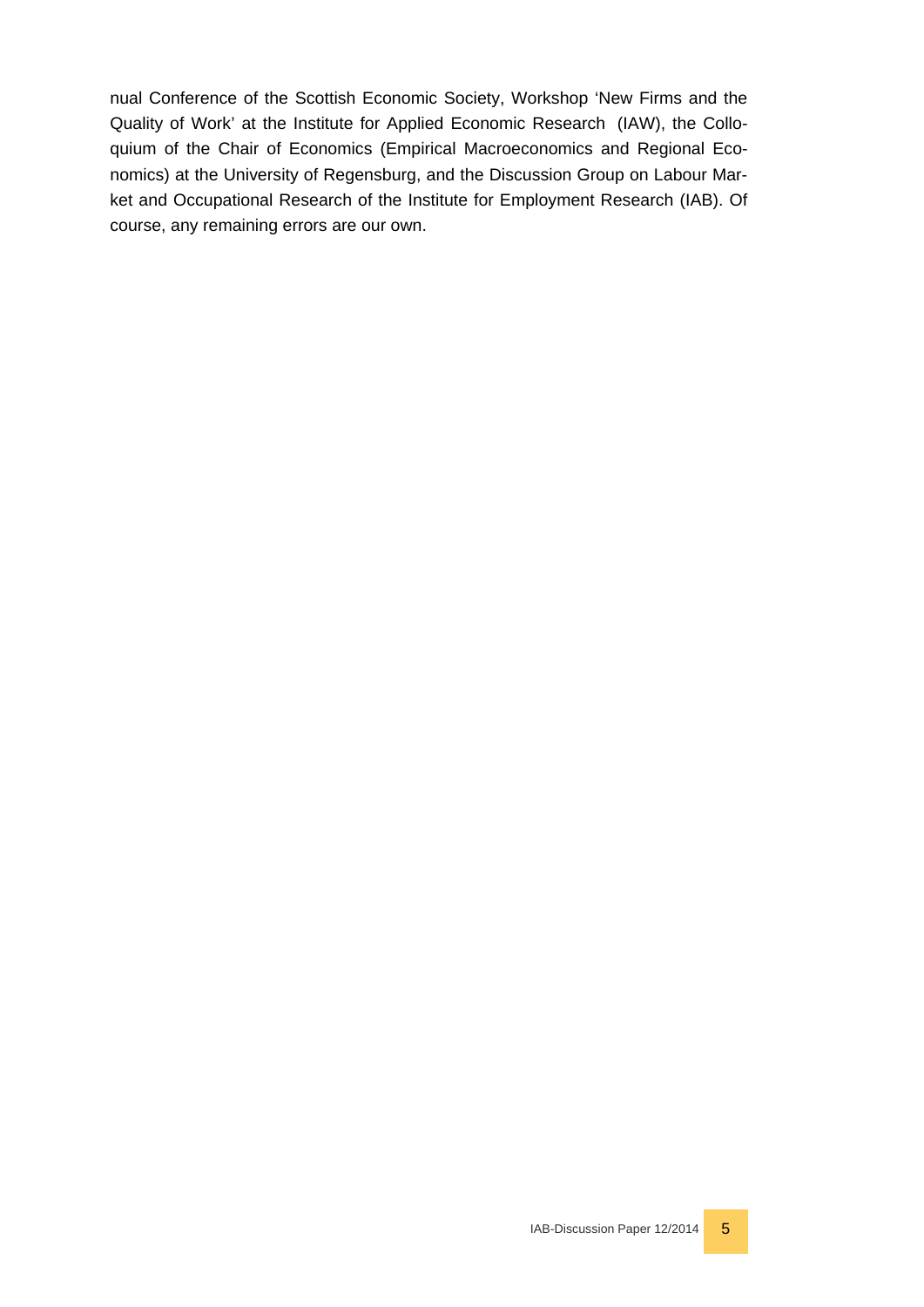# <span id="page-5-0"></span>**1 Introduction**

The global strive for mitigation of climate change has led to a growing and dynamic renewable energy (RE) market in Europe, connected with a considerable increase in employment within this field of economic activity (Ragwitz et al. 2009, Blanco et al. 2009). Particularly Germany, one of the European RE pioneer countries, has seen a boom of renewables, supported by fixed feed-in tariffs and further instruments of public promotion. In conjunction with an increase in exports of RE products and services, there was a substantial growth in turnover and employment (Lehr/Lutz/Edler 2012; Blazejczak et al. 2011).

*Figure 1* shows publicly available data on gross employment from renewable energy in Germany, based on input-output analyses (O'Sullivan et al. 2013). The dotted lines indicate the year of the introduction of the Renewable Energy Sources Act (EEG) and its amendments, respectively. The figure shows a growing employment effect. However, the total employment decreased slightly in 2012, which reflects the current dynamic market situation. On an international level, several studies observe positive employment development in the area of RE, for example in the USA (Sommers 2013), Canada (Böhringer et al. 2012), China and India (Poschen 2012; Arora 2010).



#### **Figure 1 Gross employment from renewable energy in Germany**

Source: Gross employment from renewable energy in Germany: O'Sullivan et al. 2013, Years of EEG introduction and its amendments: Bruns et al. 2011

Public promotion has played – and still plays – an important role for stimulating supply and demand of those emerging markets. Within the European Union, and again,

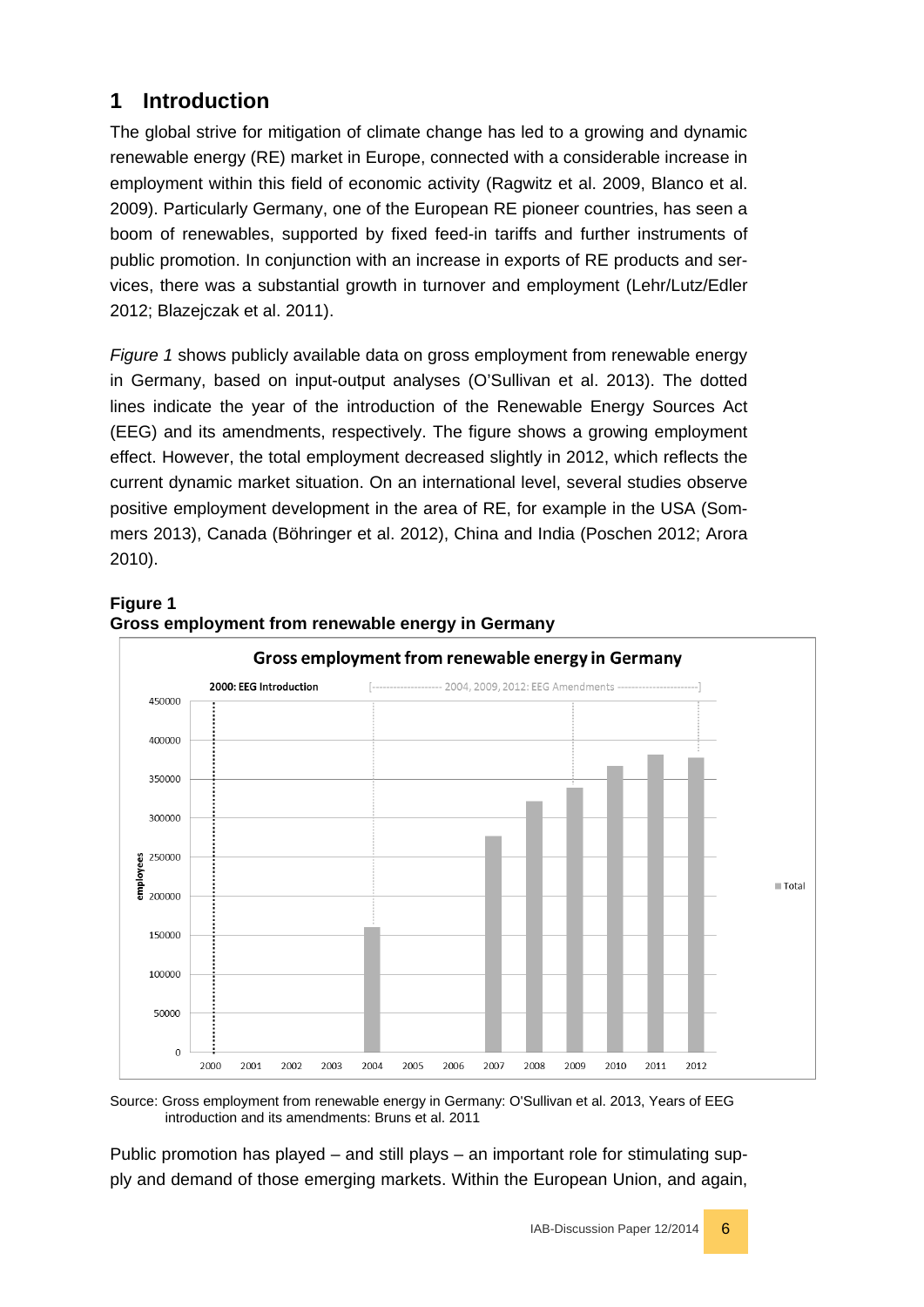especially in Germany, the promotion of renewable energy sources has quite a long history. First research funding activities started in the 1970s, whereas joint efforts to foster renewable energies in a larger scale started in the 1990s (International Energy Agency (IEA) and International Renewable Energy Agency (IRENA) 2014; Bruns et al. 2011).

With regard to the large allocation of feed-in tariffs and subsidies for the development of RE sources, there is a broad public interest in the economic impacts of those promotion activities. The quantitative development of the renewable energy supply is monitored on a broad level (for example, see International Energy Agency (IEA) and International Renewable Energy Agency (IRENA) 2014). However, there is only little statistical data available about the actors within the RE product markets. Consequently, for the evaluation of quantitative employment effects of RE products and services, there is only macroeconomic data available, which can only provide rough estimates. There is even less evidence about the quality of those jobs, especially in terms of wages. An important question is whether workers within RE product markets also benefit in terms of wages from the promotion of renewable energy sources.

In order to fill this gap with reliable empirical data from Germany, we tackle the following research questions: Is there a difference in wages between RE establishments and others? If yes, what are the determinants for this wage differential and how do they differ between sectors? Do those wage differentials merely reflect differences in establishment characteristics or other external influences, such as the promotion of renewable energy sources?

In this paper, we focus on German RE establishments<sup>[1](#page-6-0)</sup>. Because of Germany's role as a RE pioneer, the insights into RE establishment characteristics, RE wage differentials and potential indirect effects of RE promotion are also highly relevant on an international level. The German 'Renewable Energy Sources Act' (Erneuerbare Energien Gesetz (EEG)), the first feed-in tariff system worldwide, has strongly shaped the supply and demand of RE. In the meantime, many other countries have started to promote RE energy sources. To date, 97 states or regions have introduced feedin tariff systems, often based on or very similar to the EEG. Therefore, some of the phenomena presented below might be observable in other regions of the world as well.

-

<span id="page-6-0"></span>In this paper, we mostly use the term 'establishment', because our data considers production sites and single plants (see Section 4 for more details). However, we use the notion 'company' if we talk about the entire legal entity, which can consist of many different production sites and single plants, i.e. establishments. Besides data availability, the focus on the establishment-level allows us to analyse effects closer to the production process. Finally, there is also the term 'firm' which is often used in literature but less specific. We only use it, if it is explicitly used in literature.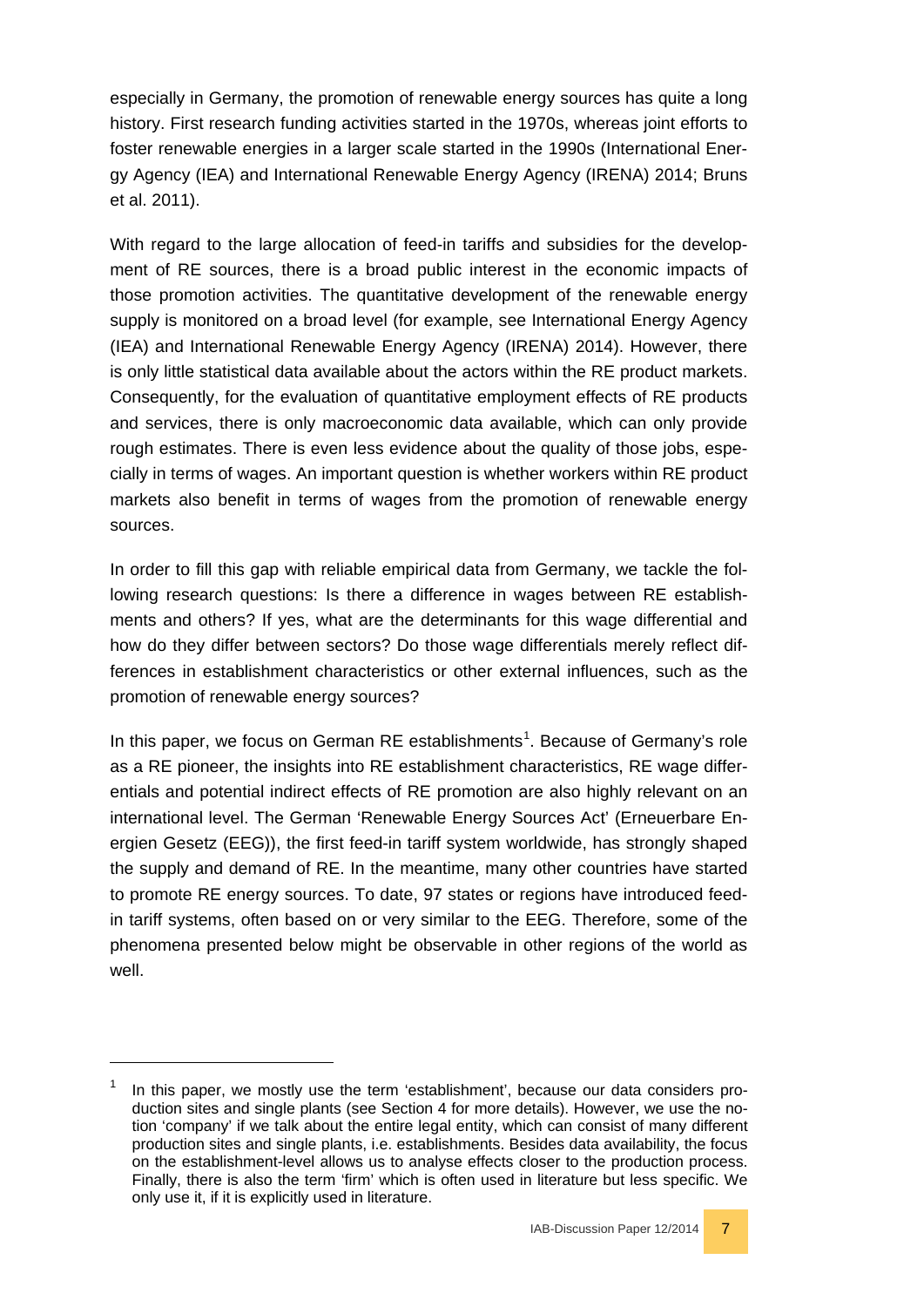In our analyses, we focus on the following top-four-RE sectors: *Manufacture of electronic components and boards; Electric power generation, transmission and distribu*tion; Electrical, plumbing and other construction installation activities and Architec*tural and engineering activities and related technical consultancy*. We find significant differences in human capital and other observed characteristics between RE and non-RE establishments. Furthermore, RE establishments pay considerably more than non-RE establishments within three of four sectors. In the sector *Electric power generation, transmission and distribution*, however, things are different: RE establishments pay about three log percent less. Differences in human capital and other establishment-level characteristics explain most of the wage differential among manufacturers. In two sectors (*Construction installation activities* and *Architectural and engineering services*), however, endowments differences between RE establishments and non-RE establishment explain a distinctly lower share of the raw wage gap. In both sectors, an unexplained gap of on average more than ten log percent remains, which we denote as 'renewable energy wage premium'. We take this as first indication of workers within specific parts of the RE product market benefiting indirectly from the promotion of renewable energy sources.

The remainder of the paper is organised as follows: the next section gives insights into the institutional background of Germany´s transition to a more sustainable energy system. Section 3 introduces our theoretical background. Section 4 describes the data linkage process and the resulting data set, whereas section 5 presents descriptive evidence on human capital structure and other structural characteristics of German renewable energy establishments. Section 6 introduces our empirical strategy and the economic estimates and contains the corresponding results. Section 7 concludes and provides an outlook on upcoming research.

# <span id="page-7-0"></span>**2 Institutional Background**

This section offers a brief overview of the past and present of RE promotion activities in Germany. Since the 1970s, Germany has played a pioneering role in the field of environmental and climate protection. In terms of the promotion of RE technologies, Germany has applied several strategies to foster the installation and supply of RE. Particularly in the 1990s and 2000s, there were several approaches to improve the conditions for RE products and services. Several policies and measures on the European level supported those national strategies. According to the database of the IEA/IRENA Global Renewable Energy Policies and Measures Database (International Energy Agency (IEA) and International Renewable Energy Agency (IRENA) 2014), there were seventeen European and six national RE promotion policies and measures running in the year 2009, e.g. the European [Directive on the Taxation of](http://www.iea.org/policiesandmeasures/pams/europeancommission/name,24236,en.php?s=dHlwZT1yZSZzdGF0dXM9T2s,&return=PGRpdiBjbGFzcz0ic3ViTWVudSI-PGRpdiBjbGFzcz0iYnJlYWRjcnVtYnMiPjxhIGhyZWY9Ii8iPkludGVybmF0aW9uYWwgRW5lcmd5IEFnZW5jeSZ6d25qOzwvYT4mbmJzcDsmZ3Q7Jm5ic3A7PGEgaHJlZj0iL3BvbGljaWVzYW5kbWVhc3VyZXMvIj5Qb2xpY2llcyBhbmQgTWVhc3VyZXM8L2E-Jm5ic3A7Jmd0OzxhIGhyZWY9Ii9wb2xpY2llc2FuZG1lYXN1cmVzL3JlbmV3YWJsZWVuZXJneS9pbmRleC5waHAiPiZuYnNwO1JlbmV3YWJsZSBFbmVyZ3k8L2E-Jm5ic3A7Jmd0OyZuYnNwO1NlYXJjaCBSZXN1bHQ8L2Rpdj48L2Rpdj4,)  [Energy Products and Electricity](http://www.iea.org/policiesandmeasures/pams/europeancommission/name,24236,en.php?s=dHlwZT1yZSZzdGF0dXM9T2s,&return=PGRpdiBjbGFzcz0ic3ViTWVudSI-PGRpdiBjbGFzcz0iYnJlYWRjcnVtYnMiPjxhIGhyZWY9Ii8iPkludGVybmF0aW9uYWwgRW5lcmd5IEFnZW5jeSZ6d25qOzwvYT4mbmJzcDsmZ3Q7Jm5ic3A7PGEgaHJlZj0iL3BvbGljaWVzYW5kbWVhc3VyZXMvIj5Qb2xpY2llcyBhbmQgTWVhc3VyZXM8L2E-Jm5ic3A7Jmd0OzxhIGhyZWY9Ii9wb2xpY2llc2FuZG1lYXN1cmVzL3JlbmV3YWJsZWVuZXJneS9pbmRleC5waHAiPiZuYnNwO1JlbmV3YWJsZSBFbmVyZ3k8L2E-Jm5ic3A7Jmd0OyZuYnNwO1NlYXJjaCBSZXN1bHQ8L2Rpdj48L2Rpdj4,) and the German Market Incentive Programme (see also *Table A-1 and Table A-2* in the *Appendix* ). Bruns et al. (2011, p 57 et seq.) point out that the different stages of feed-in tariff systems in Germany have been 'key policy measures' of the RE market development. Hence, in the remaining of this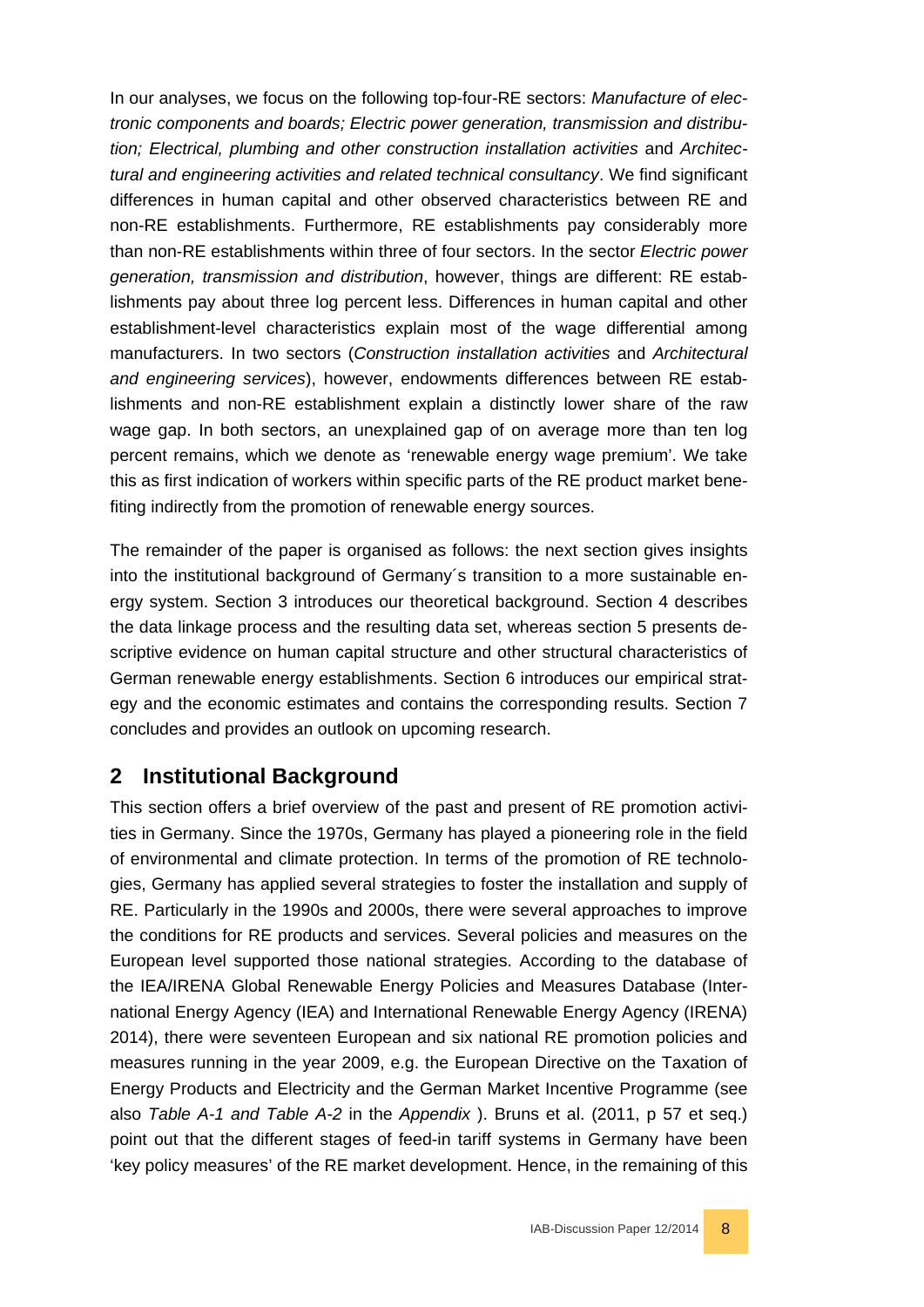section we focus on the development and changes of the German feed-in tariff system.

In the light of the Fukushima nuclear catastrophe in 2011, Germany's Federal Government decided to accelerate the transition towards a more sustainable, nuclearfree and low-carbon energy system. One of the key targets of the German energy transition efforts, and most relevant for the work in hand, is the expansion of the RE share in the total energy consumption. In this context, RE does not only cover electricity supply, but also heat and fuel supply. The increase of the RE share in Germany's gross final energy consumption is shown in *Figure A-1* in the *Appendix.*

The principles of the current feed-in tariff system in Germany are as follows: operators of RE power plants receive remuneration for their electricity delivered. This compensation is fixed over a number of years and includes a degression model. The degression rates depend on the RE technology (solar, wind, biomass etc.). The difference between the specific feed-in tariff and the electricity prize at the energy exchange is financed by a levy, which is paid by most of the electricity consumers as a share of the electricity price. Energy-intensive companies are exempt from this levy.

This system is the result of an evolutionary and still on-going societal negotiation process. It started with the introduction of the Electricity Feed-In Act (StrEG, 'Stromeinspeisungsgesetz'), which came into force on 1 January 1991. The StrEG allowed small and medium-sized RE producers for the first time to feed their electricity into the networks of the big utility companies. This privileged market access was achieved by the legal obligation of electricity network operators to purchase electricity from RE sources and to pay fixed minimum fees for them. The introduction of the StrEG was seen as a milestone of reducing the monopolies of the big utility companies and to stimulate competition.

After two revisions in 1994 and 1998, the StrEG was redesigned and replaced by the Renewable Energy Sources Act (EEG - 'Erneuerbare Energien Gesetz'), which came into effect on 1 April 2000. Compared to the StrEG, the EEG included a broader range of RE sources and increased the support of solar energy. Furthermore, the EEG offered improved planning reliability for RE investors and thus indirectly also increased the planning reliability for other actors involved in RE value chains. Concretely, the EEG defined a longer remuneration guarantee (20 years instead of the period of the act's validity) and fixed compensation rates per kilowatthours. In order to stimulate innovation and progress in efficiency, the legislators built in a degressive mechanism that gradually reduced the guaranteed tariffs for new RE plants. To offer a high level of investment security, the tariff level of the year of first operation is subsequently fixed for the following 20 years. Additionally, power supply companies could now also receive remunerations, which had not been possible before (Bruns et al. 2011; Oschmann/Sösemann 2007).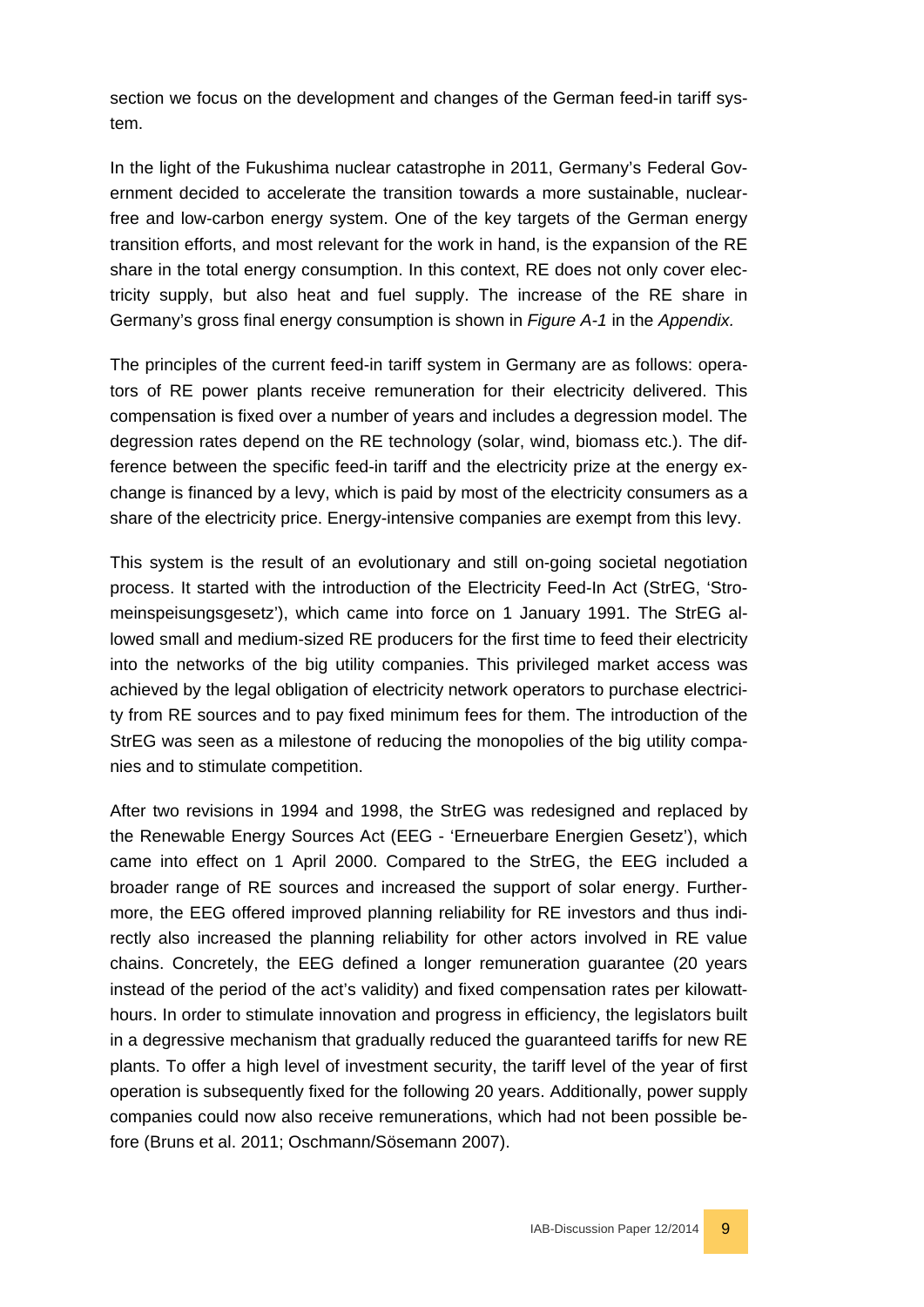There were three major revisions of the EEG, which came into force on 1 August 2004, 1 January 2009, 1 January 2012 and 1 April 2012. The first revision of the EEG in 2004 lead to an increased differentiation between specific technologies of RE and to adjustments of the level of the feed-in tariffs (e.g. decreasing tariffs for wind energy). The adjustment of 2009 came along with more ambitious RE targets and a floating degression model for solar energy. Closely related, the Renewable Energies Heat Act (Erneuerbare-Energien-Wärmegesetz – EEWaermeG) was introduced at the same time. This law regulates the promotion of heating by RE sources.

The EEG revision in 2012 has led to further adjustments in the management of the RE market (e.g. promotion of direct marketing of electricity from renewable energies on the electricity market). Again, the levels of the feed-in tariffs were changed. An additional amendment came into force on 1 April 2012 with adjustments towards the limitation of the promotion of photovoltaics.

Due to the strong growth of RE energy supply supported by the EEG, the reimbursements financed by EEG levys (EEG differential costs) have risen sharply (see *Figure A-2* in the *Appendix)*. After the elections in 2013, the Federal German Government intends to revise the EEG again in order to 'limit extent and speed of the overall cost increase' (German Federal Ministry for Economic Affairs and Energy 2014, p. 2) and – among others – to maintain security of supply and to improve the electricity market design (Loc. cit.).

# <span id="page-9-0"></span>**3 Theoretical Background and Hypotheses**

In the following, we identify the commonly acknowledged determinants of wages on the establishment-level and connect each specific determinant with information about the specific situation of RE establishments, as far as available. Based on this linkage, we develop hypotheses on whether there should be a difference in wages between RE and Non-RE establishments and in which direction this difference should tend.

According to classical economic models, wages are mainly determined by productivity. In addition, there are several theories and studies suggesting alternative determinants of wages. Wage differentials in general describe differences in wage rates due to observable or unobservable determinants. Such determinants originate from both the supply side and the demand side of labour. There is a considerable body of literature offering overviews on wage determinants, e.g. Lane et al. (2007), Akerman et al. (2013), Ilmakunnas/Maliranta/Vainiomäki (2004), and Willis (1987). On the establishment-level, we distinguish between determinants of wages in terms of human capital / personnel structure and those of other structural characteristics and residual differentials. During the remainder of this section, we relate wage determinants with the literature on structural characteristics of renewable energy companies.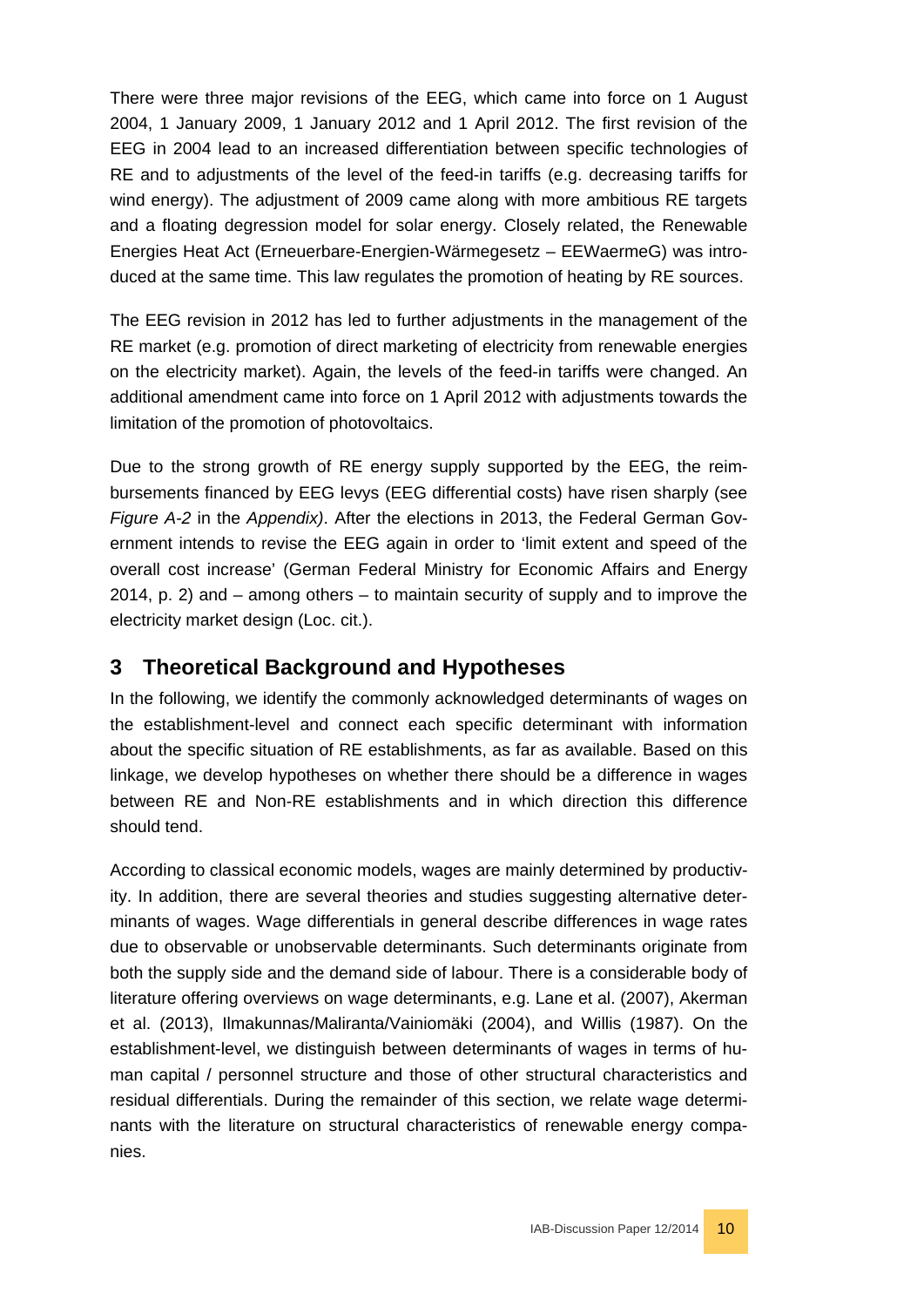The usage of renewable energy technology on a large scale is a rather new development. Only during the last 20 years, more and more companies have established large value chains in several technologies of renewable energy products and services. These value chains cover very different industry branches all along the economy. Because of the relatively new and cross-sectorial phenomenon of providing renewable energy products and services on a large scale, the body of scientific knowledge is yet relatively small. However, there are already different findings – often published from public bodies or international organisations – dealing with the special characteristics of renewable energy establishments. These sources constitute the basis for the following review.

#### *Establishment-Level Wage Determinants and Human Capital Characteristics of Renewable Energy Establishments*

According to the neoclassical theory of human capital, the stock of competencies and knowledge of an employee is an important determinant of wages (Mincer 1974; Becker 1994 (3<sup>rd</sup> ed.)). For example, Kilbourne et al. (1994) observe net positive returns to education, experience, cognitive and physical skills. In renewable energy establishments, medium skilled workers cover the highest share of the labour force, whereas high skilled workers also represent a relatively high share (International Labour Office and European Commission 2011; Strietska-Ilina et al. 2011; German Federal Environmental Ministry 2012). Those studies also show that the skill levels of the staff depend strongly on the specific technology of renewable energy (e.g. solar energy: high skill level; biomass: low skill level) and the function within the value chain (e.g. research and development: high skill level; production in partially automated processes: medium skill level). Furthermore, these studies observe a high level of training in the renewable energy related companies. The shortage of skilled labour force is another driver for higher wages (see Horbach 2014 (mimeo); Bennett and McGuiness 2009; Shah and Burke 2005). Skills shortage exists (partly) in some renewable energy segments, whereas the degree of shortage depends on the specific RE technology and the business life cycle (International Renewable Energy Agency (2013) International Labour Office and European Commission 2011).

Based on the IAB establishment panel, about 12 percent of establishments in the technology field 'Climate protection, renewable energies, energy saving' reported in 2012 that they had currently a lack of personnel, compared to about 7 percent of all establishments in the whole sample (Horbach 2014, mimeo). According to this survey, about 52 percent of 'Climate protection, renewable energies, energy saving' establishments stated problems to find (skilled) employees during the next two years, compared to 36 percent of all establishments in the whole sample (Horbach 2014, mimeo).

Women on average still earn less than men, as amply documented in the genderwage-gap literature (e.g. Hirsch et al. 2010; Barth/Dale-Olsen 2009; Bertrand/Goldin/Katz.2010; Ransom/Oaxaca 2010; Kilbourne et al. 1994). Because the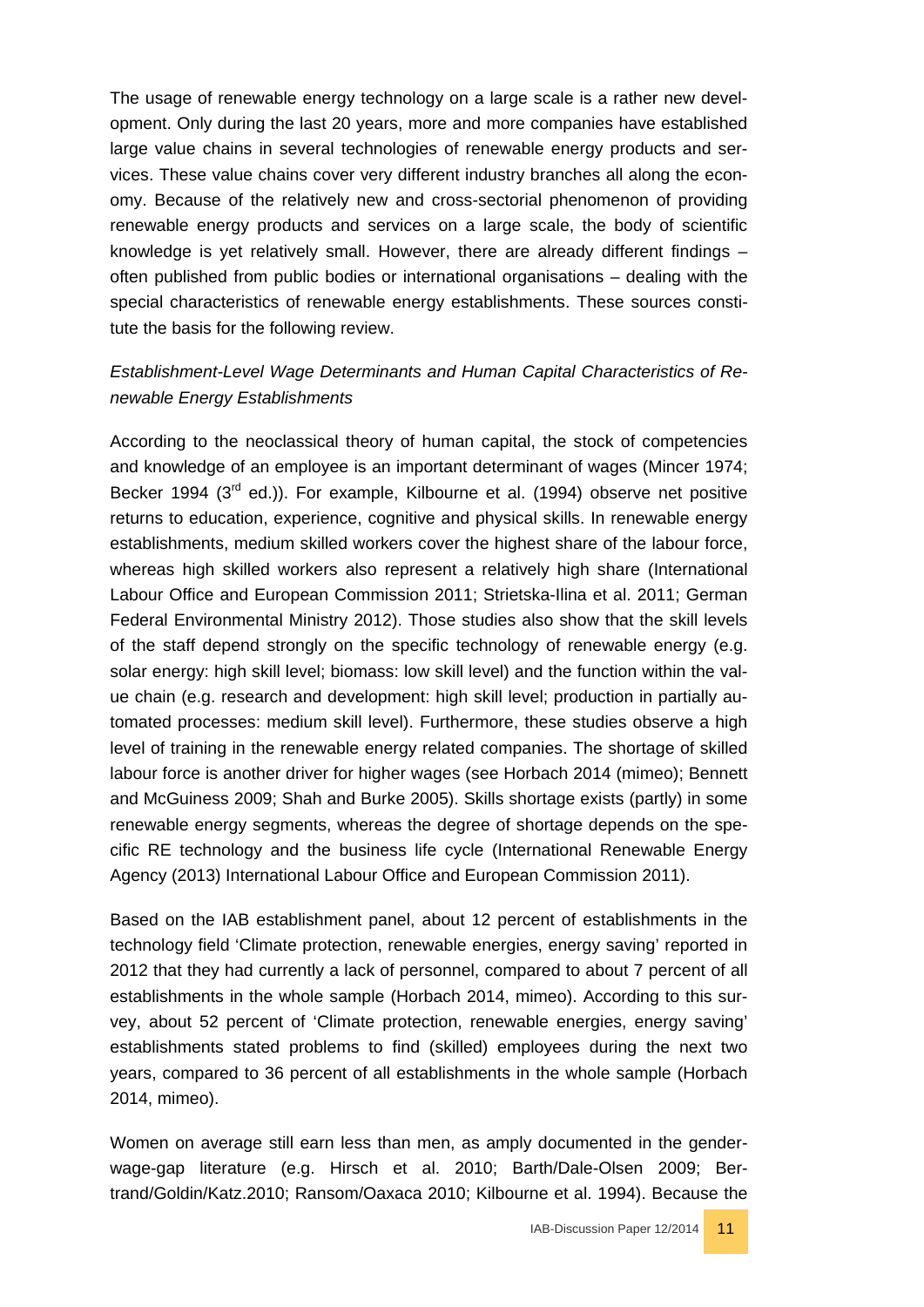share of women is below average in RE companies (ILO/EU 2011: 24 percent; Staiß et al. 2006: 17 percent), there seems to be another indicator, that the wages in this field might be higher than in comparable non-RE companies. Often connected to the gender pay gap, but also observed for men is the lower wage per hour in part-time employment (Gornick/Jacobs 1996; Ehrenberg/Rosenberg/Li 1988). The ILO (2011) reports a higher share of full-time workers in RE companies, which should also contribute to an above average payment of RE employers.

The age of employees is another documented factor of wages (Seike 2010; Shapiro/Sandell 1985). According to those findings, younger employees earn on average less than comparable older workers. In German RE businesses, both the share of young workers (<25 years) and the share of older workers (>55years) is slightly below the German average (Staiß et al. 2006), which suggests that the average effect of age of employees on the RE wage differential is unclear. A further determinant related to human capital might be worker flows. For instance, Duhautois/Gilles/Petit (2012) show that low labour turnover is related to higher wages, whereas this relationship is strongest for low skill levels and in large establishments. So far, empirical evidence on worker flows in the field of renewable energy products and services does not exist. Hence, we cannot derive assumptions related to the influence of worker flows based on existing RE literature. We finally consider the determinant of compensating wage factors. According to Eberts and Stone (1985), Arnould/Nichols (1983) and Smith (1978) higher wages are paid to compensate for working conditions that are especially demanding or dangerous. As renewable energy companies tend to have less hazardous working conditions than in comparable other companies (International Labour Office/European Commission 2011), there might be a sign for lower wages from this perspective.

Considering the combination of human capital related wage determinants and the characteristics of RE companies, it seems that the wages of RE companies should tend to be higher than in non-RE companies.

#### *Establishment-Level Wage Determinants and Structural Characteristics of Renewable Energy Establishments*

Besides the characteristics of the workforce shown above, several other important and well-documented structural characteristics determine wages. Oi/Idson (1999) estimate a substantial wage premium due to firm size, however it differs between gender and industry. According to their findings, both the organisation of work and the employee selection processes are the main reasons for the positive effect on wages. Several papers identify a 'firm size wage premium' (e.g. Heyman 2007; Blien 2001; Brown/Hamilton/Medoff 1990; Brown/Medoff 1989). However, some studies (e.g. Bellmann/Kohaut 1995) relativize the strong connection between establishment size and wages. A report published by the German Federal Environmental Ministry (BMU) stated that companies engaged in renewable energy product markets are mostly small- or medium-sized enterprises (Staiß et al. 2006). Following the argu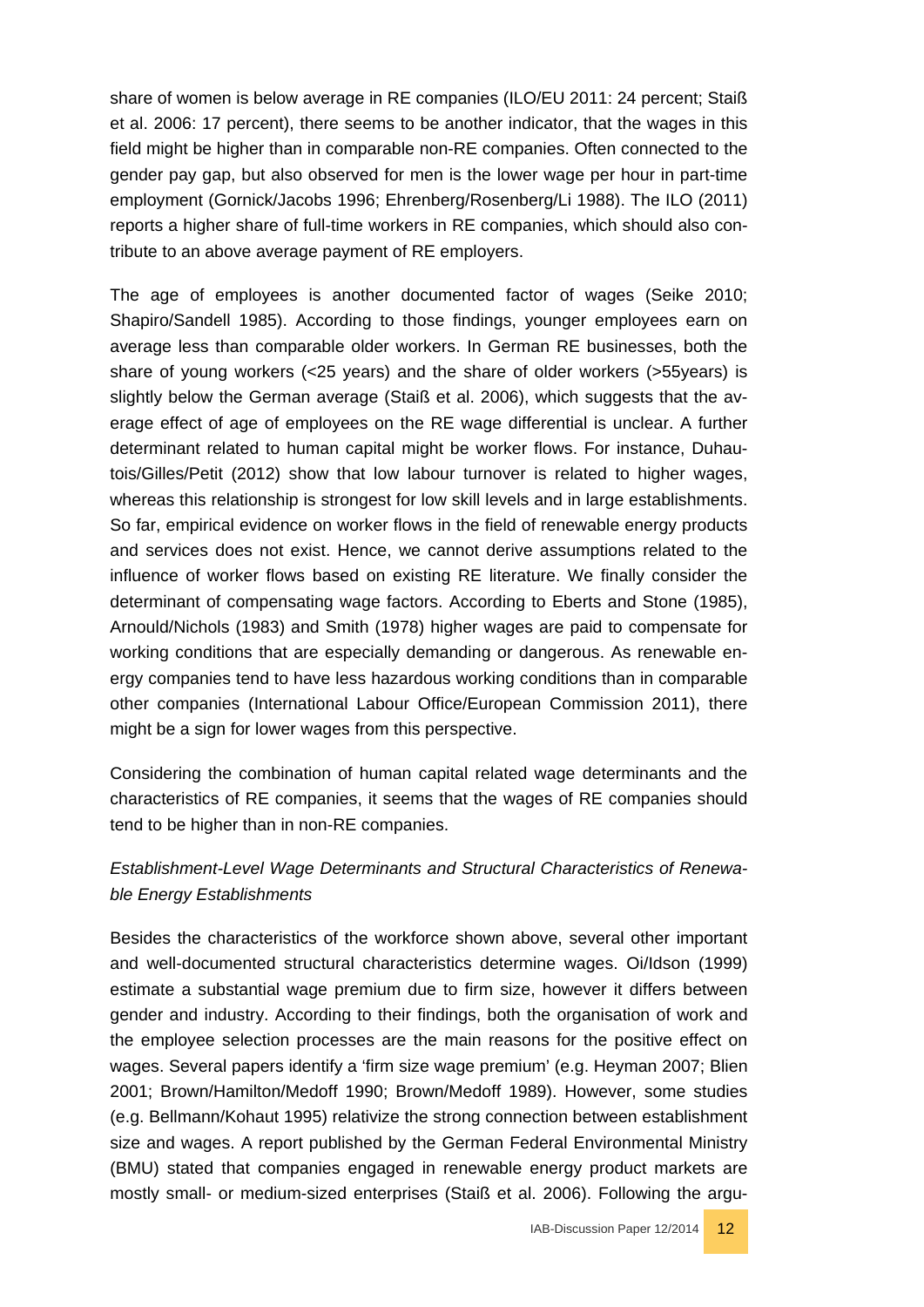ment of an establishment size wage differential, RE establishments would be expected to pay less than comparable establishments did. However, the average establishment size could have changed within the last years due to the dynamic and fast growing field of renewable energy products and services.

Another important determinant of wages is firm age which is  $-$  to some extent  $-$  related to firm size (Heymann 2007), respectively to worker characteristics (Brown/Medoff 2003). Brixy/Kohaut/Schnabel (2007) show that wages are lower in newly founded establishments than in comparable establishments. As the usage of RE on a larger scale is relatively new, the companies engaged in RE related products and services are said to be relatively young. A report of the International Labour Organization and the European Union corroborates this (ILO/EU 2011, p. 27). In respect to the establishment age wage gap, those companies might pay less than non-RE companies do.

The location of the establishment also plays a role for the level of wages, but it is related to human capital and other structural characteristics, too (e.g. Topel 1994; Groshen 1991). Whereas establishments in rural areas pay less on average, establishments in urban areas pay an 'urban wage premium' (Lehmer/Moeller 2010; Yankow 2006). The regional and local distribution of RE related activities is widely spread and depends on the RE type and on the specific part of the value chain (Ulrich/Lehr 2013). It is therefore not possible to derive a specific hypothesis for RE companies overall based on the regional wage differential.

Industry affiliation is regarded as a further wage determinant. Abowd et al. (2012) and several other studies show that there are significant differences between industries that cannot fully be explained by worker and company/establishment characteristics (e.g. Genre/Kohn/ Momferatou 2011; Gibbons/Katz 1992; Krueger/Summers 1988). Because most RE companies are part of sectors where employers usually pay high/medium wages (Staiß et al. 2006), RE employers are supposed to pay more than the average.

The export share of RE companies is another wage determinant that varies between the RE type, but basically all RE fields have at least a substantial export share (ILO/EU 2011 p. 26; German Federal Environmental Ministry 2012; Staiß et al. 2006). In accordance with labour market literature (e.g. Hauptmann/Schmerer 2013; Wagner 2012; Schank/Schnabel/Wagner 2010; Van Long/ Riezman/Soubeyran 2007), this points to higher wages in RE companies. Like in some cases above, there are also studies stating that the export wage premium vanishes after controlling for worker characteristics (e.g. Breau/Rigby 2006).

The rent-sharing theory and related empirical studies show that increasing profits can lead to increasing wages (Budd/Slaughter 2004; Mahmood 2003; Hildreth/Oswald 1997; Blanchflower/Oswald/Sanfey 1996). The profitability of RE companies differs widely between RE types, the business life cycle and the position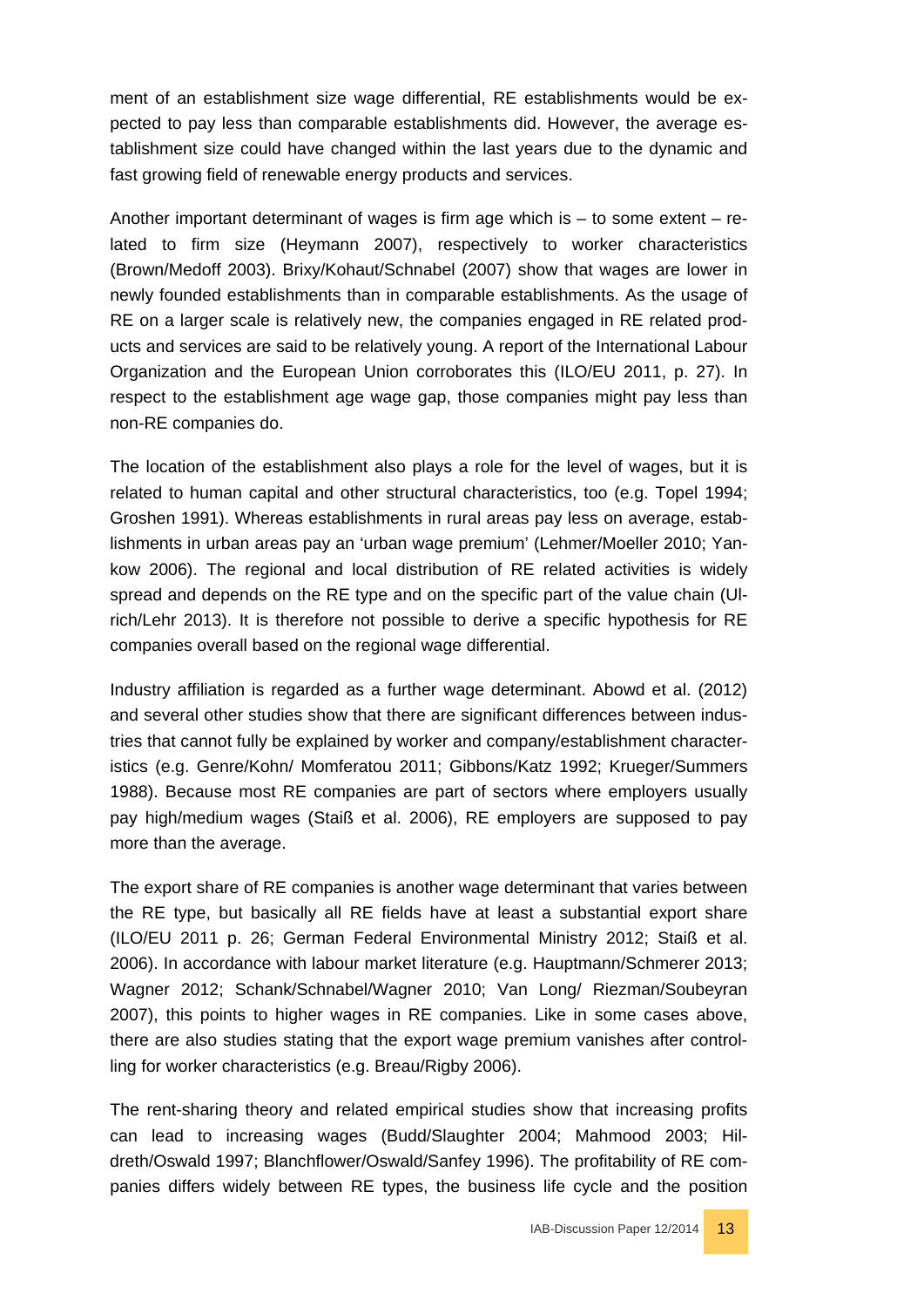within the value chain (Staiß et al. 2006). Some RE companies have become profitable within the last years, but on the other hand, the production of solar panels in Germany is currently in a stage of crisis and high losses. Facing this heterogeneous situation, no hypothesis valid for all RE companies can be derived in terms of rentsharing wage differentials.

Establishments are also actors within product markets. Those product markets are driven by product supply and demand, which are directly or indirectly influenced by factors such as regulation, consumer behaviour etc. Many studies show that product market regulations affect wages significantly (Abowd et al. 2012; Feldman 2012; Felbermayr/Prat 2011; Jean and Nicoletti 2002). The RE product markets in Germany are regulated, especially because of the EEG. The EEG provides the framework for Germany's feed-in tariff system and strongly influences the demand for new RE installations. Within the last years, the development of renewable energies increased vastly and led to a boom in the product markets of RE products and services. Therefore, the wages might be higher on average. However, as the EEG was reformed several times during the last years by withdrawing some of the favourable conditions for some RE types (particularly solar energy and onshore wind energy), wages are supposed to stop increasing or to decrease particularly in those RE fields.

To conclude this section, we assume that different characteristics influence the wages of renewable energy establishments. Consequently, we suppose that wages of renewable energy companies might differ from wages of other establishments within the same sector, leading to a renewable energy wage differential. Considering and weighting all of those potential wage determinants, we state the following main hypotheses for our study:

(1) On average, wages paid in RE establishments are higher than wages paid in other establishments.

(2) Personal and other organisational characteristics explain the RE wage differential substantially.

# <span id="page-13-0"></span>**4 Data**

-

For our empirical analyses we use a subset of a novel data set of the Institute for Employment Research (IAB).<sup>[2](#page-13-1)</sup> These data enable us to differentiate between establishments that are involved with producing or distributing renewable energy and establishments that are not but are active within the same sectors. As the renewable energy value chain entails a variety of products and services, we cannot simply identify this involvement by a single characteristic such as an industry code or by a

<span id="page-13-1"></span>Due to data protection requirements these data are not yet available to the scientific community.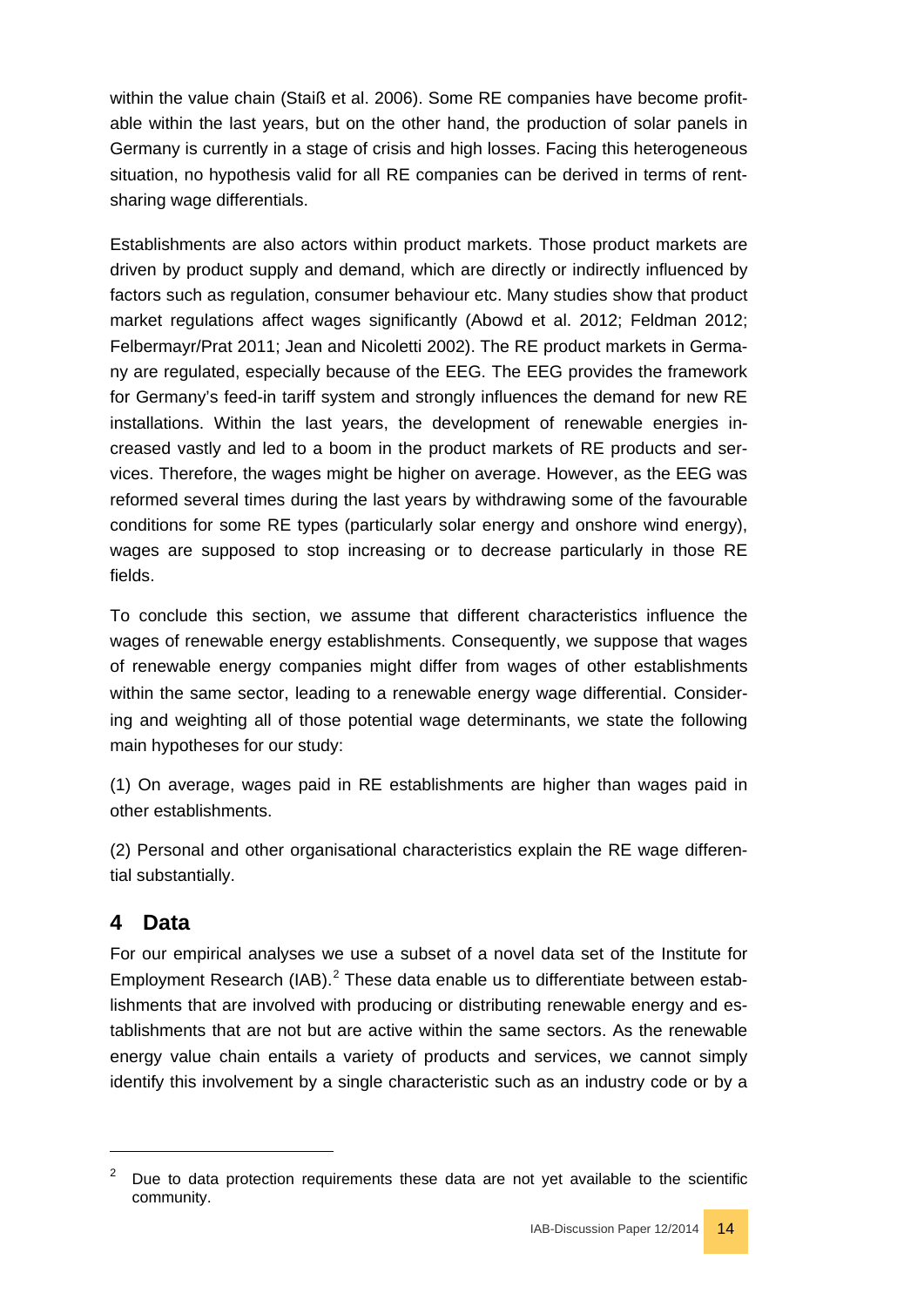high share of certain occupations in a given establishment.<sup>[3](#page-14-0)</sup> We use the membership in the German Renewable Energy Federation BEE (Bundesverband Erneuerbare Energie e.V.) as a proxy for a company's involvement in this value chain. The BEE is the umbrella organization of currently 25 German associations in the area of wind energy, solar energy, biomass, water power and geothermal energy. The data on renewable energy companies stem from membership lists provided by the BEE in 2009.<sup>[4](#page-14-1)</sup> These lists comprise the name, legal form, address of the companies and an indicator for the association the company is affiliated with (e.g. The German Wind Energy Association). Therefore, we can also examine the differences between companies involved in the production or provision of the different types of renewable energy represented by the BEE.

As the membership list only provides identifying variables and the association indicator, we needed to add data that offered information about the structure of the companies' workforce and wages for our empirical analyses. In Germany, there is no research data set on the company-level that allows to link above identifiers with actual micro-data.<sup>[5](#page-14-2)</sup> Our solution was to use administrative establishment-level data instead of company-level data.

The Establishment History Panel  $(BHP)^6$  $(BHP)^6$  contains longitudinal data on the establishment-level since 1975 for West-Germany and since 1992 for East Germany. These data offer yearly information about the establishments' workforce, earnings distribution, the sector and the location of the establishment. Both employees liable to social security contributions and marginally employed are reported in total numbers and differentiated by gender, age, occupational status, qualification and nationality. The BHP also contains quantiles of age groups and wages, both for all employees and for full-time employees only. For each year, establishments are included if they register at least one dependent employee at the reference date of June

-

<span id="page-14-0"></span>In terms of industry code, only two sub-sectors (in a 5-digit classification) allow to identify parts of the RE technology 'solar energy' directly: 'manufacture of solar cells and solar modules' (26111) and 'manufacture of solar heat collectors' (28211) (German Federal Statistical Office 2014). Obviously these two sectors do not cover the entire value chain of solar power generation. We see a similar situation at the occupational classification: there are only a few specific RE-occupations listed, e.g. 'Specialist in renewable energy technology (26242)' (German Federal Employment Agency 2014).

<span id="page-14-1"></span>We gratefully acknowledge that the BEE has provided us with this membership list free of charge. Beyond that, there is no financial or contractual relationship between the authors and the BEE or any of the associations or companies that are covered by these data.

<span id="page-14-2"></span><sup>5</sup> The Research Data Centres of the Federal Statistical Office and the statistical offices of the German Länder do provide access to a Company Register which contains some basic information about all companies that are active in Germany. However, a record linkage with the BEE membership list would have been impossible due to the data protection legislation that governs the work of the statistical offices.

<span id="page-14-3"></span> $6$  See Gruhl/Schmucker/Seth (2012) for more details about the BHP. Access to the BHP is provided by the Research Data Centre (FDZ) of the German Federal Employment Agency at the IAB.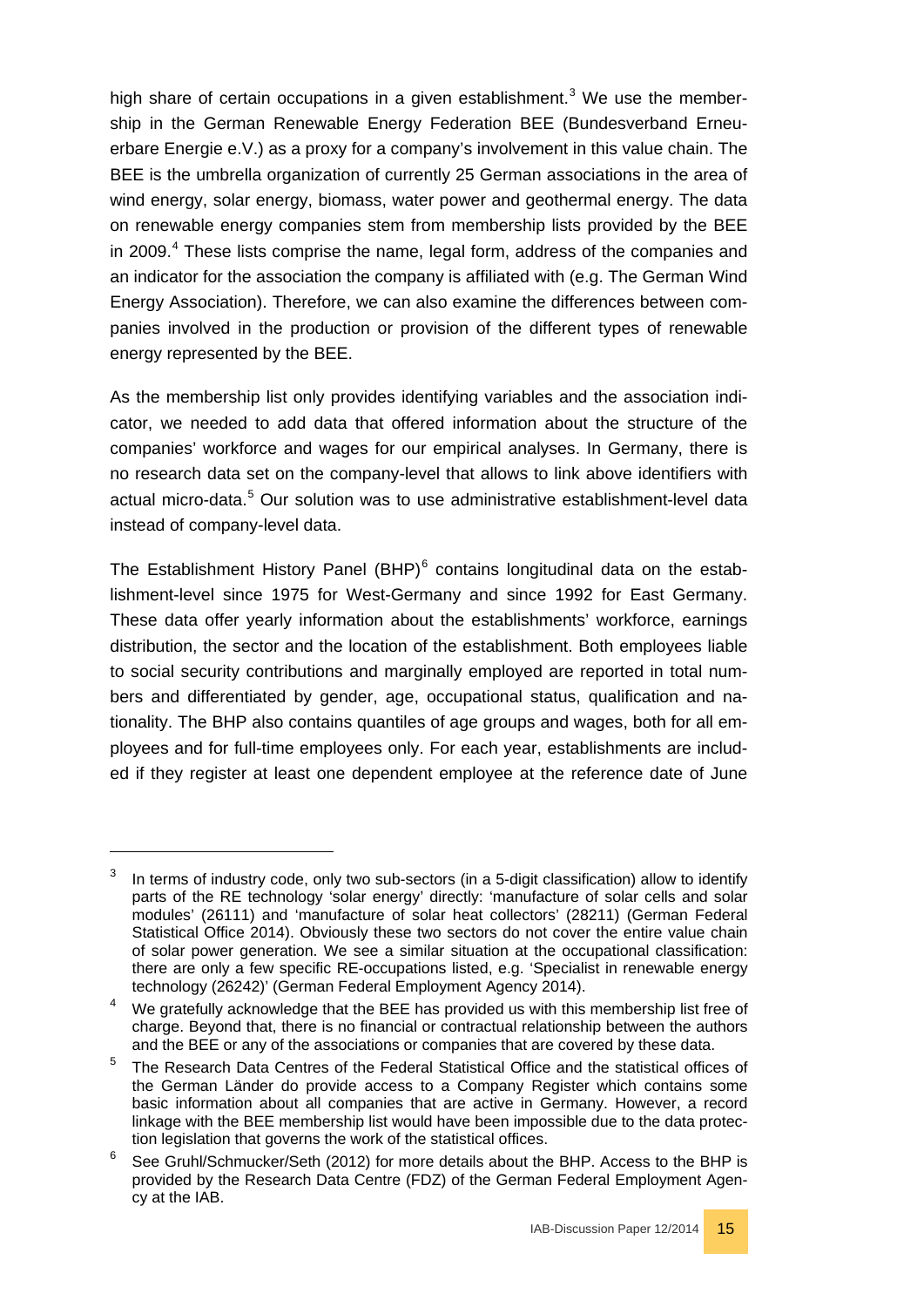30th. As the BHP is derived from mandatory employer notifications to the German social security system, the data are highly accurate and reliable.

Bringing the company-level information in the BEE membership list and the establishment-level data of the BHP together was no trivial task. The membership list does not provide any unique company identifier, and even if it did, such an identifier would not have been compatible to the establishment-level data. The BHP, on the other hand, only offers an establishment identifier.

We solved this dilemma by exploiting the fact that companies have to apply for a unique establishment number when they register an establishment for the first time. These numbers are mandatory, as they are needed for all social security notifications of employers about their dependent employees. When companies apply for such a number at a central unit of the Federal Employment Agency, the company name gets registered as the first part of the name of the establishment, even though establishments as dependent sub-units usually do not have an own name. As the IAB is part of the Federal Employment Agency, we have limited and strictly regulated access to this information.

We use record linkage techniques to identify establishments that belong to the BEE member companies. With these techniques, we are able to match the names and legal forms of the BEE member companies with the corresponding establishmentlevel information. In preparation of the actual linkage, we submitted these nonunique and error-prone identifiers in both data sets to a comprehensive preprocessing. That includes, for instance, parsing the information at hand into relevant elements and standardising the spelling of the resulting variables. For the actual record linkage, we compared the corresponding variables from both data sources and classified record pairs as links or non-links. We then use data on establish-ments classified as links in the empirical analysis.<sup>[7](#page-15-0)</sup>

We define establishments identified by this procedure as being actively involved in value chains of renewable energy production and therefore denote them as our treatment group. Conversely, our control group is denoted as establishments not actively involved in value chains of renewable energy production but being active in the sectors defined in Section [5.](#page-16-0)

-



<span id="page-15-0"></span>Names and legal forms of the establishments in the administrative data were provided by the IT Services and Information Management Department of the IAB. The record linkage was conducted by the German Record Linkage Center (GRLC). For more details on the linkage process either see Antoni (2014) or contact the GRLC directly. The GRLC is funded by the German Research Foundation (DFG). The record linkage also benefitted from methods developed and described by Schäffler (2014).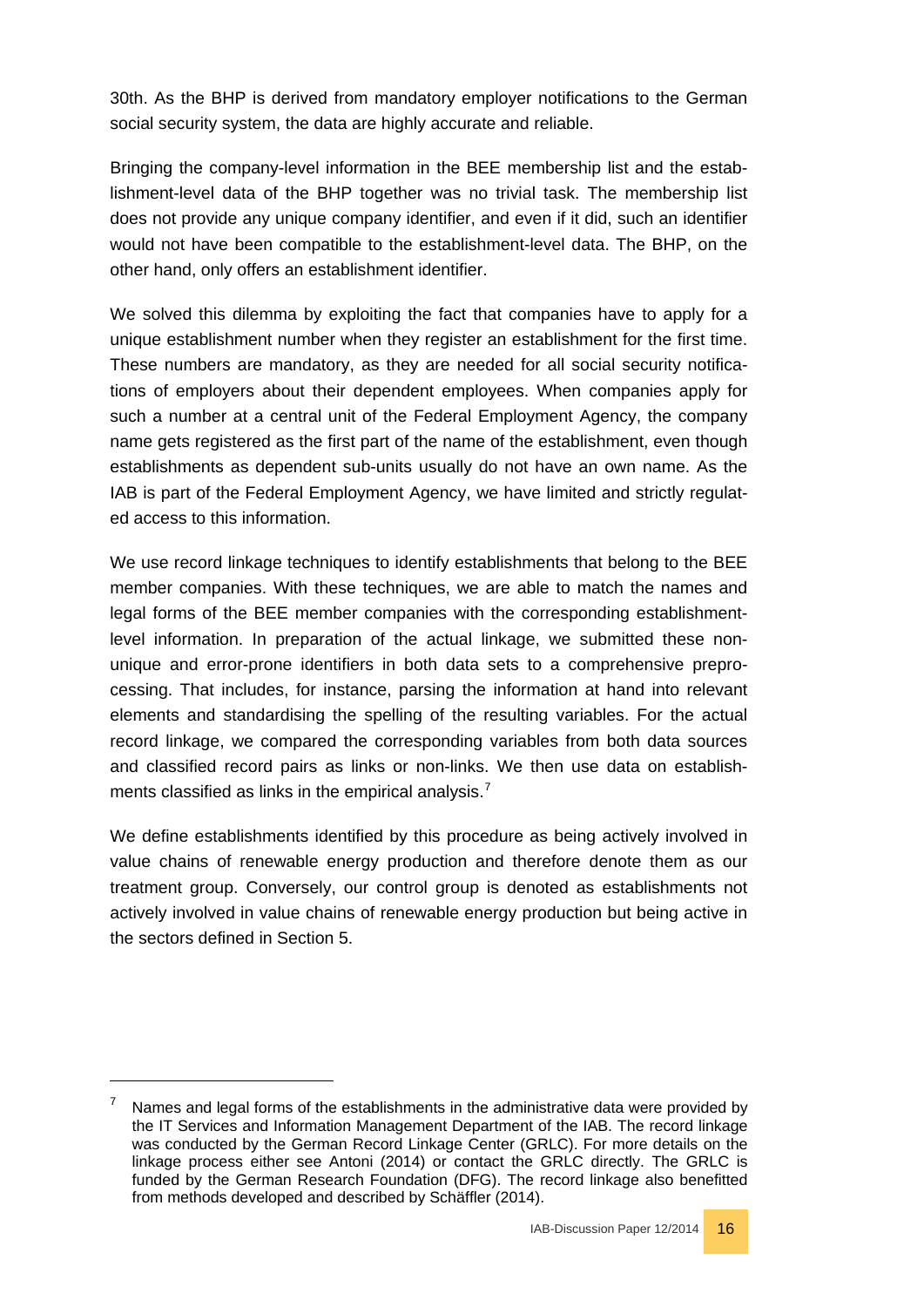For the sake of clarity, we summarise the definition of our treatment and control groups as follows:

- establishments belonging to BEE member companies are termed as 'renewable energy (RE) establishments',
- establishments belonging to non-BEE members as 'non-renewable energy (non-RE) establishments'.

# <span id="page-16-0"></span>**5 Descriptive Evidence**

-

As these data are uniquely suited to examine the structure of RE establishments, we continue with results from our descriptive analyses. We first find that renewable energy establishments are spread around several different economic branches (using the Classification of Economic Activities, issue 2008 (WZ 2008) of the German Federal Statistical Office). According to both the number of establishments and the number of employees, we identify the most important sectors and focus our analysis on them. On a 3-digit-level, the sectors are

- Manufacture of electronic components and boards (sector 261),
- Electric power generation, transmission and distribution (sector 351),
- Electrical, plumbing and other construction installation activities (sector 432), and
- Architectural and engineering activities and related technical consultancy (sector 711).

Altogether, these four sectors comprise 583 RE establishments with more than 75,000 employees. It is evident that these top-4 sectors are rather diverse economic divisions. That is why we refrain from talking about the "renewable energy industry" or the "renewable energy sector". Our data in fact indicate the cross-industriescharacter of renewable energy value-chains. Following this insight, we assume other activity areas of the "greening economy" to be a kind of cross-industry phenomenon.

*[Table](#page-39-0)* 1 shows some basic characteristics of RE establishments and non-RE establishments of the four sectors in the year 2009. We observe that RE establishments pay distinctly higher wages than non-RE establishments: the average of *Gross daily median wages for fulltime employees* within the establishment is about 102 Euros for RE establishments and about 74 Euros for non-RE establishments.<sup>[8](#page-16-1)</sup> This large wage premium indicates that there might be substantial differences in the characteristics of both groups. With respect to *Establishment size*, one difference is obvious: the average number of employees is 129 in RE establishments and only 11 in non-



<span id="page-16-1"></span>The table shows that this result holds for other percentiles of the wage distribution within the establishment and also for specific employment groups like the highly-skilled employees.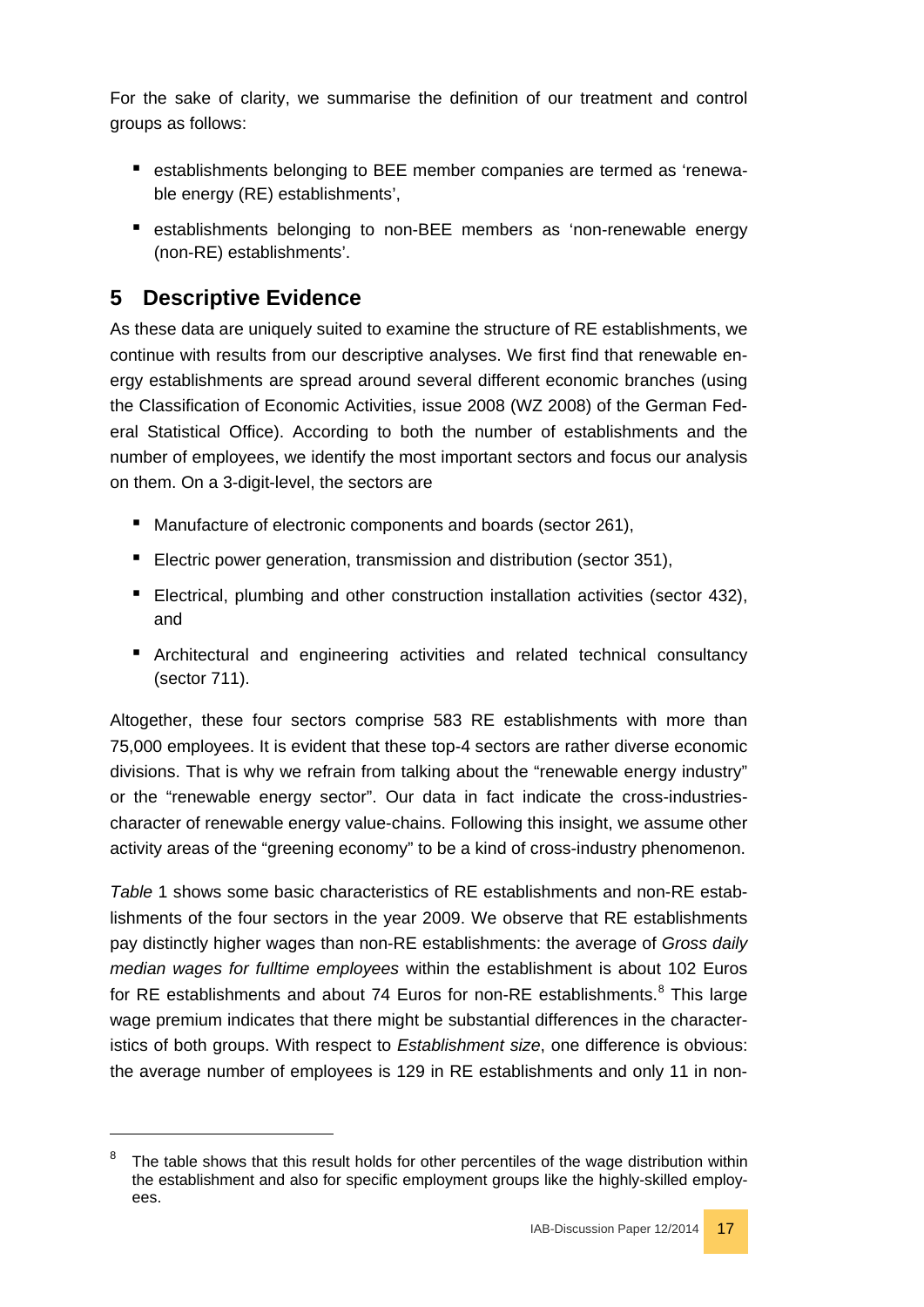RE establishments. We interpret this as a first hint that RE establishments and non-RE establishments are hardly comparable on an aggregated level and should therefore be analysed on the sector level instead.

One could assume that high median wages paid by RE establishments are related to establishment size wage premia, at least to some extent. Further differences, which partly explain the observed wage premium, are a higher *Share of fulltime* employees in RE establishments (79 percent vs. 74 percent), a lower *Share of marginally* employed workers (10 percent vs. 16 percent) and a lower *Share of female employees* (28 percent vs. 32 percent). Regarding the skill composition and qualification levels within establishments the picture is mixed: on the one hand, the Share of qualified workers (and also the *Share of skilled workers*) [9](#page-17-0) is somewhat lower in RE establishments (45 percent vs. 52 percent), but on the other hand the *Share of highly skilled workers* is distinctly higher (19 percent vs. 10 percent). The latter is also true for the *Share of white-collar employees*. Turning to the occupational structure (based on the Blossfeld classification, but excluding agricultural occupations) one observes marked differences for the *Share of skilled manual occupations* (23 percent in RE establishments vs. 38 percent in non-RE establishments) and for the *Share of engineers*, the latter being distinctly higher in RE establishments (15 percent vs. 10 percent). Management professions also play a more important role for RE establishments (6 percent vs. 2 percent). Next, *[Appendix](#page-39-0)*

[Table](#page-39-0) 1 entails information about the age structure: there is almost no difference between employees of RE establishments and those of the control group. For instance, the median age is 40.3 years as compared with 40.6 years for non-RE employees. A further aspect concerns the distribution of establishments over regions and region types. Ulrich et al. (2012) point out that there are regional concentrations in specific fields of the renewable energy sector. Our results underline this evidence. We find that renewable energy establishments are strongly represented in core cities and in the northern and eastern part of Germany (the latter is not documented in the table due to space restrictions).

As pointed out above, we argue that RE establishments and non-RE establishments should be compared on a more disaggregated 3-digit sector level. Interestingly, although the four sectors differ in several respects and sometimes substantially, the described differences between RE establishments and non-RE establishments on the aggregate level remain overwhelmingly existent within the sectors. As most prominent exception we observe that the wage premium is reversed in *Electric pow-*

-



<span id="page-17-0"></span><sup>9</sup> *Qualified workers*: employees in an establishment with either an upper secondary school leaving certificate as their highest school qualification or a vocational qualification (Gruhl/Schmucker/Seth 2012); Skilled workers: employees with the value 'Skilled worker' (value 2) in the B1 code (B1 code contains values of occupational status; e.g. employee in vocational training (0), unskilled worker (1), skilled worker (2), master craftsman (3), white-collar employee(4)) (Gruhl/Schmucker/Seth 2012)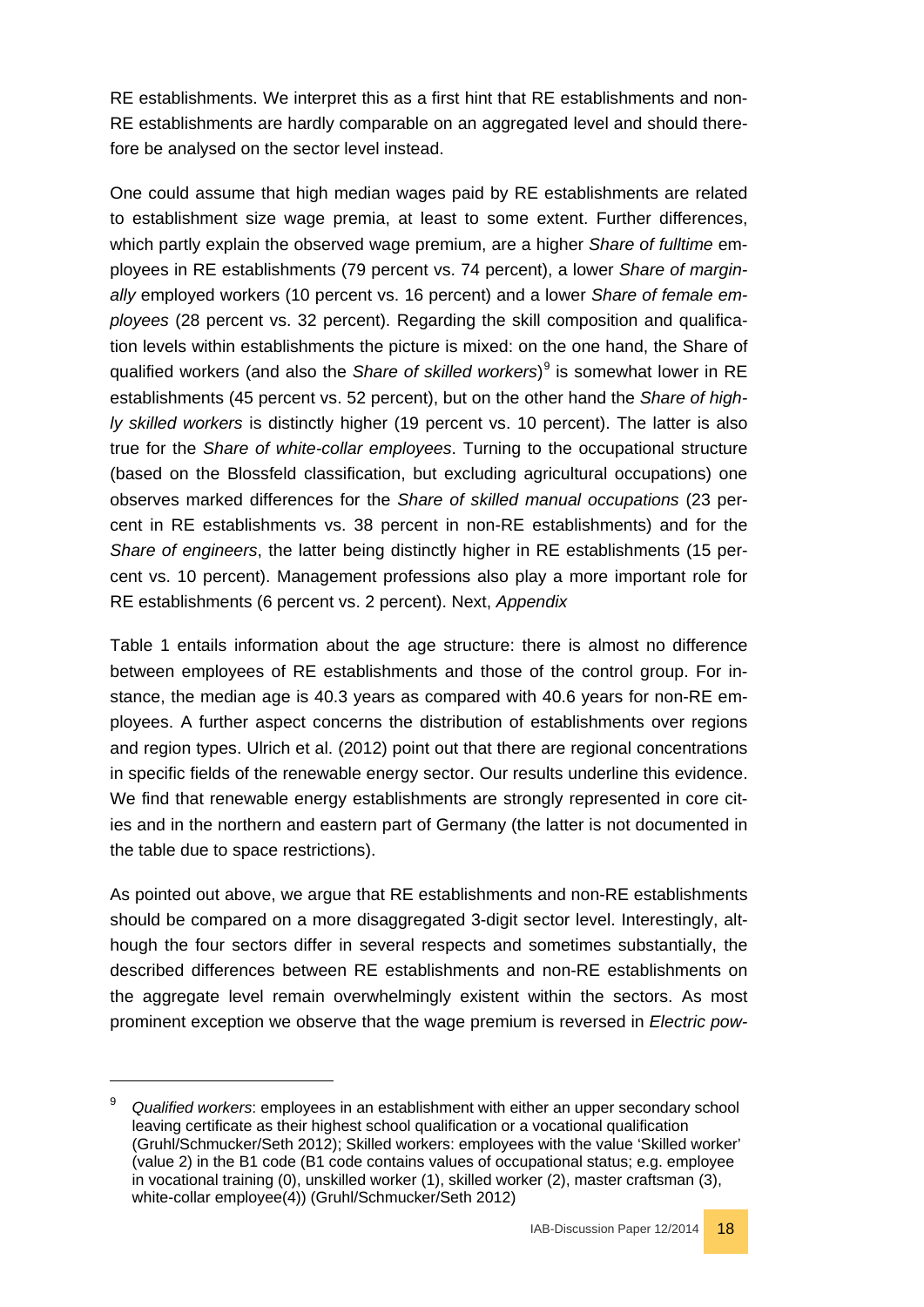*er generation, transmission and distribution (sector 351)*. Here, the median gross daily wages for fulltime employees is on average 111 Euros for RE establishments, but about 120 Euros for non-RE establishments. Regarding other characteristics, it is evident that the *Share of female employees* is higher in RE establishments than in non-RE establishments, which is different from other sectors and the aggregate. Further differences with respect to the aggregate are, for instance, a comparable *Share of qualified employees* in RE and Non-RE establishments within *Electrical, plumbing and other construction installation activities (sector 432)* and that the median age is even a bit higher in RE establishments of this sector.

To sum up: the descriptive evidence shows for the aggregate and differentiated for each sector that there are marked differences in observed characteristics between RE establishments and non-RE establishments. In the next section, we present how these differences add to explain the observed wage differential.

# <span id="page-18-0"></span>**6 Empirical Strategy and Econometric Estimates**

# <span id="page-18-1"></span>**6.1 Outline of the Estimation Approach**

Our dependent variable is  $w$  (for RE establishments) and  $W$  (for Non-RE establishments), i.e. the median wage of establishments (*e*), given at a specific time (*t)* and affiliated to sector *(s).* In our basic model, wages are determined by three different parameters:

 $\phi/\Phi$ : establishment-level determinants of wages in terms of human capital / personnel structure

 $\psi$  /  $\Psi$  : establishment-level determinants of wages in terms of other establishment characteristics

 $\tau/T$ : residual variable for all unobservable determinants (on establishment-level and others)

We denote the dependent variable  $w_{et}$  as median wages of establishments (e) involved in value chains of the renewable energy production. These wages are given at a specific time t. On the other hand, the dependent variable  $W_{et}$  is defined as median wages of establishments (e) in the same sector who are not involved in value chains of the renewable energy production, also given at time t.

$$
(1) \qquad w_{et} = \phi + \psi + \tau
$$

Wages of RE establishments are the sum of human capital determinants of wages  $\phi$  (establishment-level), other structural determinants of wages  $\psi$  (establishmentlevel) and unobserved determinants  $\tau$  (both on establishment-level and other levels).

$$
(2) \qquad W_{_{et}}=\Phi+\Psi+\text{T}
$$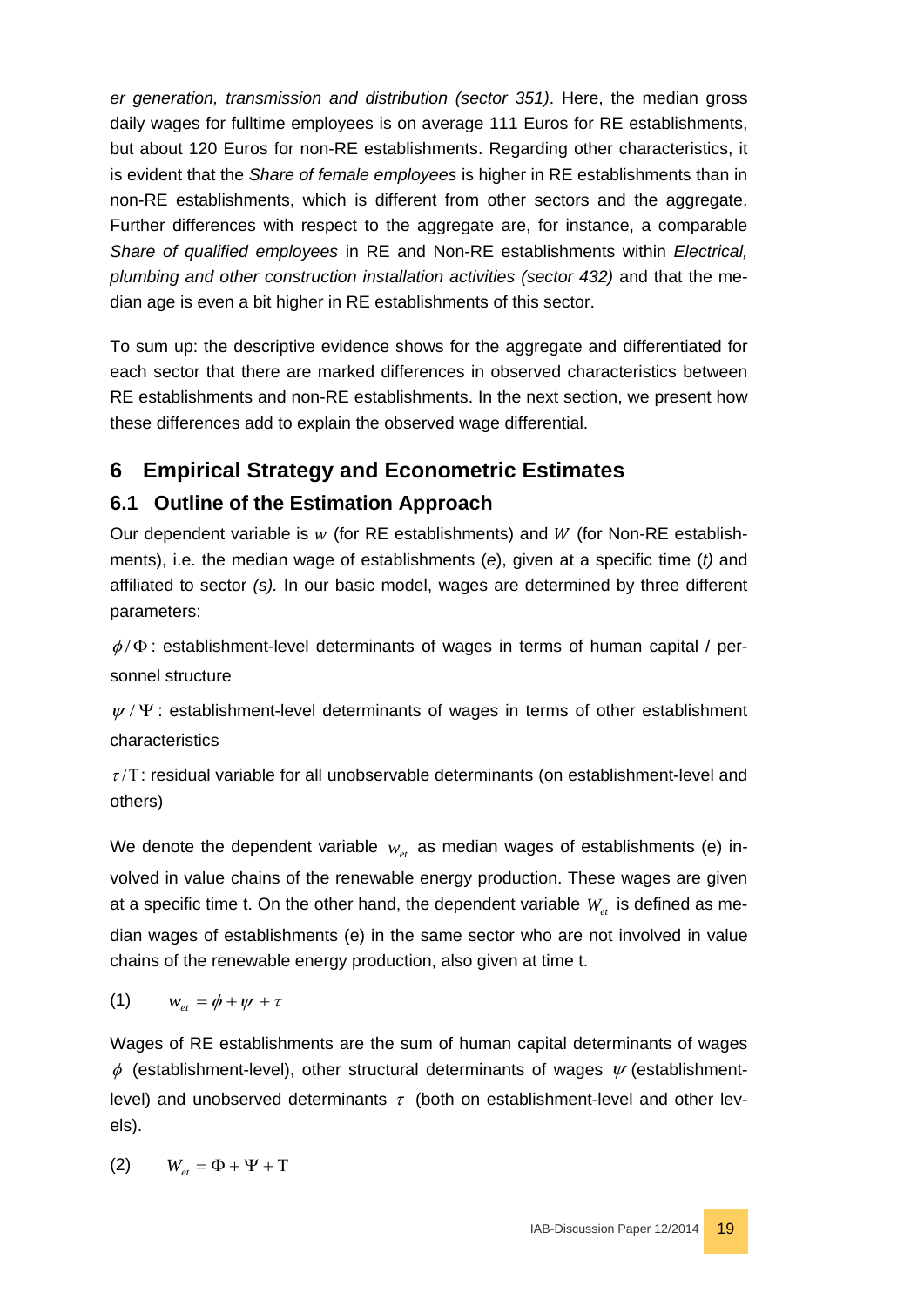Wages of non-RE establishments are the sum of human capital determinants of wages  $\Phi$  (establishment-level), other structural determinants of wages  $\Psi$  (establishment-level) and unobserved determinants Τ (both on establishment-level and other levels).

Hence, the wage differential is

$$
\textbf{(3)}\qquad \quad w_{et}-W_{et}=\Delta w_{et}\,.
$$

We have already identified the key independent variables for our empirical analyses in the literature review. The main criteria of our selection are empirical evidence and theoretical approaches in the literature regarding the observable determinants of wages and relations to the renewable energy value chain.

#### <span id="page-19-0"></span>**6.2 Oaxaca-Blinder Decompositions**

A straightforward way to explain raw wage differentials between two groups is to employ the Oaxaca (1973) / Blinder (1973) decomposition technique. The decomposition is based on the wage regressions

(4)  $\ln w_{et} = x'_{et} \beta + \varepsilon_{et}$  and  $\ln W_{et} = X'_{et} B + E_{et}$ 

for RE establishments and the reference group of non-RE establishments, respectively. Here  $\ln w_{\text{at}}$  and  $\ln W_{\text{et}}$  represent the logarithm of gross daily median wages for fulltime employees within establishment *e* in year t, the  $x_{et}$  ( $X_{et}$ ) are vectors of establishment level control variables, and the vectors  $\beta$  (B) contain the corresponding coefficients. The residuals  $\varepsilon_{et}$  (E<sub>et</sub>) are assumed to be uncorrelated with all other right-hand side variables. We include a rich set of control variables: linear and squared terms of log establishment size and age, the median age of employees within the establishment, a dummy for being located in the eastern part of Germany, 12 variables measuring the shares of specific characteristics of workers within an establishment as being contained as average measure in *Table 2* (for instance *Share of full-time employees*, *Share of marginal part-time workers*, *Share of female employees, etc.)* and 11 variables capturing the *Share of occupational categories*. Twenty additional dummy-regressors related to the 5-digit industry level are included on the aggregated level of analysis (not differentiating on the 3-digit sector level).

The contributions of the various right-hand side variables to the mean wage difference  $\overline{w}$  –  $\overline{W}$  between the RE establishments and non-RE establishments is obtained by feeding the regression results into the Oaxaca-Blinder decomposition

(5) 
$$
\overline{w} - \overline{W} = \overline{X} (\hat{\beta} - \hat{B}) + (\overline{x} - \overline{X}) \hat{B} + (\overline{x} - \overline{X}) (\hat{\beta} - \hat{B})
$$

The three expressions on the right hand side represent the coefficients, characteristics and interactions effect, respectively. The coefficients effect measures the wage difference due to differential remuneration of the characteristics of RE establish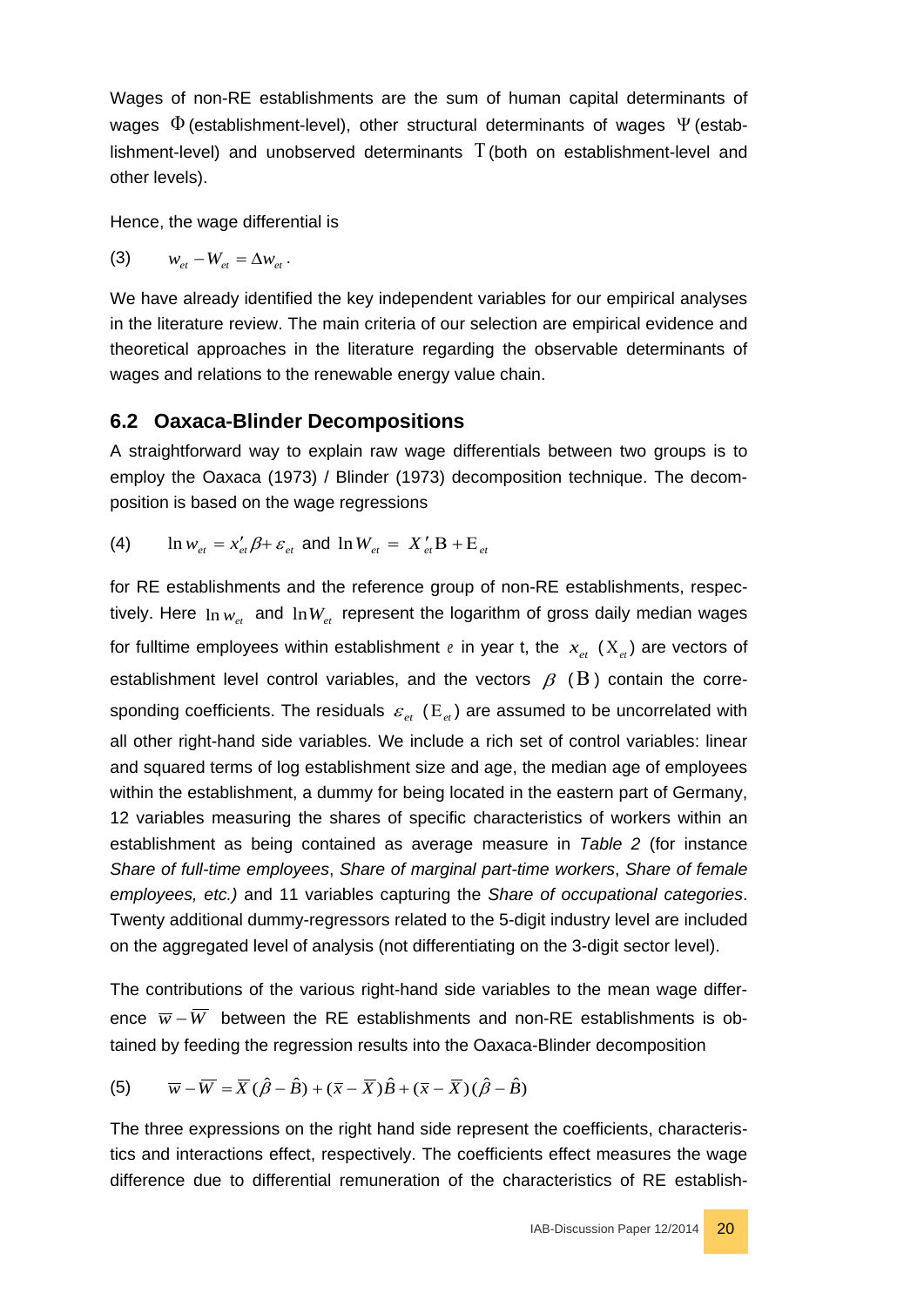ments and non-RE establishments, the characteristics effect measures the wage difference due to differences of observed endowments, and the interaction effect measures the wage difference resulting for RE establishments if endowment differences were remunerated with the coefficient differences. An extension of the decomposition to the contributions of individual regressors or regressor groups (as e.g. dummy variable sets) is possible by applying the above formula to individual regressors.

We start the estimation approach by employing this Oaxaca-Blinder decomposition for the year 2009 both on an aggregate level and sector-specific. This tells us to which extent the wage differential can be explained by differences in characteristics being observed in our data. The unexplained gap reflects all factors which cannot be observed in our data. In order to eliminate at least the time-constant unobserved heterogeneity between RE establishments and non-RE establishments in a second step we apply establishment-fixed effects regression models considering the development of remunerations from the year 2007 to 2011 rather than wage levels in 2009.

#### <span id="page-20-0"></span>**6.3 Establishment Fixed Effects Regressions**

More precisely, we estimate establishment fixed effects regressions – on the aggregated level and within the four sectors – for RE establishments and non-RE establishments separately. The wage equation for RE establishments and the reference group of non-RE establishments is then given as

(6) 
$$
\ln w_{et} = x'_{et} \beta + \sum_{t=1}^{T} d_t \gamma_t + \phi_e + \varepsilon_{et}
$$
 and  $\ln W_{et} = X'_{et} B + \sum_{t=1}^{T} D_t \Gamma_t + \Phi_e + E_{et}$ 

respectively.

Now,  $\ln w_{et}$  and  $\ln W_{et}$  still represent the logarithm of gross daily median wages within establishment  $e$  in year t, but are deflated to 1995 prices.  $d_{i}(D_{i})$  are year dummies and  $\gamma$  (Γ) contain the corresponding coefficients. The error term now also comprises the fixed establishment effects  $\phi_{\varepsilon}(\Phi_{\varepsilon})$ . The  $x_{\varepsilon t}$   $(X_{\varepsilon t})$  are defined as above with two exceptions: First, the dummy for being located in the eastern part of Germany is dropped since the location of the establishment is time invariant in nearly all cases. Second, only the squared establishment age term enters the fixed effects regression because the linear term would cause collinearity with the year dummies (since it also increases by unity each year).

We use the estimated coefficients from these regressions to generate predictions and then average them by year. Thus, the average wage increase (or decrease, respectively) of RE establishments and non-RE establishments from 2007 to 2011 can be decomposed as follows:

$$
(7) \qquad (1n\overline{w}_{\bullet 2011} - 1n\overline{w}_{\bullet 2007}) = (\overline{x}_{\bullet 2011} - \overline{x}_{\bullet 2007})\hat{\beta} + (\overline{\phi}_{2011} - \overline{\phi}_{2007}) + (\overline{d}_{2011}\hat{\gamma}_{2011} - \overline{d}_{2007}\hat{\gamma}_{2007})
$$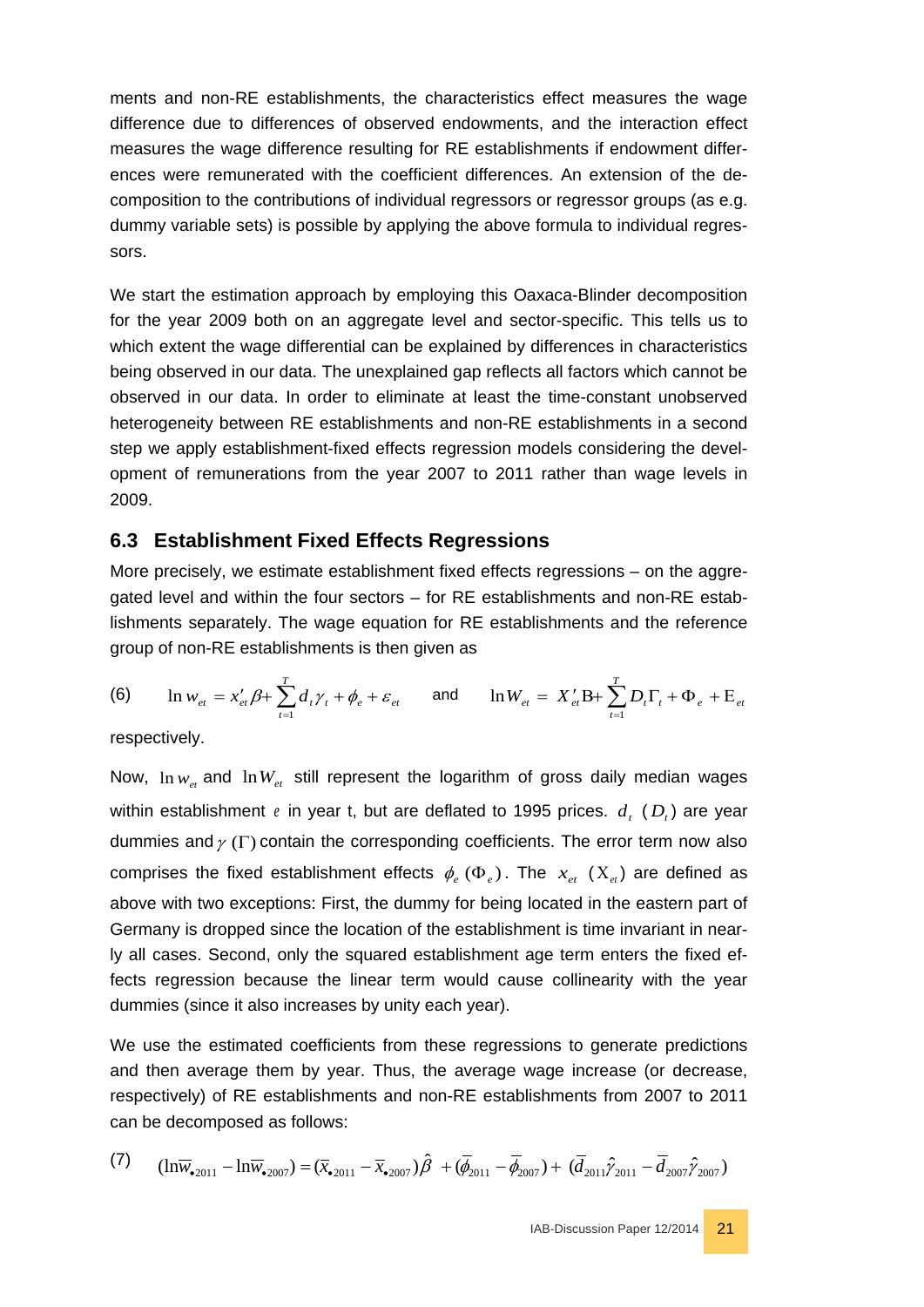The first term on the right-hand side captures the adjustment due to all observed time-varying characteristics such as the changes of establishment size, workforce composition and so on. The second term reflects the adjustment due to sample composition effects (Composition). Since unobserved time-constant factors cannot contribute to explain the wage development by definition, the fixed effects capture changes in the composition of the RE establishment (non-RE, respectively) sample. The third term contains the adjustment due to all unobserved time-varying factors, being captured by the year dummies (Trend).

# <span id="page-21-0"></span>**6.4 Estimation Results**

# <span id="page-21-1"></span>**6.4.1 Results from Oaxaca-Blinder Decompositions**

The left panel of *[Table 2](#page-41-0)* contains the predicted gross median daily wages for all fulltime employees of RE establishments and non-RE establishments, the predicted positive wage advantage of 35 log percent for RE establishments, and the Oaxaca-Blinder decomposition results. It can be seen from the table that the endowments effect is in general positive (26 log percent) and statistically significant at a one percent level. Hence, the wage premium of RE establishments over non-RE establishments can actually be explained for a large part by favourable characteristics of RE establishments. Especially establishment size effects and the 5-digit industry effects add positively to higher wages for RE establishments. To a smaller extent, further wage enhancing effects are given by the under-representation of female workers (2 log percent), by the aggregated share-variables capturing working-time and qualification effects (1 log percent) and by the occupational composition (3 log percent). Negative effects can be observed for establishment age and region, but both are below 1 log percent.

Turning to the coefficients effect, which measures the wage difference due to divergent remuneration of endowments of RE establishments and non-RE establishments, it becomes clear that this also adds to higher wages for RE establishments (17 percent). It should be noted that pay differentials might be due to unobserved heterogeneity between member and non-RE establishment. Especially on this aggregated level of analysis it is therefore not surprising that the unexplained gap is so large. Regarding the single regressor effects, the negative establishment size effect (-14 log percent) is overcompensated by the positive effects of median age within the establishment and the industry controls. The latter is a further hint that the sector matters when analysing the wage premium.

Most single interaction effects are statistically not significant at the five percent level, exceptions are the aggregated share variable (+5 log percent) and the 5 digit industry shares (-11 log percent). Altogether, the interaction effects sum up to a total of -7 log percent and add therefore negatively to the observed wage gap.

Turning to the *Manufacture of electronic components and boards-sector* it is obvious that the raw wage premium is 26 log percent. Especially establishment size, the occupational composition and the *Share of female employees* explain a crucial part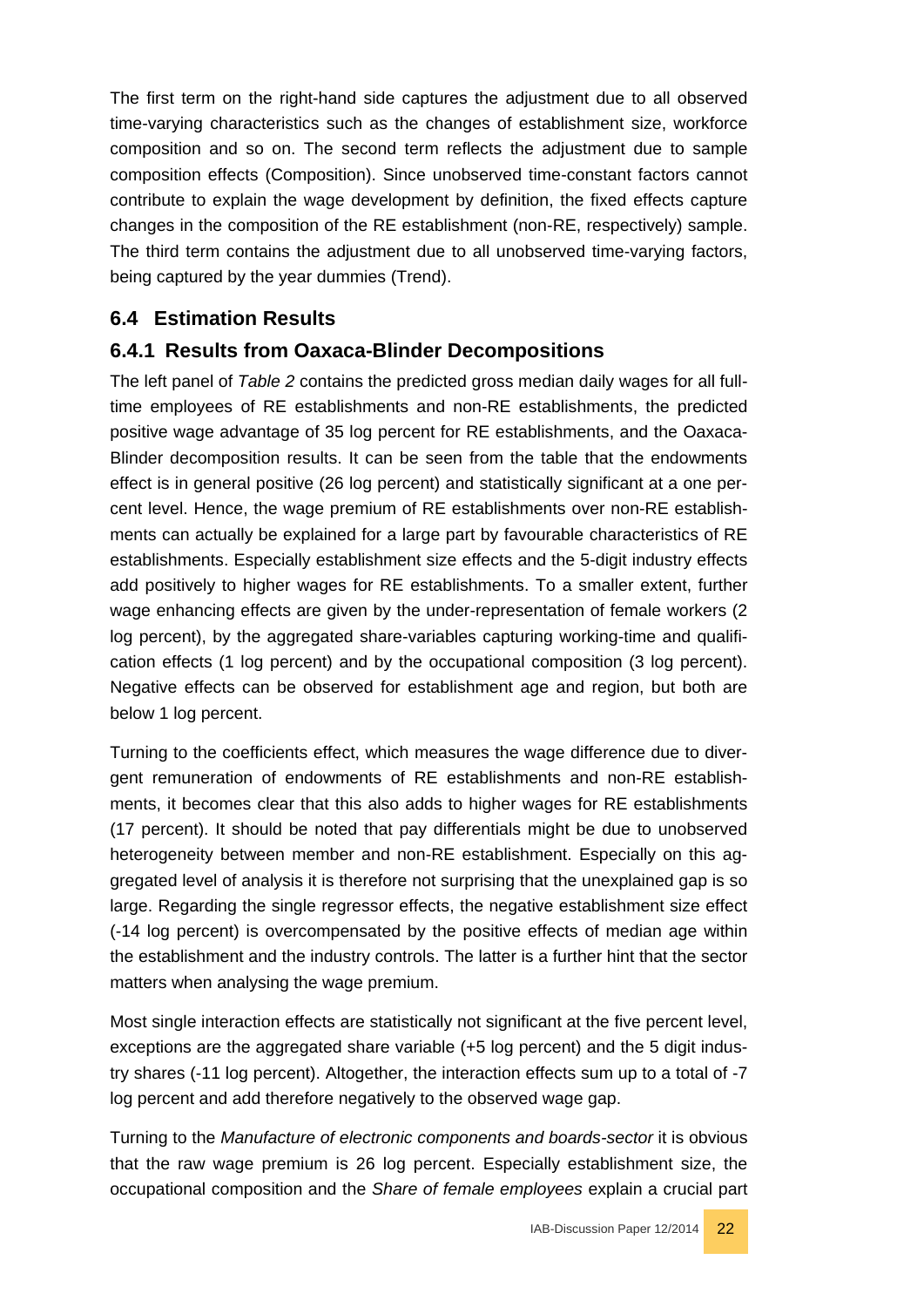of the premium in this sector. The latter stems from the clear over-representation of male employees in RE establishments within this sector (see *[Appendix](#page-39-0)*

[Table](#page-39-0) 1). Altogether, the endowments effects sum up to 22 log percent, while both, coefficients and interaction effects are smaller (+ 15 log percent and -11 log percent, respectively) and statistically significant on a 5 and 10 percent level only. Altogether, the results show for this sector that our regressors are able to explain the observed raw wage premium to a large extent, hence indicating that unobserved heterogeneity plays a minor role here. Other possible reasons might be that this industry is facing a strong international competition and continuously falling product prices. Furthermore, the high costs for research and development in this sector also reduce the scope for rent sharing by an additional increase of wages. Finally, yet importantly, structural changes seem to take place due to technological change and the maturity of product life cycles. For example, photovoltaic-panels with silicon-based solar cells have reached a life cycle stage of semi-automated mass production. The related tasks have thus become more subject to routinisation in the sense of Autor/Levy/Murnane (2003) and therefore more 'offshorable', which puts wages under pressure (Blinder/Krueger 2013; Autor 2013). On the contrary, the wind energy sector is to some extent in a different stage of product life cycle. Intensified by the specific production processes, the production of wind power stations shows still a high degree of complex manual tasks. Wind energy related manufacturing establishments partly report a shortage of workers possessing those skills. Therefore, the stage of business cycle of the specific RE technology (wind, solar, biomass, geothermal energy etc.) could influence the demand of labour and thus the wage level. Hence, the influence of the RE technology might be worth considering in analyses of further research, but was out of scope of the work in hand.

A further central sector of the RE value chain is *Electric power generation, transmission and distribution (351)*. In contrast to the other observed sectors we find no wage premium in favour of RE establishments. This result is somehow unexpected. In the market bonus scheme of the EEG, the RE plant operators, i.e. the energy suppliers receive a bonus financed by the EEG levy on a monthly basis. One might expect that those establishments may profit most from the EEG system and share possible financial surpluses with their employees. However, this is not the case. Due to the long-term financial burdens of investing in the RE plants and due to the steadily changing support framework, most RE suppliers seem not be able to share this benefit with their workers. A possible explanation is that the investors of those capital-intensive businesses profit financially, if there is a surplus to be shared at all.

Whereas the small negative RE wage differential of *Electric power generation, transmission and distribution* is statistically not significant, some single regressor effects have an influence, for instance the endowments effects for *Establishment size* and *Region type* (both +2 log percent), *Region* (-4 log percent), *Share of female employees* (-2 log percent) or *Occupational composition* (-3 log percent). The same is true for the totalled endowments, coefficients and interaction effect. The result of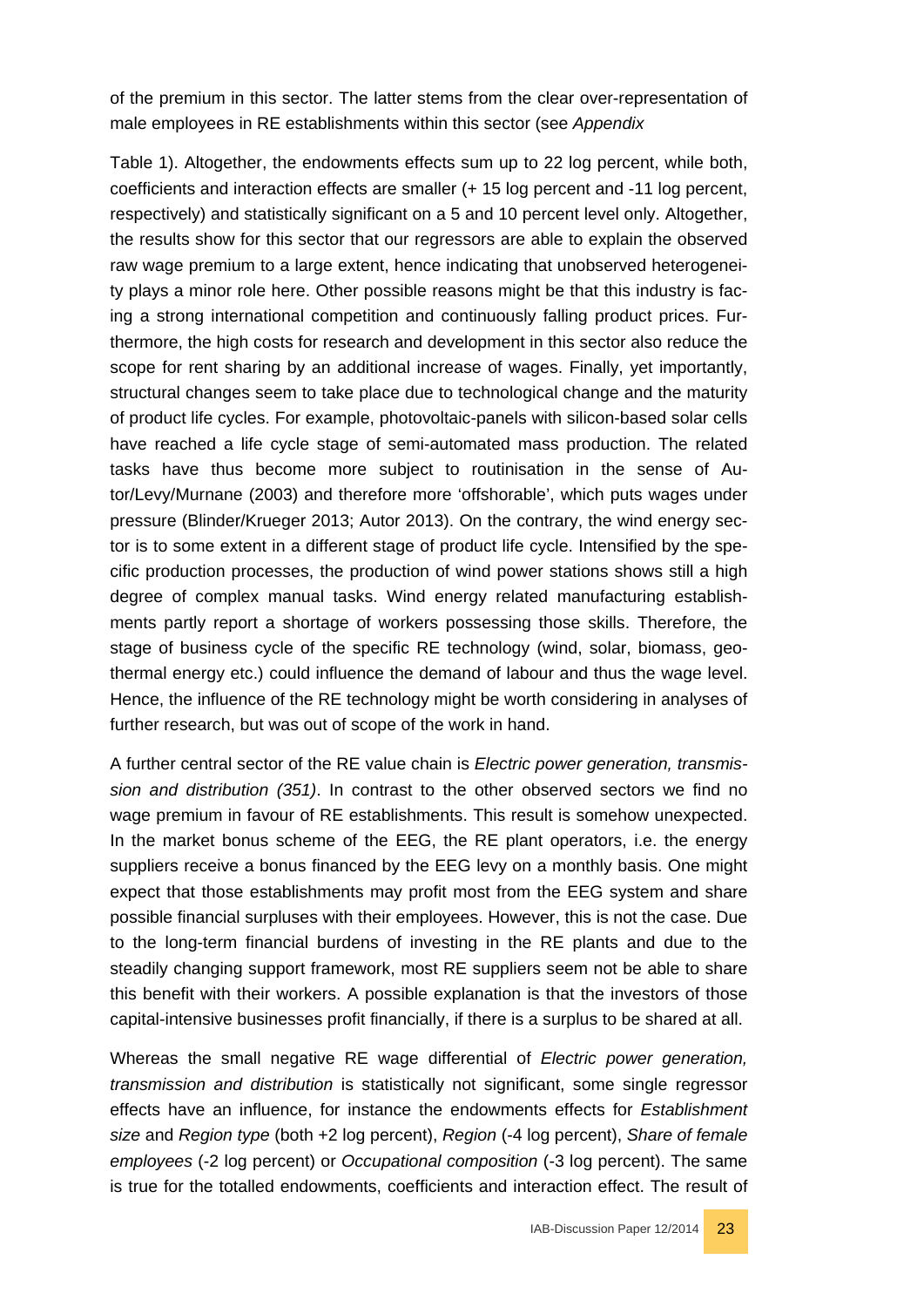not differing wages between RE establishments and non-RE establishments is worth mentioning in the face of distinct differences in characteristics as described above and should be further examined in future work. If one contrasts the results of both sectors having examined up to now, it becomes clear that sector-specific analysis gives a much clearer picture than the analysis on the aggregated level.

The wage premiums in both other sectors - Electrical, plumbing and other construction installation activities (432) and Architectural and engineering activities and related technical consultancy (711) are 28 and 33 log percent, respectively. For the latter, two third of the raw wage premium can be explained by observed characteristics (again, establishment size and gender effects are important). However, the unexplained wage premium is still high. The same is true for Electrical, plumbing and other construction installation activities where 50 percent of the gap remains unexplained. We interpret the wage premium as a possible indirect effect of the promotion of renewable energies in favour of employees within the sectors Electrical, plumbing and other construction installation activities and Architectural and engineering activities and related technical consultancy. There are several possible explanations why employees in these two sectors benefit more from the promotion of RE than employees in other sectors: First, because the German domestic demand for RE products has grown strongly within the last years , planning, project management, installation and operation activities in the field of RE have boomed. Second, they benefited from the falling global product prices, whereas the high-tech manufacturing sector suffered because of this development (also see above).

Third, in both RE wage premium sectors, non-routine manual tasks and abstract, non-routine cognitive tasks seem to be prevalent. According to the task-based literature, these tasks are less offshorable and wages are not that much under pressure than in jobs with a higher degree of routinization (Blinder/Krueger 2013; Autor 2013; Auto/Levy/Murnane 2003). Fourth, another wage relevant advantage of 'construction installation activities' and 'architectural and engineering activities' is their relatively low capital- and R&D-intensity. On the contrary, the two other sectors (energy suppliers and high-tech manufacturers) are facing costly investments in terms of new RE plants or research and development, respectively. Fifth, the shortage of skilled labour might be another relevant driver for the wage premium. The skill-shares in our control variables might cover a substantial degree of this phenomenon, but our data could not cover the influence of a shortage of skilled labour. Sixthly, one could hypothesise that RE establishments use temporary agency work more often than non-RE establishments do and therefore are able to pay higher wages to their core workforce. Because of limitations of our data, we cannot cover this issue. However, there are no clear indications that temporary agency work is used more often in the RE-wage premium sector 'construction installation activities' than in 'high-tech manufacturers'.

Finally yet importantly, the effects of being a member of an industry association could be worth to be analysed, too. As we use the membership of the renewable

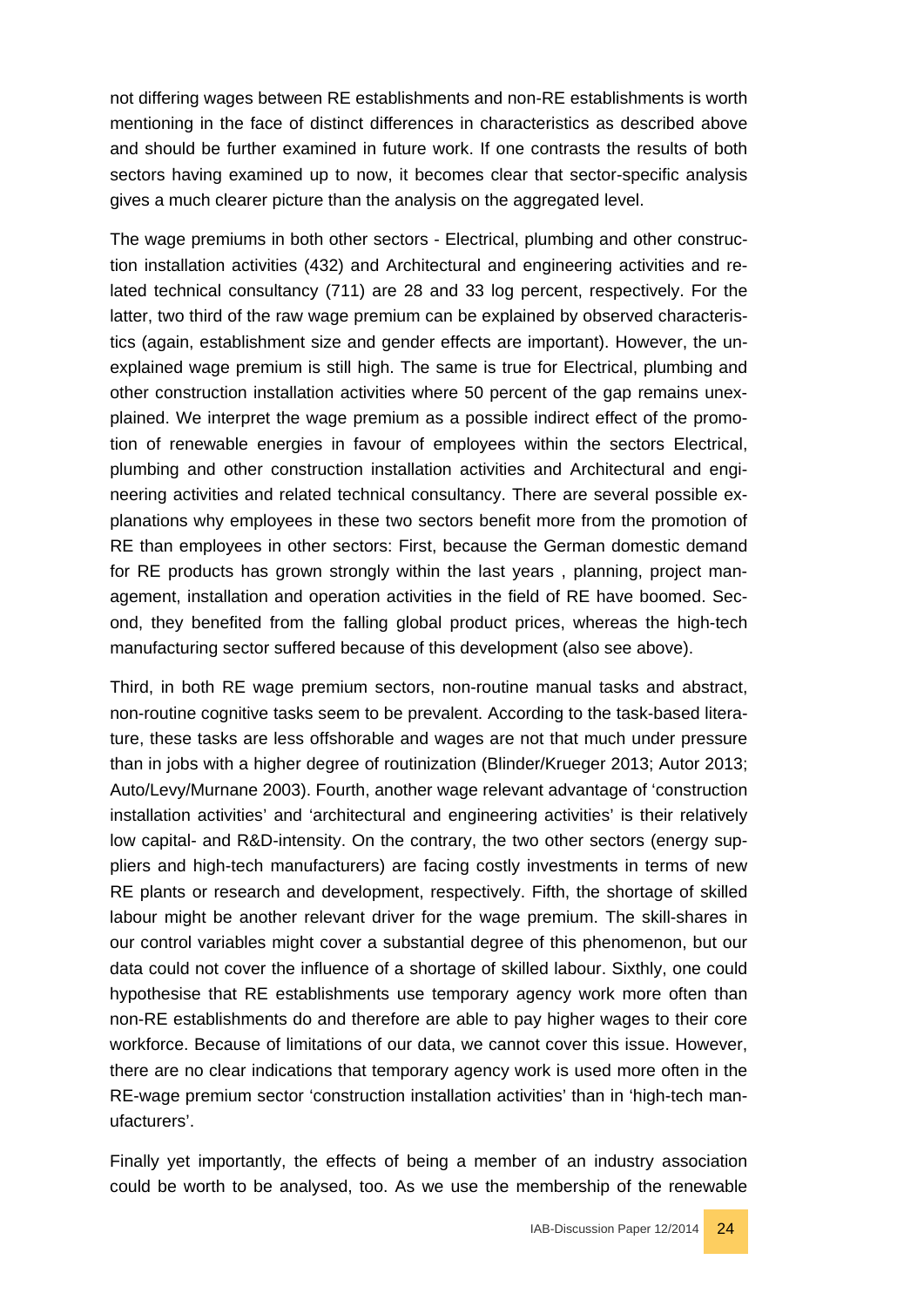energy association in Germany as a proxy for being a RE establishment, we are aware that this might cause selectivity concerning our treatment group. However, as many companies (RE and non-RE) are associated to industry associations, it seems not to be RE-specific to be member in such an association. Furthermore, the German renewable energy association seems not to be more effective or successful than any other industry association. Again, there are no hints that the effects of the membership are different across sectors.

Altogether, the sector-specific Blinder-Oaxaca decomposition of wages has shown that RE establishments in one sector differ from RE establishments in other sectors. Moreover, in two of the four sectors (construction installation activities as well as the architectural and engineering services), the observed wage differences cannot fully be explained by the differences in characteristics between RE establishments and non-RE establishments. Interpreting these results, we assume a positive indirect effect of the promotion of renewable energies (e.g. by the German Renewable Energy Sources Act - EEG).

# <span id="page-24-0"></span>**6.4.2 Results from Establishment Fixed Effects Regressions**

Both the inter- and intra-industry wage differentials shown in the Blinder-Oaxaca decomposition demand for further sector-specific analyses that consider unobserved heterogeneity issues. We do this by employing the fixed effects model, which considers the sources of wage increases or decreases among RE establishments and non-RE establishments. *Figure 2* shows an average real wage increase for full-time employees in RE establishment in the amount of 4 log percentage points (indicated by the light grey bar *\_Total*). The corresponding increase within non-RE establishments, however, is almost the same, amounting to 3 log percentage points. That means that the raw wage premium remains nearly unchanged during the observa-tion period.<sup>[10](#page-24-1)</sup> Investigating the determinants of wage growth for both groups it is evident that changes in the workforce composition within the establishments as captured by the *Other Shares-category*<sup>[11](#page-24-2)</sup> are mostly responsible for the average real wage growth. However, there are no differences between RE establishments and the reference of non-RE establishments. Such differences emerge with regard to the *Composition*- and *Trend*-effect. On an aggregated level it seems that the median wage in non-RE establishments benefits from non-random outmigration from the observation sample while the opposite is true for RE establishments. The negative

-

<span id="page-24-1"></span> $10$  This is corroborated by the result of Blinder-Oaxaca decompositions for each single year in the observation period 2007 to 2011. The raw wage premium ranges between 32 and 35 log percent. These results are not included in the paper for sake of brevity, but available from the authors on request.

<span id="page-24-2"></span><sup>&</sup>lt;sup>11</sup> This category contains the effects of Share of full-time employees, Share of marginal parttime workers, Share of qualified employees, Share of skilled workers, Share of unskilled employees, Share of master craftsmen and foremen, Share of white-collar employees and Share of employees in midi part-time employment.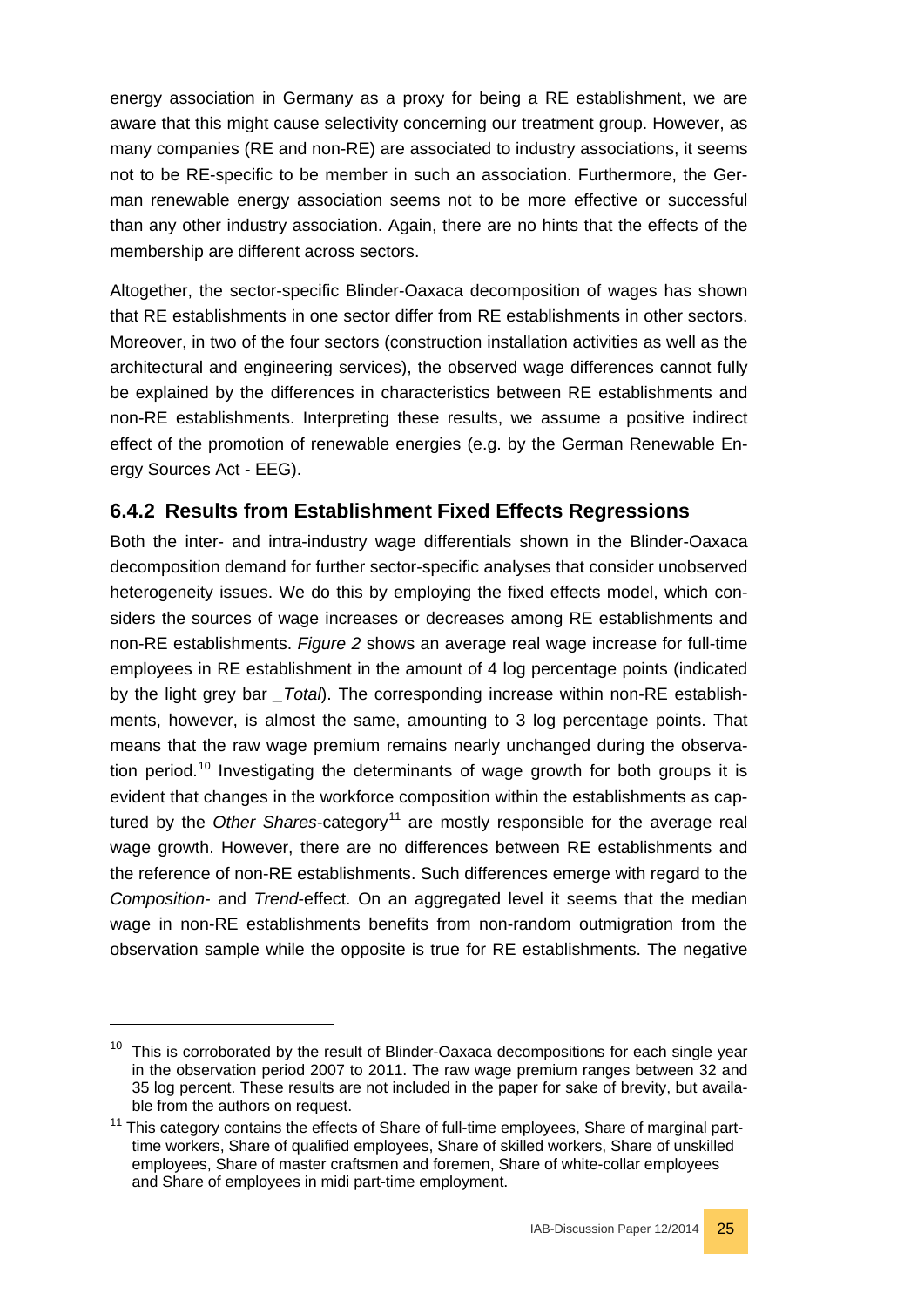trend effect indicates time-variant unobserved heterogeneity that decreases wages predominantly in non-RE establishments.







Notes: The dark grey bars represent changes in the non-RE establishments (log) wage growth due to the specific effect (age structure effect, composition effect, establishment size effect, …) and the light grey bars show the corresponding effects for RE establishments, respectively. \_Total indicates total (real) wage growth from 2007 to 2011.

Source: Establishment History Panel of the Institute for Employment Research, own calculations.

As discussed above, sector-specific analyses should give a much clearer picture of what actually happens. Again, we start by considering the sector *Manufacture of electronic components and boards (261).* For the cross section 2009 we observed that the raw wage premium of 26 log percent could be almost entirely explained by difference in characteristics. *Figure 3* gives evidence that wage development is positive (+5 log percentage points) for non-RE establishments and negative (-5 log percentage points) for RE establishments, hence, the premium decreases significantly over the 5-year-period (from 34 log percent in 2007 to 23 log percent in 2011). Interestingly, wages within non-RE establishments are increased by components of the *Other Shares*-category (+9 log percentage points) while this is not the case for RE establishments (-3 log percentage points). Wages within RE establishments are Significantly<br>
Age Comp EA ES For Hq Occ Oth Sex Trend\_Total<br>
Notes: The dark grey bars represent changes in the non-RE establishments (log) wage growth due to<br>
the specific effect (age structure effect, composition effec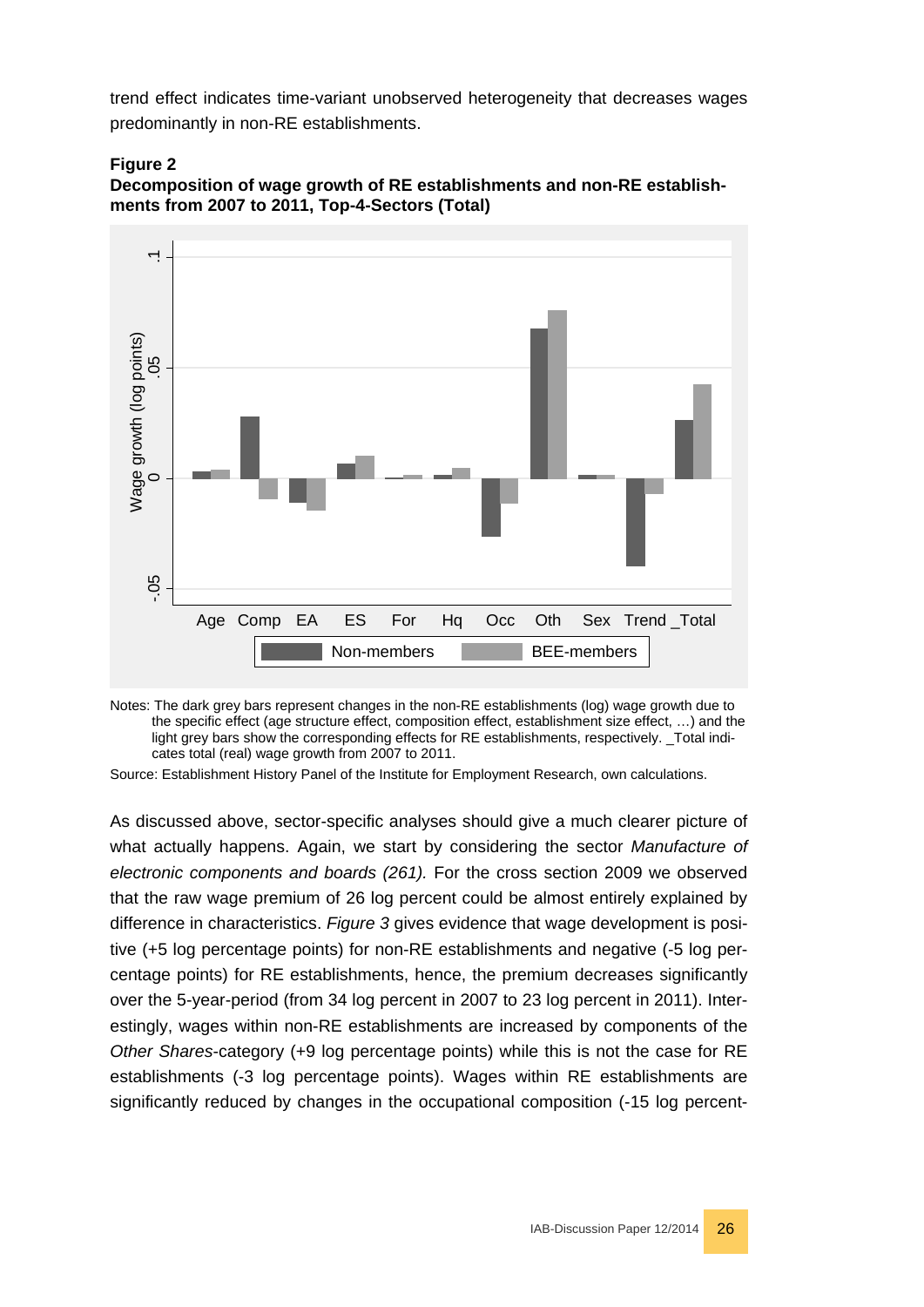age points)<sup>[12](#page-26-0)</sup> while again, this is not true for non-RE establishments where the decrease is much less pronounced (-2 log percentage points). Other observable timevarying characteristics like *Age structure, Establishment size, the Shares of female, foreign* or *highly-qualified workers* do not play any role in explaining wage growth differentials. The composition effect is small in magnitude for both groups. Ignoring the unobservable trend effects for a moment, *Median wages* within non-RE establishments should increase on average by 13 log percentage points; that of RE establishments should even decrease by 25 log percentage points. But this is not the case: We observe a marked positive trend effect for RE establishments amounting to 16 log percentage points and a small negative one for non-RE establishments (-3 log percentage points). Hence, it is actually an unobserved time-varying component, which favours RE establishment-wages within this sector.

#### **Figure 3**

-

#### **Decomposition of wage growth of RE establishments and non-RE establishments from 2007 to 2011, Manufacture of electronic components and boards (261)**



Notes: The dark grey bars represent changes in the non-RE establishments (log) wage growth due to the specific effect (age structure effect, composition effect, establishment size effect, …) and the light grey bars show the corresponding effects for RE establishments, respectively. \_Total indicates total (real) wage growth from 2007 to 2011.

Source: Establishment History Panel of the Institute for Employment Research, own calculations.

<span id="page-26-0"></span> $12$  A closer look into the results shows that this is first of all caused by the predicted coeffi-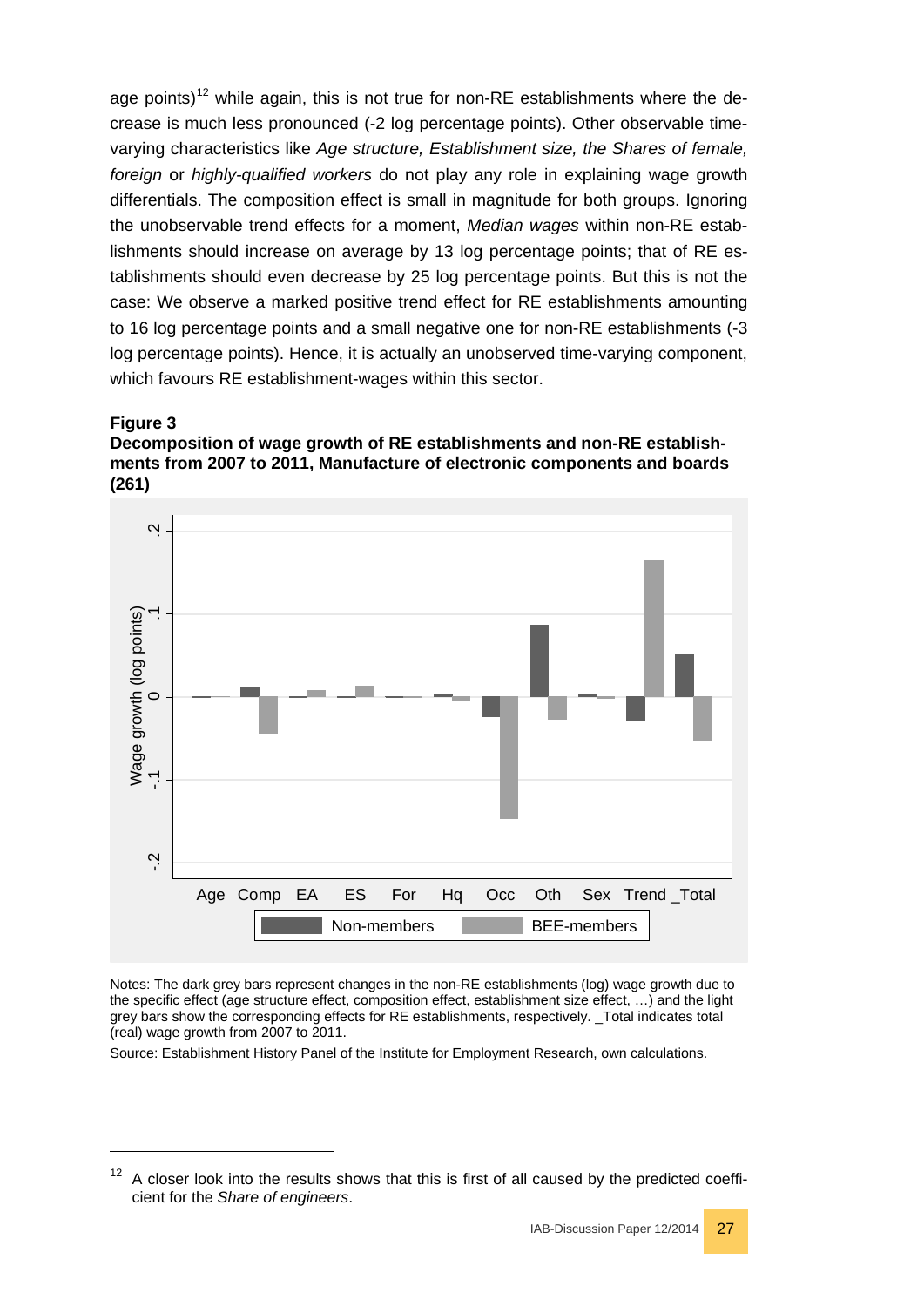To a smaller extent, we observe the same in the sector *Electric power generation, transmission and distribution (351)*. The trend effect is + 2 log percentage points for RE establishments and -4 log percentage points for non-RE establishments only (see *Figure 4*). In contrast, composition effects (zero for RE establishments vs. +3 log percentage points for non-RE establishments) and effects of observable timevarying characteristics (+3 for RE establishments vs. +7 for non-RE establishments) rather increase wages within non-RE establishments. Altogether, the total wage increase is just slightly higher in non-RE establishments (+6 log percentage points) than among RE establishments (+4 log percentage points).

#### **Figure 4**

**Decomposition of wage growth of RE establishments and non-RE establishments from 2007 to 2011, Electric power generation, transmission and distribution (351)**



Notes: The dark grey bars represent changes in the non-RE establishments (log) wage growth due to the specific effect (age structure effect, composition effect, establishment size effect, …) and the light grey bars show the corresponding effects for RE establishments, respectively. \_Total indicates total (real) wage growth from 2007 to 2011.

Source: Establishment History Panel of the Institute for Employment Research, own calculations.

Also in the two remaining sectors - *Electrical, plumbing and other construction installation activities* and *Architectural and engineering activities and related technical consultancy* – we observe that average wage growth of member and non-RE establishments tend to be comparably the same (see *Figure 5* and *Figure 6*). Consequently, the raw wage premiums remain constant over the observation period Beta more of the sectors, the percent changes in the non-RE establishments (tog) wage growth due to the specific effect (age structure effect, composition effect, establishments (tog) wage growth due to the specific effect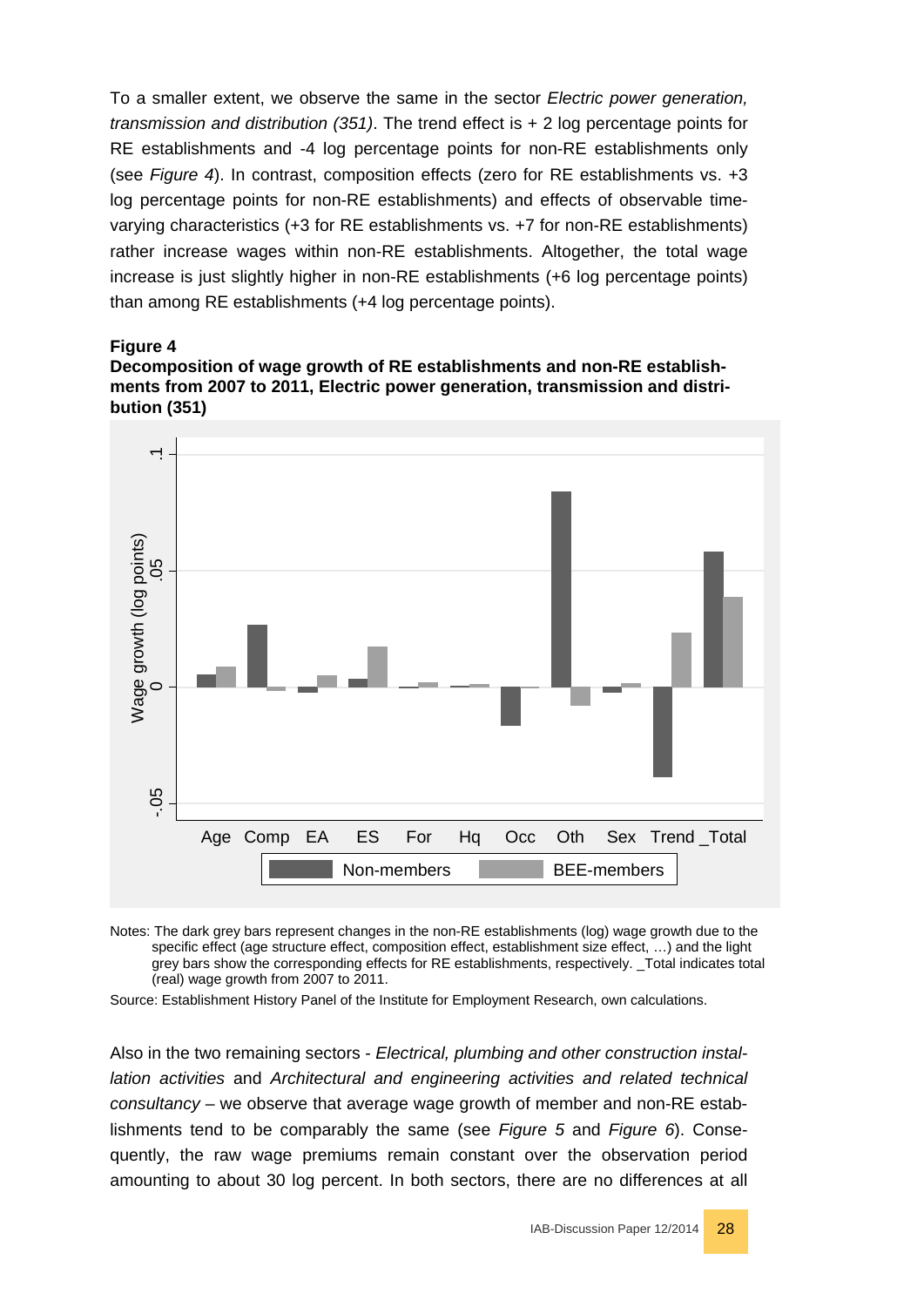with regard to unobservable time varying factors. Altogether, we rather observe a pronounced heterogeneity between the sectors.

#### **Figure 5**

**Decomposition of wage growth of RE establishments and non-RE establishments from 2007 to 2011, Electrical, plumbing and other construction installation activities (432)**



Notes: The dark grey bars represent changes in the non-RE establishments (log) wage growth due to the specific effect (age structure effect, composition effect, establishment size effect, ...) and the light grey bars show the corresponding effects for RE establishments, respectively. \_Total indicates total (real) wage growth from 2007 to 2011.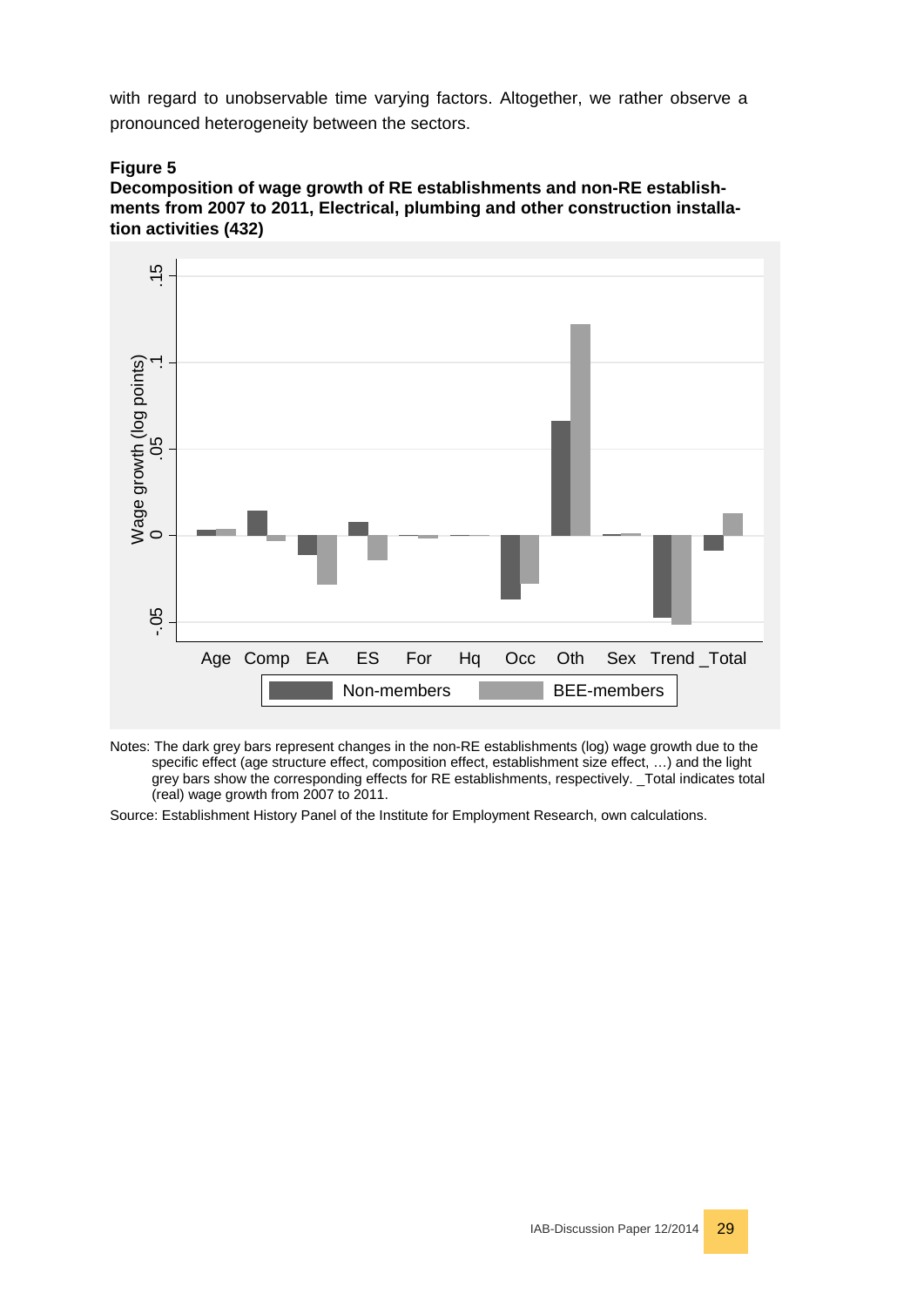#### **Figure 6**

**Decomposition of wage growth of RE establishments and non-RE establishments from 1999 to 2009, Architectural and engineering activities and related technical consultancy (711)**



Notes: The dark grey bars represent changes in the non-RE establishments (log) wage growth due to the specific effect (age structure effect, composition effect, establishment size effect etc.) and the light grey bars show the corresponding effects for RE establishments, respectively. \_Total indicates total (real) wage growth from 2007 to 2011.

Source: Establishment History Panel of the Institute for Employment Research, own calculations.

# <span id="page-29-0"></span>**7 Sensitivity Analyses**

-

Our main results are robust to variations in sample selection and specifications. This section gives a brief summary of these robustness analyses.<sup>[13](#page-29-2)</sup>

# <span id="page-29-1"></span>**7.1 Alternative Sample of RE Establishments**

When looking on our relatively low observation numbers of RE establishments (*see Table 1*) one might be concerned whether our results are relevant in an economic sense or just valid for a handful of establishments being identified as "renewable" by membership in a federation. Considering the different sectors, it is obvious that the number of observations of RE establishments is particularly low (about 60) in the *Manufacture of electronic components and boards-sector.* This sector, however, contains the branch "manufacture of solar cells and solar modules" (26111) which is But are available on request.<br>
The dark grey bars represer<br>
the specific effect (age struct<br>
the light grey bars show the<br>
indicates total (real) wage gr<br>
Irree: Establishment History Pane<br> **Sensitivity Analys**<br> **Sensitivi** 

<span id="page-29-2"></span> $13$  For sake of brevity, the results described in this section are not presented in the paper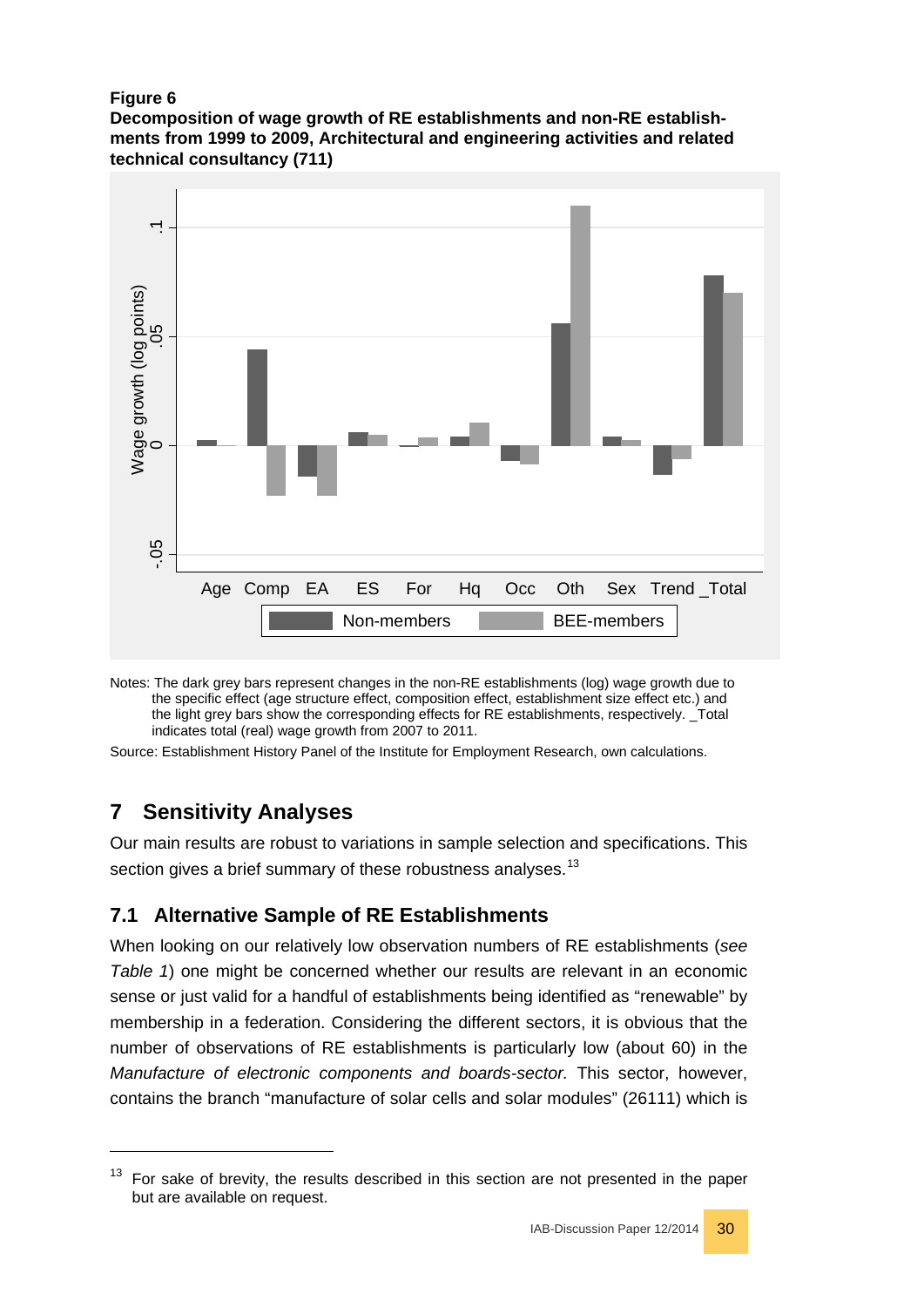one of the two major exceptions where the classification is not completely quiet about renewable energy activities. We use this information in a sensitivity check and classify all establishments within this branch as RE establishments. Doing this, we increase the number of establishments from 60 to an amount of  $135.<sup>14</sup>$  $135.<sup>14</sup>$  $135.<sup>14</sup>$  Repeating the sector-specific Oaxaca-decomposition for the year 2009 with this sample obtains a raw wage premium of 15 log percent (instead of 26 log percent). Now, the endowments effects sum up to 16 log percent, coefficients and interaction effects are irrelevant (+ 1 log percent and -2 log percent, respectively). Though the raw premium decreases by 11 log percentage points, the results corroborate our view that unobserved heterogeneity plays a minor role in explaining wage level differentials in this sector.

Turning to wage growth differentials, the figure is similar to *Figure 3* presented above (and therefore not included for sake of brevity). The main difference concerns the negative composition effect, which is distinctly more pronounced for the alternative treatment sample. This is not surprising considering the difficult market environment for solar producers at the end of the observation period. The positive trend effect is halved, but still amounting to 8 log percentage points. Hence, it is still an unobserved time-varying component favouring RE establishment-wages within this sector.

# <span id="page-30-0"></span>**7.2 Controlling for Differences in the Establishment-Size Distribution**

When considering characteristics of the establishments, by far the most striking difference between RE establishments and non-RE establishments concerns their size, which is on average 122 in RE establishments and 8 in non-RE establishments (see *[Appendix](#page-39-0)*

[Table](#page-39-0) 1). We argued that this difference is a first hint that RE establishments and non-RE establishments are hardly comparable on an aggregated level and should therefore be analysed on the sector level instead. However, large differences remain on the sector level as well. Although we control for establishment size in our empirical sector-specific analyses, one might argue that the establishment size control does not capture all of the relevant heterogeneity. In order to verify this, one could repeat all analyses for different establishment size categories separately. One could also interact all regressors with establishment size (and establishment size squared). A third solution would be to repeat the decompositions with a counterfac-

-



<span id="page-30-1"></span> $14$  This branch contains 100 establishments in the year 2009, out of which 25 belong to the German Renewable Energy Federation and are classified as RE establishments in the main sample. Hence, we add 75 establishments to the treatment group.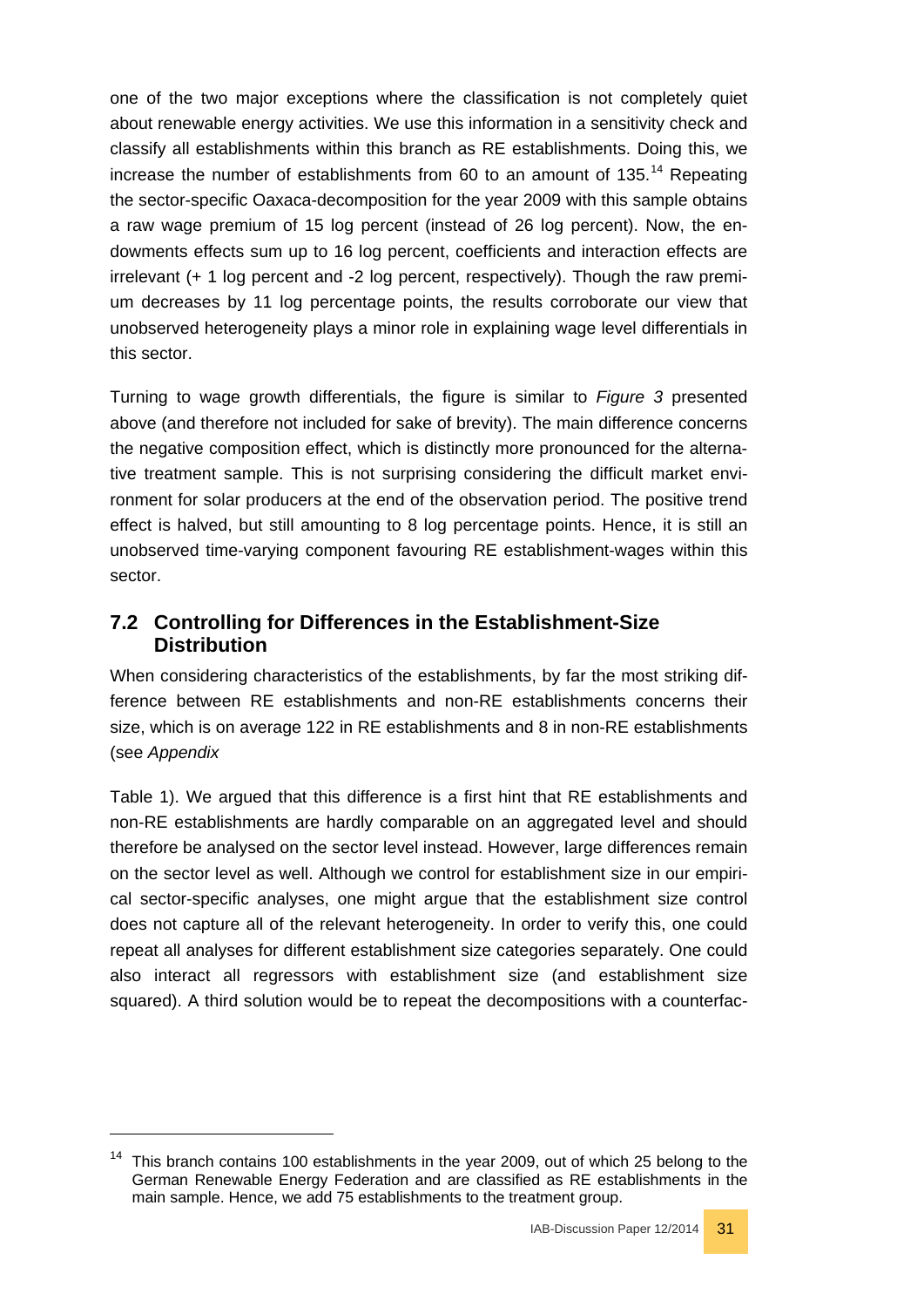tual sample where the size of RE establishments is reweighted in order to mimic the distribution of non-RE establishments. [15](#page-31-1)

Taking the latter approach, the raw wage differentials in the year 2009 decrease relative to the unweighted sample by 2-8 log percentage points. The same is true for the endowments effects. The relation between explained and unexplained gap remains, however, almost unchanged: In two of the four sectors, the observed wage differences still cannot fully be explained by the differences in characteristics. Repeating the fixed effect estimates with reweighted samples corroborates the main results discussed above.

Besides taking establishment size differentials into account by creating a counterfactual sample one could go a step further by choosing a counterfactual approach considering all covariates. Doing so, we furthermore estimated several variants (one nearest neighbour and kernel) of propensity score matching within each sector. The average treatment effect on the treated turned out to be statistically significant in the *Construction installation activities (432)* and *Architectural and engineering services (711)* amounting to 10 log percent. This corroborates our finding of a RE wage premium in these sectors. For the two remaining sectors the ATET is not significantly different from zero.

# <span id="page-31-0"></span>**8 Conclusions**

-

Supported by energy policy targets and a broad range of promotion activities, the economic importance of RE products and services has grown considerably during the last years. Despite the large amount of public resources invested to increase the share of RE energy sources, the statistical data available about RE establishments and their employees was very limited. Before our project, there was no data available for research concerning the quality of RE jobs in Germany. Hence, there was no evidence on whether workers within RE value chains benefit in terms of wages from the promotion of renewable energy.

Our goal was to answer the following research questions: Is there a difference in human capital and other structural characteristics between RE establishments and others? Is there a difference in wages between RE establishments and others? If yes, what are the determinants for this wage differential and how do they differ between sectors? Do those wage differentials merely reflect differences in establishment characteristics or do they reflect other external influences, such as the promotion of renewable energy sources?

<span id="page-31-1"></span><sup>&</sup>lt;sup>15</sup> We differentiate between four establishment-size categories: 1-19 employees, 20-99 employees, 100-499 employees, 500+ employees. Then we compute the shares of these cells in the treatment and control group and obtain the reweighting factors as the ratios of the shares among non-RE establishments to the respective shares among RE establishments.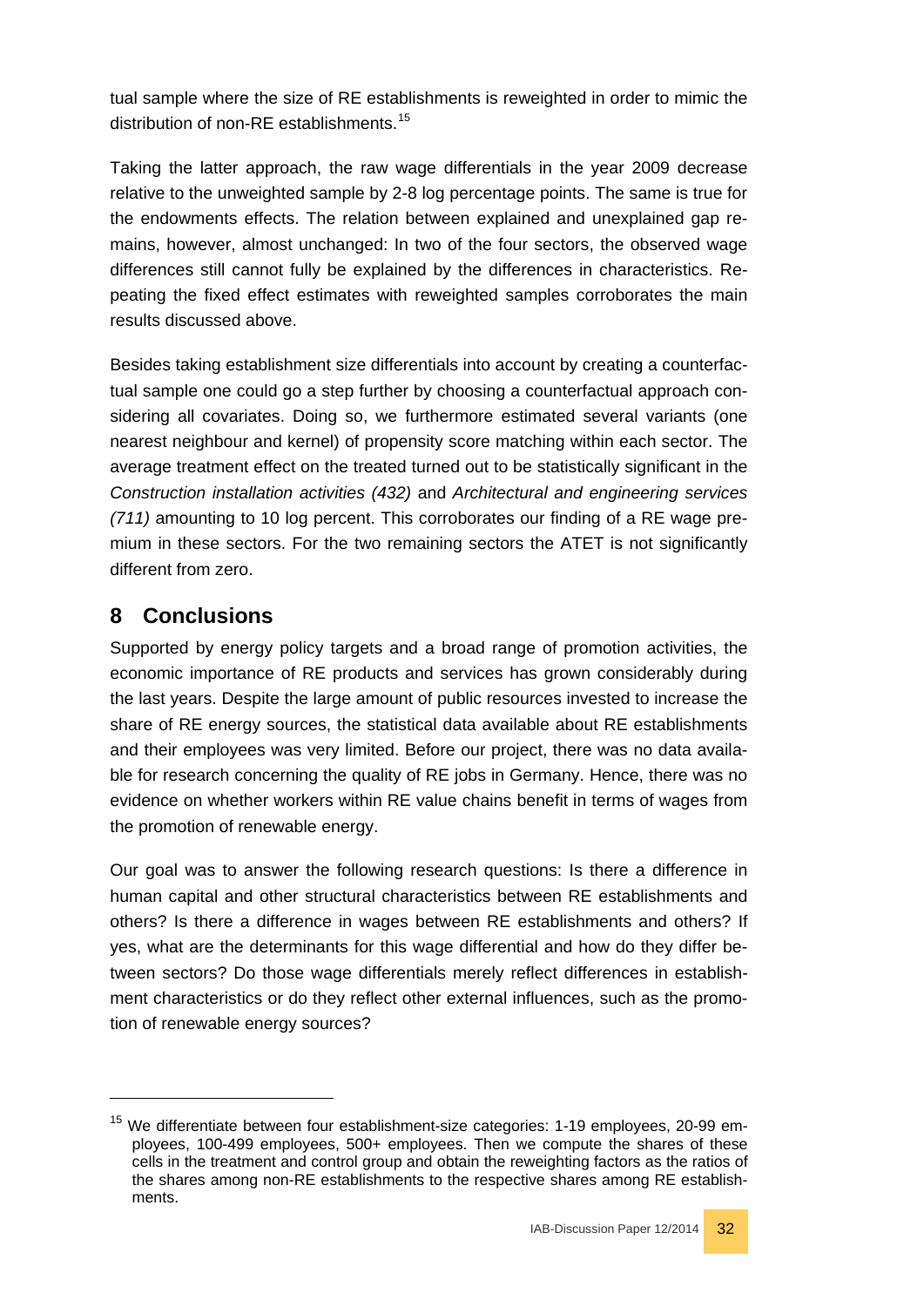In order to tackle these questions, we clarified the institutional and theoretical backgrounds in sections 2 and 3. Afterwards, we presented our novel data set REED (Renewable Energy Employment Data Set), a result of linking membership data of the German Renewable Energy Association to administrative data (IAB Establishment History Panel).

The descriptive statistics revealed the top-four RE sectors we focused on in the empirical analyses: *Manufacture of electronic components and boards; Electric power generation, transmission and distribution; Electrical, plumbing and other construction installation activities* and *Architectural and engineering activities and related technical consultancy*. Descriptive analyses of the establishments of these top-four RE sectors have shown significant differences of establishment characteristics and wage differentials between renewable energy establishments and their sector peers. Furthermore, we find that RE establishments pay considerably more than non-RE establishments within three of four sectors. In the sector electric power generation, transmission and distribution, however, things are different: RE establishments pay about 3 log percent less.

The estimation results have shown, that the observed differences in human capital and other establishment-level characteristics explain most of the wage differentials in the sectors of manufacturers and energy providers. In two sectors (construction / installation activities and architectural and engineering services), however, endowments differences between RE establishments and non-RE establishments explain a distinctly lower share of the raw wage premium. In both sectors, an unexplained wage differential of more than ten log percent remain which we denote as 'renewable energy wage premium'.

In contrast, the R&D-intensive sector of manufacture of electronic components and the capital-intensive sector of electric power generation, transmission and distribution do not show this RE wage premium, maybe because of their capital costs and due to further structural changes.

To learn more about the dynamics of the wage differentials and their determinants over time (and to eliminate unobserved time constant heterogeneity) we have employed decompositions based on establishment-fixed effects regressions. For construction / installation activities and architectural and engineering services, the results show that these wage differences do not change significantly over time. That is, the wage premium is quite persistent within these sectors.

Whereas one might first think on high-tech manufacturers or renewable energy supply when thinking about workers who benefit from RE promotion, our results suggest that employees in the construction / installation activities and architectural and engineering services are the 'hidden winners' of the promotion of renewable energy. As the most likely interpretation for this development, we consider the explanation of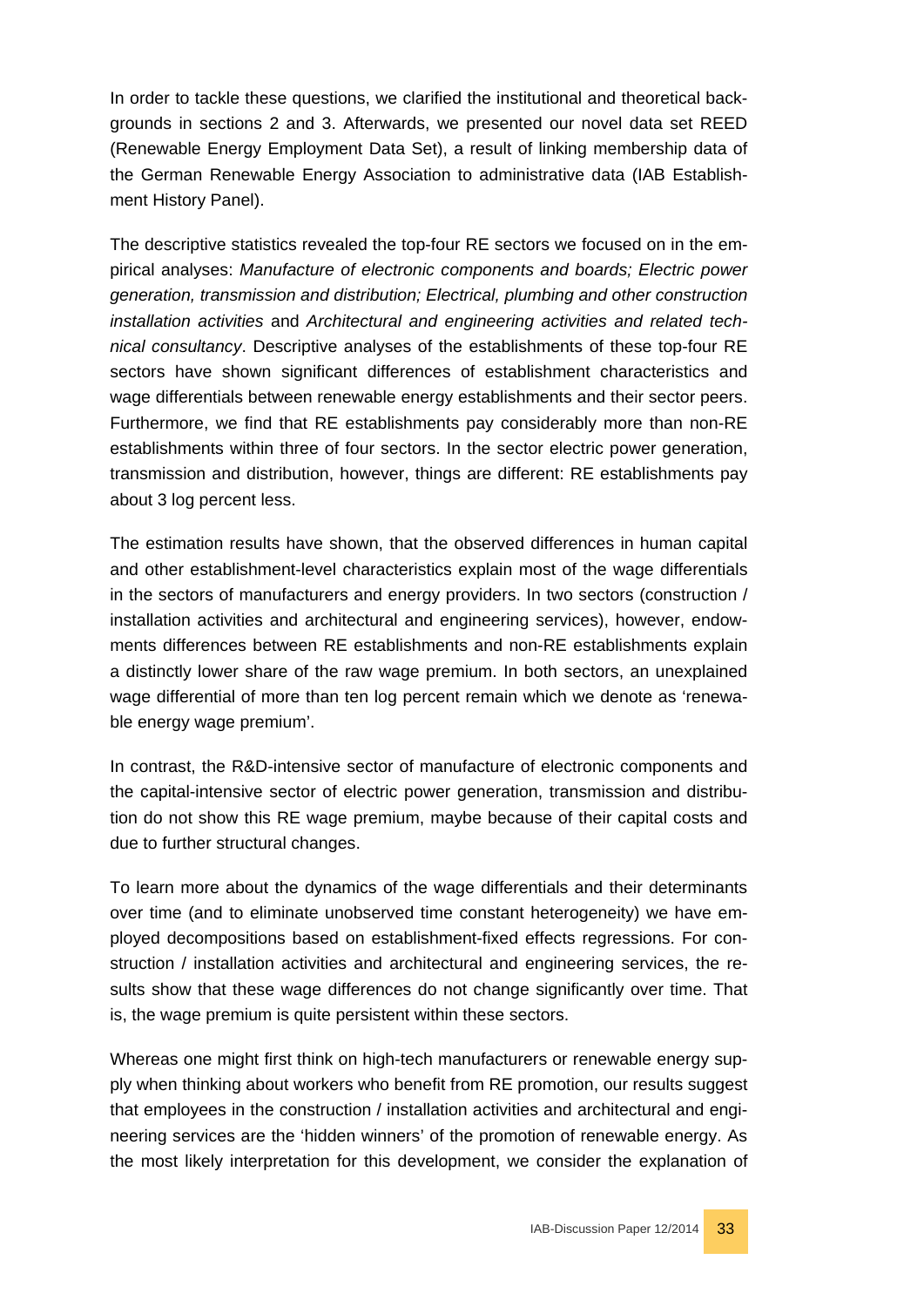the wage premium as a positive indirect effect of the public promotion of renewable energies, e.g. by the German feed-in tariff system (EEG).

In this paper, we have covered the most relevant issues concerning the sectorspecific analyses of establishment characteristics and wage differentials of RE establishments in Germany. However, our analyses have some shortcomings, which should be born in mind. As mentioned in the results section, the importance of shortage of skilled labour should be examined in more detail, but our data do not sufficiently cover this issue yet. Lack of information is also responsible in terms of temporary agency workers, as our data only allows us to determine where such workers are employed, but not by which establishments they are hired. Agency workers thus cannot be identified in the workforce of establishments in our data set. Therefore, there is an immanent risk of underestimating the extent and effects of temporary agency work on employment impacts of the RE expansion. The effects of being a member of an industry association would be a worthwhile topic for further research, too: whereas there is a huge body of literature dealing with associations of industrial relations (unions, employers' associations etc.), there is only little research available on the effects of industry associations on wages. After analysing the RE establishment-level, it seems reasonable to develop the RE employment dataset further by linking employee data of the establishments involved. This employeremployee approach appears to be a natural extension of our analyses of employment effects of the German energy system's transformation.

We identify the following policy implications in terms of promotion activities such as the case of the RE development in Germany: Firstly, there can be hidden stakeholders indirectly affected by the introduction, changing or ending of promotion activities, even if they are active in another sector or in a different part of the value chain, respectively. Secondly, one should keep in mind dimensions of quality of work, e.g. in terms of wages, when evaluating economic impacts of promotion activities.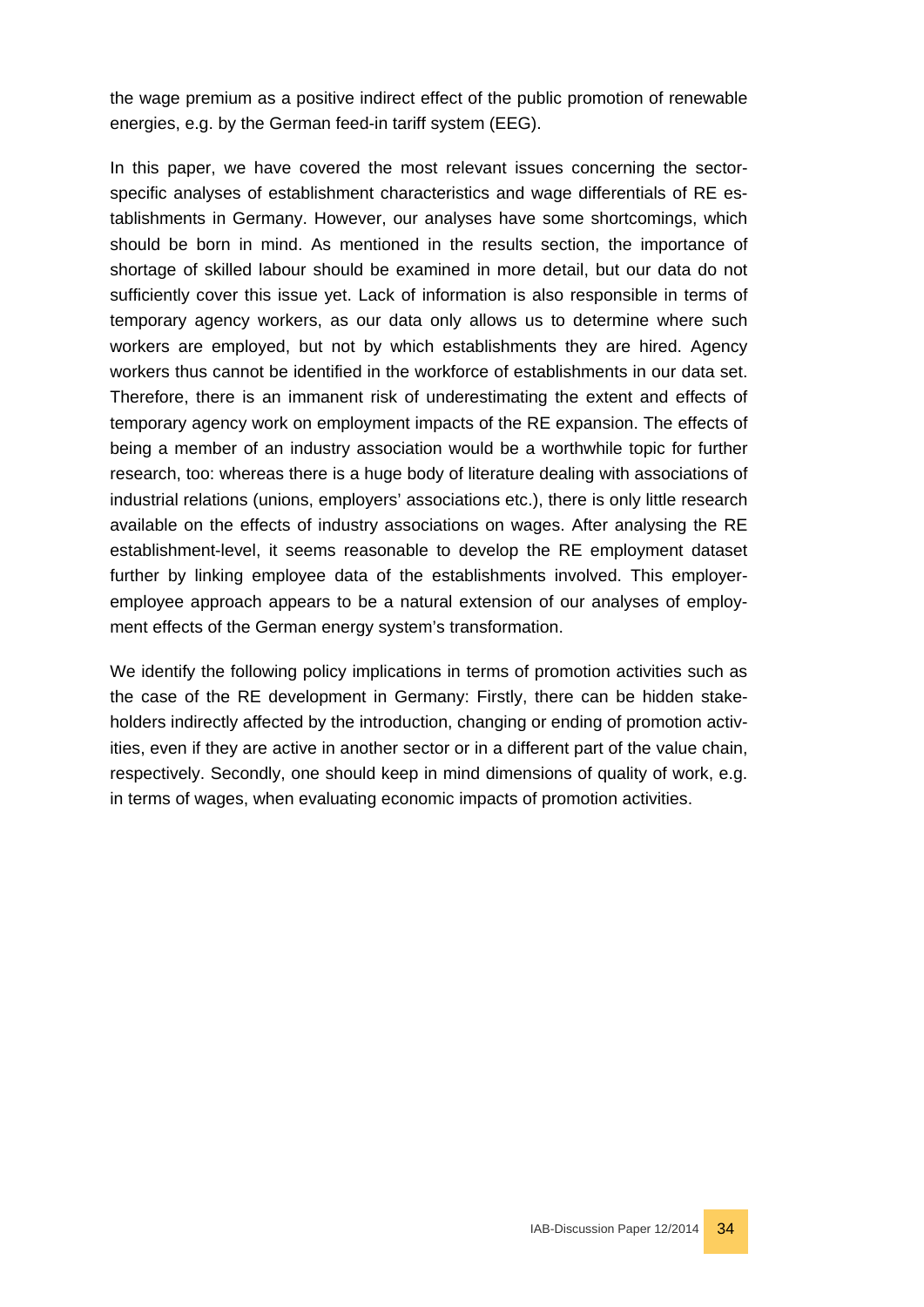# <span id="page-34-0"></span>**References**

Abowd, J. M.; Kramarz, F.; Lengermann, P.; McKinney, K. L.; and Roux, S. (2012): Persistent inter-industry wage differences: rent sharing and opportunity costs. In: IZA Journal of Labor Economics, 1(1), 1-25.

Akerman, A.; Helpman, E.; Itskhoki, O.; Muendler, M.-A.; and Redding, S. J. (2013): Sources of Wage Inequality. In: The American Economic Review, 103(3), 214-219.

Arnould, R. J.; and Nichols, L. M. (1983): Wage-risk premiums and workers' compensation: a refinement of estimates of compensating wage differential. In: The Journal of Political Economy, 91(2), 332-340.

Antoni, M. (2014): Record Linkage of Data from the Project "Wage structure and patterns of employment in the energy sector" with Administrative Data from the Institute for Employment Research, German Record Linkage Center Working Paper, forthcoming.

Arora, D.S. et al. (2010): Indian Renewable Energy Status Report: Background Report for DIREC 2010. Oak Ridge, Tennessee.

Autor, D. H. (2013): The task approach to labor markets : an overview. In: Journal for Labour Market Research, 46(3), 185-199.

Autor, D. H.; Levy, F.; and Murnane, R. J. (2003): The skill content of recent technological change. In: Quarterly Journal of Economics, 118(4), 1279–1333.

Barth, E.; and Dale-Olsen, H. (2009): Monopsonistic discrimination, worker turnover and the gender wage gap. In: Labour Economics 16, 589–597.

Becker, G. S. (1994): Human Capital: A Theoretical and Empirical Analysis, with Special Reference to Education. Chicago: University of Chicago Press, ed. 3.

Bellmann, L.; and Kohaut, S. (1995): Betriebliche Determinanten der Lohnhöhe und der übertariflichen Bezahlung – eine empirische Analyse auf der Basis des IAB-Betriebspanels. In: Mitteilungen aus der Arbeitsmarkt- und Berufsforschung, 28(1), 62-75.

Bennett, J. and McGuiness, S. (2009): Assessing the impact of skill shortages on the productivity performance of high-tech-firms in Northern Ireland. In: Applied Economics, 41(6), 727–737.

Bertrand, M.; Goldin, C.; and Katz, L. F. (2010): Dynamics of the gender gap for young professionals in the financial and corporate sectors. In: American Economic Journal: Applied Economics, 2010, 228-255.

Blanchflower, D. G.; Oswald, A. J.; and Sanfey, P. (1996): Wages, profits, and rentsharing. In: The Quarterly Journal of Economics, 111(1), 227-251.

Blanco, M. I.; and G. Rodrigues (2009): Direct employment in the wind energy sector: an EU study. In: Energy policy 37(8), 2847-2857.

Blazejczak, J.; Braun, F. G.; Edler, D.; and Schill W.-P. (2011): Ökonomische Chancen und Struktureffekte einer nachhaltigen Energieversorgung. In: DIW-Wochenbericht 78(20), 8-15.

Blien, U. (2001): Arbeitslosigkeit und Entlohnung auf regionalen Arbeitsmärkten: Theoretische Analyse, ökonometrische Methode, empirische Evidenz und wirtschaftspolitische Schlussfolgerungen für die Bundesrepublik Deutschland. Wirtschaftswissenschaftliche Beiträge, 182, Heidelberg: Physica-Verlag.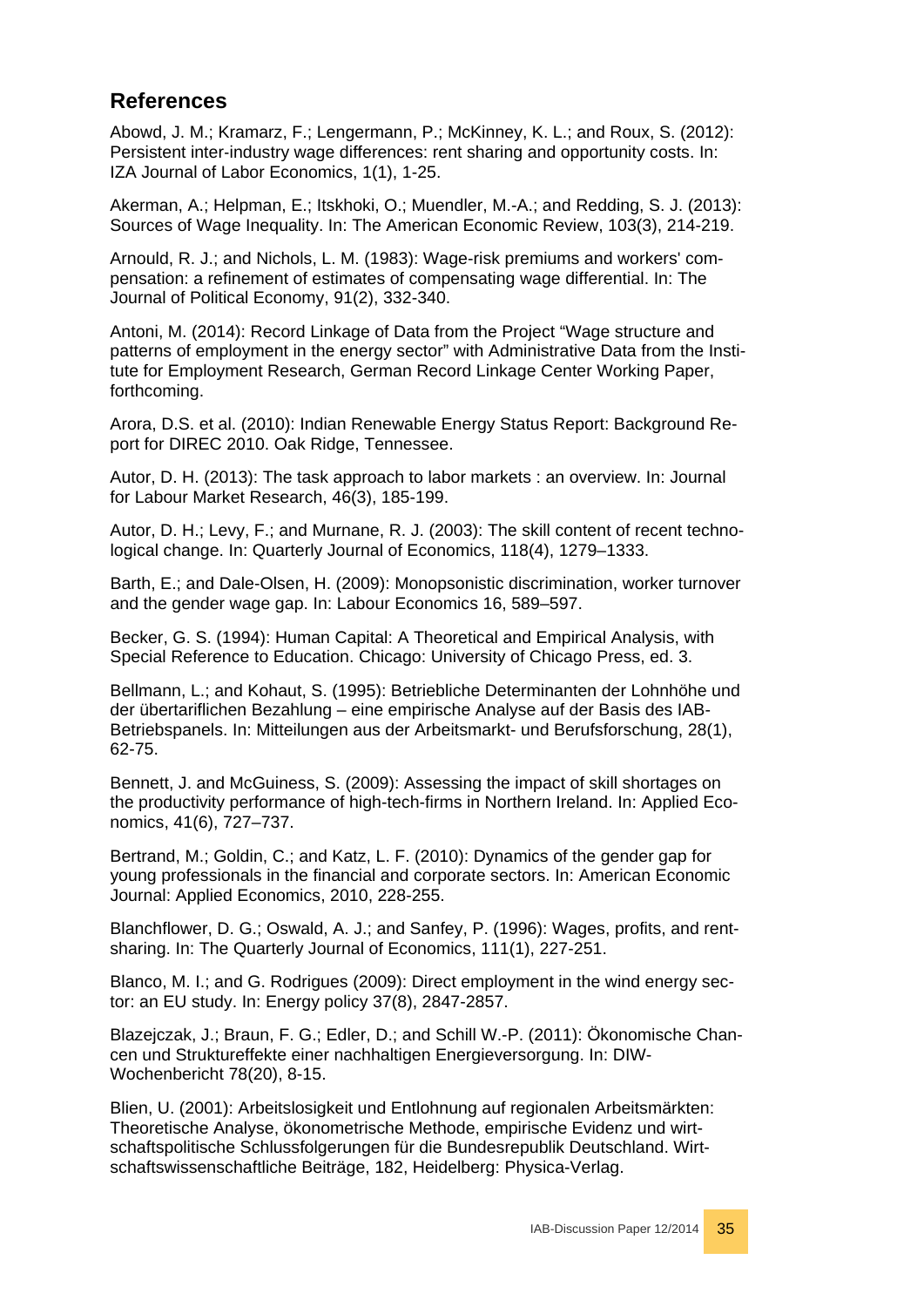Blinder, A. S.; and Krueger, A. B. (2013): Alternative Measures of Offshorability: A Survey Approach. In: Journal of Labor Economics, 31(2), 97-128.

Blinder, A. S. (1973): Wage discrimination: reduced form and structural estimates. In: Journal of Human Resources, 8, 436-455.

Böhringer, C.; Rivers, N. J.; Rutherford, T. F.; Wigle, R. (2012): [Green jobs and re](http://www.iab.de/764/section.aspx/Publikation/k120806n16)[newable electricity policies. Employment impacts of Ontario's feed-in tariff.](http://www.iab.de/764/section.aspx/Publikation/k120806n16) In: The B.E. Journal of Economic Analysis and Policy, 12 (1), 1-40.

Breau, S.; and Rigby, D. L. (2006): Is there really an export wage premium? A case study of Los Angeles using matched employee-employer data. In: International Regional Science Review, 29(3), 297-310.

Brixy, U.; Kohaut, S.; and Schnabel, C. (2007): Do newly founded firms pay lower wages? First evidence from Germany. In: Small Business Economics,29, 161–171.

Brown, C. and Medoff, J. L. (2003): Firm age and wages. In: Journal of Labor Economics, 21(3), 677-697.

Brown, C.; and Medoff, J. (1989): The employer size-wage effect. In: Journal of Political Economy, 97(5), 1027–1059.

Brown, C.; Hamilton, J.; and Medoff, J. (1990): Employers Large and Small. Cambridge: Harvard University Press.

Bruns, E.; Ohlhorst, D.; Wenzel, B.; and Köppel, J. (2011): Cross-sectoral Interventions, Events and Processes. In: Bruns, E.; Ohlhorst, D.; Wenzel, B.; and Köppel, J. (Eds.): Renewable Energies in Germany's Electricity Market; Dordrecht, Heidelberg, London, New York: Springer-Verlag, 15-87.

Budd, J. W.; and Slaughter, M. J. (2004): Are Profits Shared across Borders? Evidence on International Rent Sharing. In: Journal of Labor Economics 22(3), 525- 552.

Duhautois, R.; Gilles, F.; and Petit, H. (2012): Worker flows and establishment wage differentials: a breakdown of the relationship. Working Paper hal-00833872, Paris: Université Paris1 Panthéon-Sorbonne.

Eberts, R. W.; and Stone, J. A. (1985): Wages, fringe benefits, and working conditions: an analysis of compensating differentials. In: Southern Economic Journal, 274-280.

Ehrenberg, R. G.; Rosenberg, P.; and Li, J. (1988): Part-Time Employment in the United States. In: Hart, R. A. (ed.), Employment, Unemployment, and Hours of Work, Boston: Allen and Unwin.

Feldmann, H. (2012): Product Market Regulation and Labor Market Performance around the World. In: Labour, 26(3), 369-391.

Felbermayr, G.; and Prat, J. (2011): Product Market Regulation, Firm Selection, and Unemployment. In: Journal of the European Economic Association, 9(2), 278-317.

Genre, V.; Kohn, K.; and Momferatou, D. (2011): Understanding inter-industry wage structures in the euro area. In: Applied Economics, 43(11), 1299-1313.

German Federal Employment Agency (2014): Klassifikation der Berufe 2010. Band 1: Systematischer und alphabetischer Teil mit Erläuterungen. URL: [http://statistik.arbeitsagentur.de/Statischer-Content/Grundlagen/Klassifikation](http://statistik.arbeitsagentur.de/Statischer-Content/Grundlagen/Klassifikation-der-Berufe/KldB2010/Printausgabe-KldB-2010/Generische-Publikationen/KldB2010-Printversion-Band1.pdf)[der-Berufe/KldB2010/Printausgabe-KldB-2010/Generische-Publikationen/KldB2010-](http://statistik.arbeitsagentur.de/Statischer-Content/Grundlagen/Klassifikation-der-Berufe/KldB2010/Printausgabe-KldB-2010/Generische-Publikationen/KldB2010-Printversion-Band1.pdf) [Printversion-Band1.pdf](http://statistik.arbeitsagentur.de/Statischer-Content/Grundlagen/Klassifikation-der-Berufe/KldB2010/Printausgabe-KldB-2010/Generische-Publikationen/KldB2010-Printversion-Band1.pdf) [Last Access: January 27, 2014].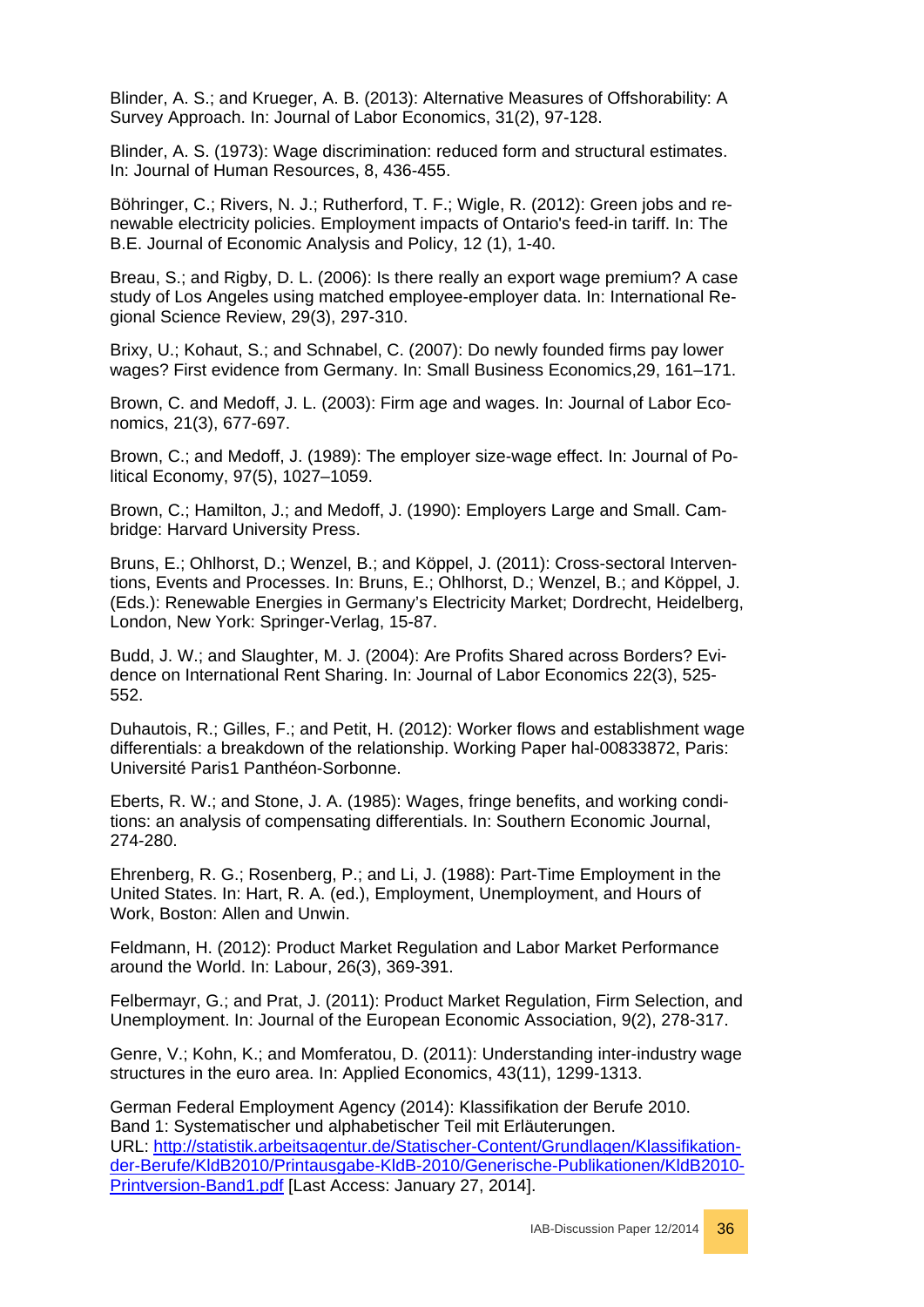German Federal Environmental Ministry (2012) GreenTech made in Germany 3.0. Environmental Technology Atlas for Germany, Berlin.

German Federal Environmental Ministry (2010): Erneuerbar beschäftigt! Kurz- und langfristige Arbeitsplatzwirkungen des Ausbaus der erneuerbaren Energien in Deutschland, Berlin.

German Federal Ministry for Economic Affairs and Energy (2014): Key elements of a revised Renewable Energy Sources Act. URL[:https://www.destatis.de/DE/Publikationen/Verzeichnis/GliederungKlassifikation](https://www.destatis.de/DE/Publikationen/Verzeichnis/GliederungKlassifikationWZ3100130089004.pdf?__blob=publicationFile) WZ3100130089004.pdf? blob=publicationFile [Last Access: April 24, 2014].

German Federal Statistical Office (2014): Classifications of Economic Activities. URL[:https://www.destatis.de/DE/Publikationen/Verzeichnis/GliederungKlassifikation](https://www.destatis.de/DE/Publikationen/Verzeichnis/GliederungKlassifikationWZ3100130089004.pdf?__blob=publicationFile) WZ3100130089004.pdf? blob=publicationFile [Last Access: January 27, 2014].

Gibbons, R.; and Katz, L. F. (1992) Does Unmeasured Ability Explain Inter-Industry Wage Differentials? In: Review of Economic Studies, 59(3), 515-535.

Gornick, J. C.; and Jacobs, J. A. (1996): A cross-national analysis of the wages of part-time workers: Evidence from the United States, the United Kingdom, Canada and Australia. In: Work, Employment & Society, 10(1), 1-27.

Groshen, E. L. (1991): Five reasons why wages vary among employers. In: Industrial Relations: A Journal of Economy and Society, 30(3), 350-381.

Gruhl, A.; Schmucker, A.; and Seth, S. (2012): The Establishment History Panel 1975-2010. Handbook version 2.2.1. FDZ-Datenreport, 04/2012 (en), Nürnberg.

Hauptmann, A.; and Schmerer, H. J. (2013): Do exporters pay fair-wage premiums?. In: Economics Letters, 121(2), 179-182.

Heyman, F. (2007): Firm Size or Firm Age? The Effect on Wages Using Matched Employer–Employee Data. In: Labour, 21(2), 237-263.

Hildreth, A. K.; and Oswald, A. J. (1997): Rent-sharing and wages: evidence from company and establishment panels. In: Journal of Labor Economics, 318-337.

Hirsch, B.; Schank, T.; and Schnabel, C. (2010): Differences in labor supply to monopsonistic firms and the gender pay gap: an empirical analysis using linked employer-employee data from Germany. In: Journal of Labor Economics 28, 291–330.

Horbach, J. (2014, mimeo): Determinants of Labor Shortage - with particular Focus on the German Environmental Sector.

Ilmakunnas, P.; Maliranta, M.; and Vainiomäki, J. (2004): The roles of employer and employee characteristics for plant productivity. In: Journal of Productivity Analysis, 21(3), 249-276.

International Energy Agency (IEA) and International Renewable Energy Agency (IRENA) (2014): IEA/IRENA Joint Policies and Measures database. URL:<http://www.iea.org/policiesandmeasures/renewableenergy/> [Last Access: January 29, 2014].

International Labour Office (ILO), and European Commission (EC) (2011): Skills and Occupational Needs in Renewable Energy 2011. Geneva: International Labour Office.

International Renewable Energy Agency (IRENA) (2013) Renewable Energy and Jobs, Abu Dhabi: International Renewable Energy Agency.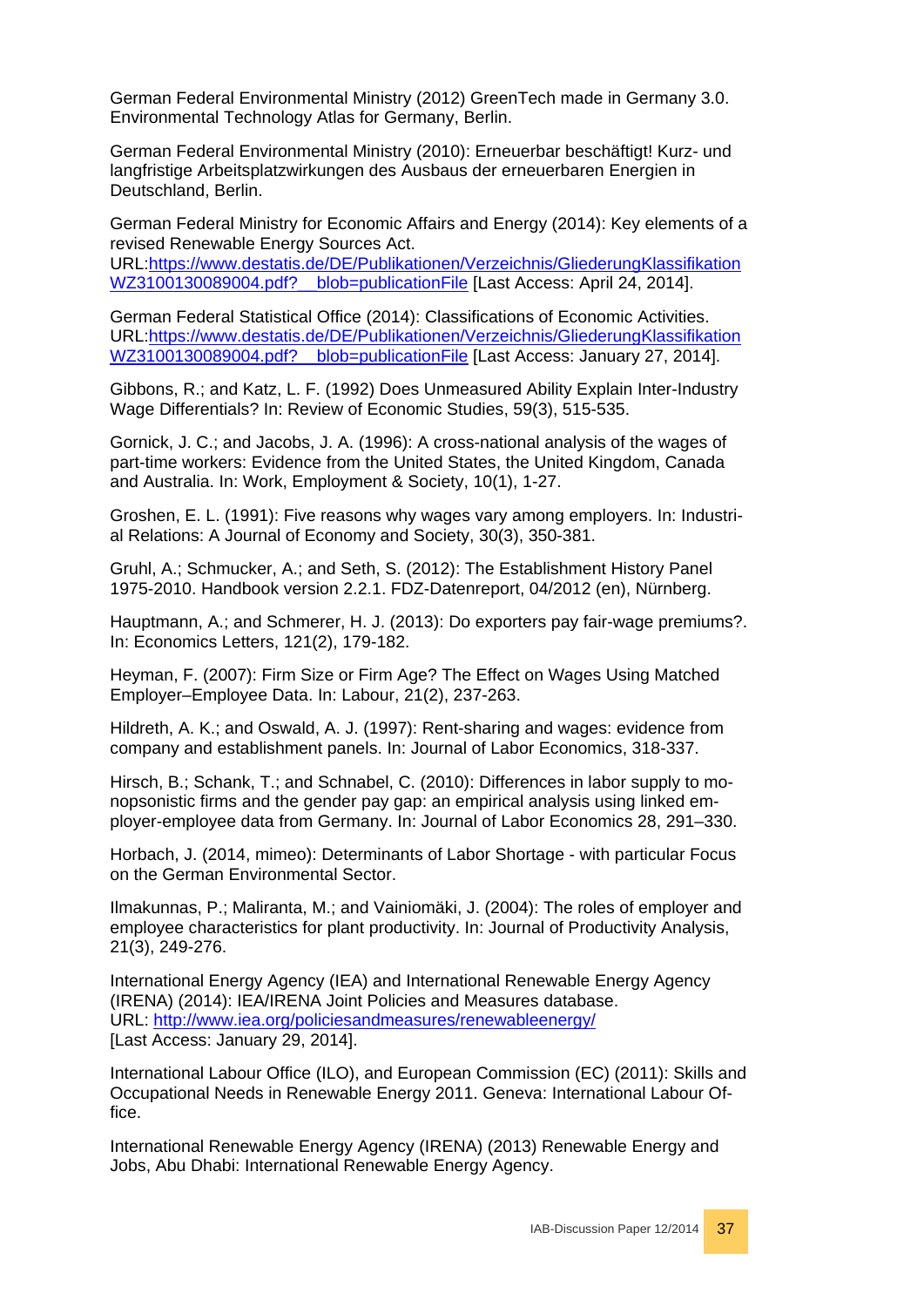Jean, S.; and Nicoletti, G. (2002): Product market regulation and wage premia in Europe and North America: an empirical investigation, No. 318, Paris: OECD Publishing.

Lane, J. I.; Salmon, L. A.; and Spletzer, J. R. (2007): Establishment wage differentials. In: Monthly Labor Review, 130, 3-17.

Lehmer, F.; and Möller, J. (2010): Interrelations between the urban wage premium and firm-size wage differentials: A micro data cohort analysis for Germany. In: The Annals of Regional Science, 45(1), 31-53.

Lehr, U.; Lutz, C.; and Edler, D. (2012): Green jobs? Economic impacts of renewable energy in Germany. In: Energy Policy, 47(9), 358–364.

Kilbourne, B. S.; Farkas, G.; Beron, K.; Weir, D.; and England, P. (1994): Returns to skill, compensating differentials, and gender bias: Effects of occupational characteristics on the wages of white women and men. In: American Journal of Sociology, 100(3), 689-719.

Krueger, A. B.; and Summers, L. H. (1988): Efficiency wages and the inter-industry wage structure. In: Econometrica, 56(2), 259-293.

Mahmood, A. (2003): Wages Profits, and Capital Intensity: Evidence from Matched Worker Firm Data. In: Journal of Labor Economics, 23(3), 593-618.

Mincer, J. (1974): Schooling, experience, and earnings. New York: Columbia University Press.

Oaxaca, R. (1973): Male-Female Wage Differentials in Urban Labor Markets. In: International Economic Review, 14, 693-709.

Oi, W. Y.; and Idson, T. L. (1999): Firm size and wages. In: Ashenfelter, O.; and Card, D. (ed.): Handbook of Labor Economics, Volume 3B. Amsterdam: North Holland, 2165–2214.

O'Sullivan, M.; Edler, D.; Bickel, P.; Lehr, U.; Peter, F.; and Sakowski, F. (2013): Bruttobeschäftigung durch erneuerbare Energien in Deutschland im Jahr 2012 eine erste Abschätzung. Berlin: Bundesministerium für Umwelt, Naturschutz und Reaktorsicherheit (BMU).

Oschmann, V.; and Sösemann, F. (2007): Erneuerbare Energien im deutschen und europäischen Recht – ein Überblick. In: Zeitschrift für Umweltrecht, 18(1), 1-8.

Poschen, P.; Iturriza, A.L.; Li, X.; Tobin, S.; Dessors, E.; Samaan, D.; and Renner, M. (2012): Working towards sustainable development: Opportunities for decent work and social inclusion in a green economy, Geneva: ILO.

Ragwitz, M.; Schade, W.; Breitschopf, B.; Walz, R.; Helfrich, N.; Rathmann, M.; Resch, G.; Panzer, C.; Faber, T.; Haas, R.; Nathani; C.; Holzhey, M.; Konstantinaviciute, I.; Zagamé, P.; Fougeyrollas, A.; Le Hir, B. (2009): EmployRES : the impact of renewable energy policy on economic growth and employment in the European Union, Final report, Brüssel.

Ransom, M.; and Oaxaca, R. (2010): Sex differences in pay in a "new monopsony" model of the labor market. In: Journal of Labor Economics, 28, 267–289.

Schäffler, J. (2014): ReLOC-Linkage. Eine neue Methode zur Verknüpfung von Unternehmensdaten mit den Betriebsdaten des IAB, FDZ Methodenreport 05/2014.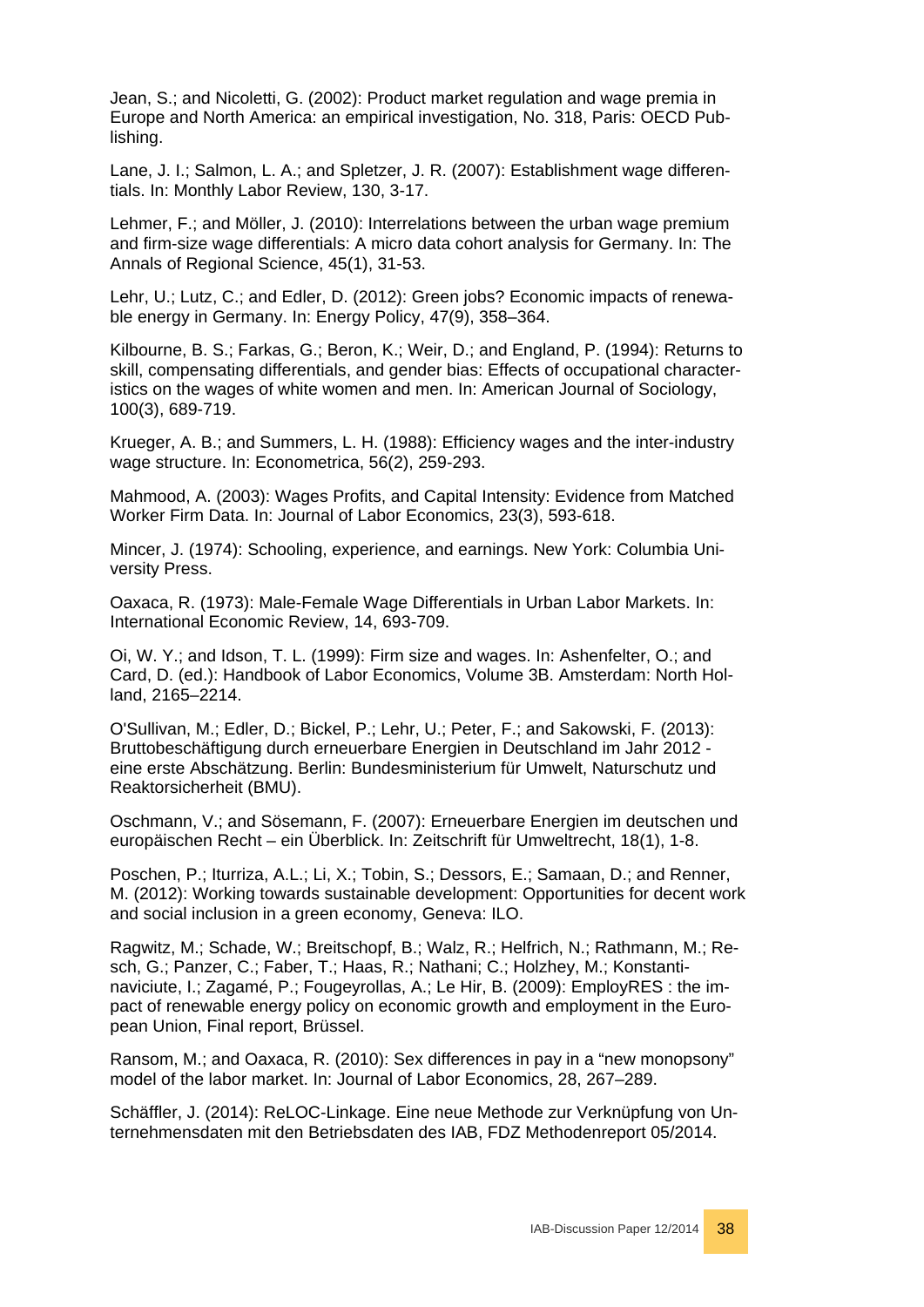Schank, T.; Schnabel, C.; and Wagner, J. (2010): Higher wages in exporting firms: self-selection, export effect, or both? First evidence from linked employer-employee data. In: Review of World Economics, 146(2): 303-322.

Seike, A. (2010): An Economic Analysis of Age Discrimination: The Impact of Mandatory Retirement and Age Limitations in Hiring on the Utilization of Human Resources in an Ageing Society. In: International Studies in Population: Ageing in Advanced Industrial States, 8, 311-324.

Shah, C.; and Burke, G. (2005): Skill shortages: concepts, measurement and policy responses. In: Australian Bulletin of Labour, 31(1), 44-71.

Shapiro, D.; and Sandell, S. H. (1985): Age discrimination in wages and displaced older men. In: Southern Economic Journal, 52(1), 90-102.

Smith, R. S. (1978): Compensating wage differentials and public policy: a review. In: Industrial and Labor Relations Review, 32(3), 339-352.

Sommers, D. (2013): BLS green jobs overview. In: Monthly Labor Review, 136(1), 3- 16.

Staiß, F.; Kratzat, M.; Nitsch, J.; Lehr, U.; Edler, D.; Lutz, C. (2006): Erneuerbare Energien: Arbeitsplatzeffekte – Wirkungen des Ausbaus erneuerbarer Energien auf den deutschen Arbeitsmarkt, Berlin: Bundesministerium für Umwelt, Naturschutz und Reaktorsicherheit.

Strietska-Ilina, O.; Hofmann, C.; Duran Haro, M.; and Jeon, S. (2011): Skills for green jobs. A global view. Synthesis report based on 21 country studies. Geneva: International Labour Office.

Topel, R. H. (1994): Regional labor markets and the determinants of wage inequality. In: The American Economic Review, 84(2), 17-22.

Ulrich, P.; and Lehr, U. (2013): Erneuerbar beschäftigt in den Bundesländern: Bericht zur aktualisierten Abschätzung der Bruttobeschäftigung 2012 in den Bundesländern. Studie im Auftrag des Bundesministeriums für Umwelt, Naturschutz und Reaktorsicherheit. Osnabrück: Gesellschaft für Wirtschaftliche Strukturforschung.

Van Long, N.; Riezman, R.; and Soubeyran, A. (2007): Trade, Wage Gaps, and Specific Human Capital Accumulation. In: Review of International Economics, 15(1), 75-92.

Wagner, J. (2012): Average wage, qualification of the workforce and export performance in German enterprises: Evidence from KombiFiD data. In: Journal for Labour Market Research, 45(2), 161-170.

Willis, R. J. (1987): Wage determinants: A survey and reinterpretation of human capital earnings functions. In: Ashenfelter, O.; and Layard, R. (ed.): Handbook of Labor Economics, Volume 1, Amsterdam: North Holland, 525-602.

Yankow, J. J. (2006): Why do cities pay more? An empirical examination of some competing theories of the urban wage premium. In: Journal of Urban Economics, 60(2), 139-161.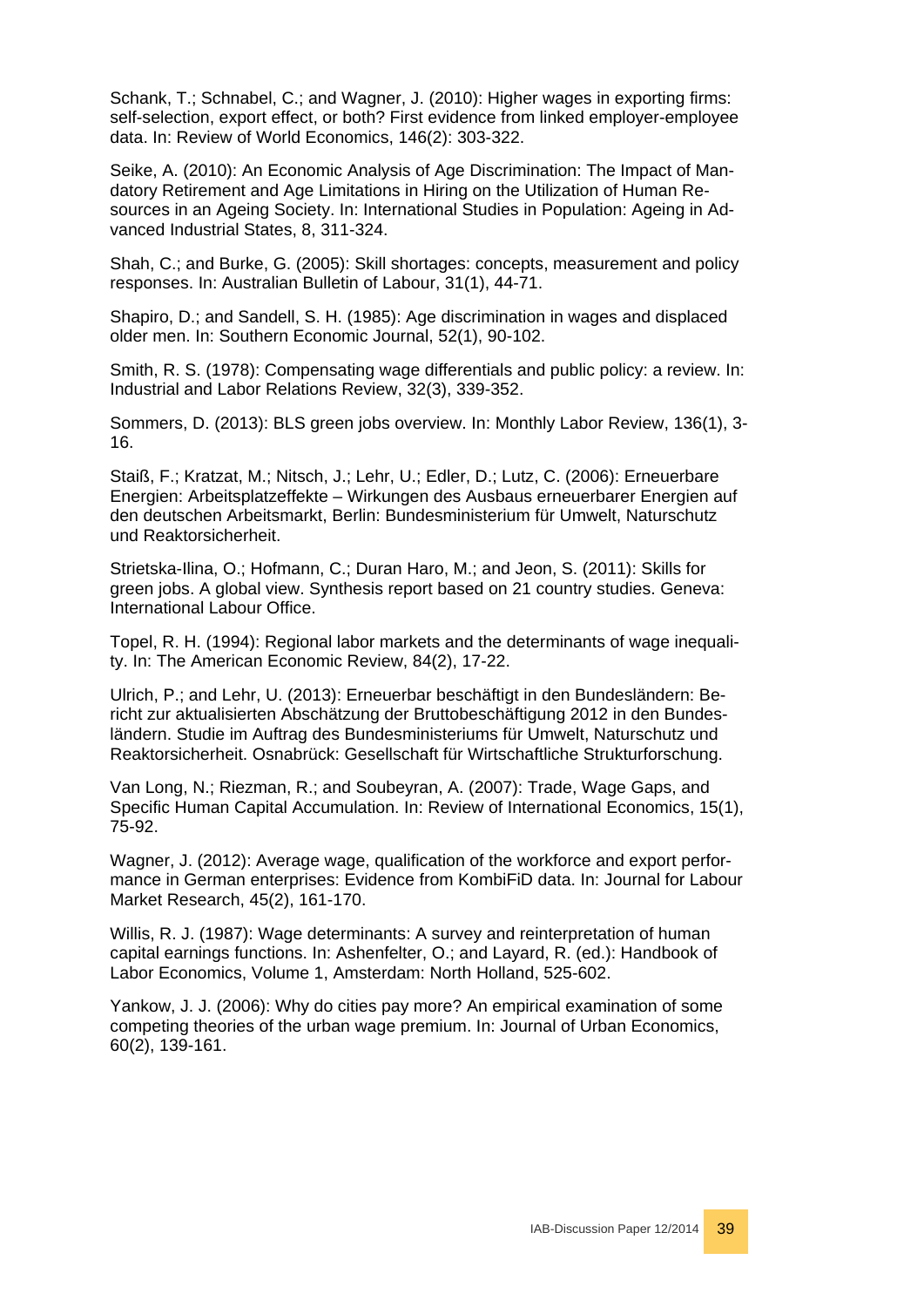# **Tables**

#### **Table 1 Average characteristics of RE establishments and non-RE establishments in the year 2009**

<span id="page-39-0"></span>

|                                                                                  | WZ 2008, 3-digit<br>code        |           | 261                                                               |           | 351                                                                      |           | 432                                                                                   |           | 711                                                                                       |           |  |
|----------------------------------------------------------------------------------|---------------------------------|-----------|-------------------------------------------------------------------|-----------|--------------------------------------------------------------------------|-----------|---------------------------------------------------------------------------------------|-----------|-------------------------------------------------------------------------------------------|-----------|--|
|                                                                                  | <b>Top-4-Sectors</b><br>(Total) |           | <b>Manufacture of</b><br>electronic com-<br>ponents and<br>boards |           | <b>Electric power</b><br>generation,<br>transmission and<br>distribution |           | <b>Electrical, plumbing</b><br>and other construc-<br>tion installation<br>activities |           | <b>Architectural and</b><br>engineering activi-<br>ties and related<br>techn. consultancy |           |  |
| <b>Variables</b>                                                                 | non-RE                          | <b>RE</b> | non-RE                                                            | <b>RE</b> | non-RE                                                                   | <b>RE</b> | non-RE                                                                                | <b>RE</b> | non-RE                                                                                    | <b>RE</b> |  |
| Wage (gross average daily wage)<br>quartile P25 for all full-time (ft) employees | 64.55                           | 85.48     | 71.75                                                             | 84.21     | 108.32                                                                   | 96.72     | 59.21                                                                                 | 75.49     | 70.03                                                                                     | 87.48     |  |
| Wage quartile Med for all ft employees                                           | 73.89                           | 101.87    | 84.88                                                             | 105.53    | 119.95                                                                   | 111.33    | 66.85                                                                                 | 87.77     | 82.01                                                                                     | 107.71    |  |
| Wage quartile P75 for all ft employees                                           | 82.94                           | 118.69    | 102.20                                                            | 132.76    | 131.73                                                                   | 127.64    | 73.68                                                                                 | 99.57     | 94.36                                                                                     | 126.70    |  |
| Wage quartile P25 for highly qualified ft employees                              | 98.72                           | 118.21    | 115.97                                                            | 128.14    | 144.29                                                                   | 123.27    | 94.35                                                                                 | 118.33    | 95.31                                                                                     | 111.82    |  |
| Wage quartile Med for highly qualified ft employees                              | 107.61                          | 132.84    | 129.59                                                            | 144.41    | 154.21                                                                   | 137.34    | 100.29                                                                                | 130.64    | 104.61                                                                                    | 127.41    |  |
| Wage quartile P75 for highly qualified ft employees                              | 115.94                          | 144.46    | 141.14                                                            | 157.21    | 159.44                                                                   | 148.32    | 105.80                                                                                | 140.49    | 113.73                                                                                    | 139.92    |  |
| Number of employees                                                              | 10.5                            | 129.3     | 55.8                                                              | 624.6     | 54.7                                                                     | 173.4     | 8.3                                                                                   | 34.8      | 8.7                                                                                       | 41.6      |  |
| Share of full-time employees                                                     | 73.8                            | 79.4      | 76.8                                                              | 86.2      | 83.0                                                                     | 85.7      | 73.0                                                                                  | 75.8      | 74.3                                                                                      | 76.3      |  |
| Share of marginal part-time workers                                              | 15.5                            | 10.3      | 14.2                                                              | 5.9       | 6.8                                                                      | 5.9       | 15.1                                                                                  | 10.9      | 16.9                                                                                      | 14.0      |  |
| Share of female employees                                                        | 32.2                            | 27.8      | 39.5                                                              | 27.5      | 22.3                                                                     | 27.6      | 21.9                                                                                  | 20.3      | 50.9                                                                                      | 35.2      |  |
| Share of qualified employees                                                     | 52.1                            | 44.9      | 47.2                                                              | 34.3      | 66.8                                                                     | 50.3      | 58.5                                                                                  | 58.6      | 39.7                                                                                      | 30.8      |  |
| Share of highly qualified employees                                              | 9.7                             | 19.0      | 12.7                                                              | 19.1      | 12.7                                                                     | 20.8      | 1.5                                                                                   | 6.1       | 23.9                                                                                      | 30.4      |  |
| Share of German employees                                                        | 95.2                            | 95.8      | 94.4                                                              | 96.2      | 98.1                                                                     | 96.2      | 94.4                                                                                  | 96.3      | 96.3                                                                                      | 94.9      |  |
| Share of trainees/apprentices                                                    | 5.0                             | 3.8       | 2.1                                                               | 3.2       | 2.2                                                                      | 2.2       | 7.1                                                                                   | 7.5       | 1.7                                                                                       | 1.5       |  |
| Share of skilled workers                                                         | 28.6                            | 19.4      | 16.9                                                              | 15.2      | 27.1                                                                     | 18.6      | 42.4                                                                                  | 37.2      | 5.0                                                                                       | 3.8       |  |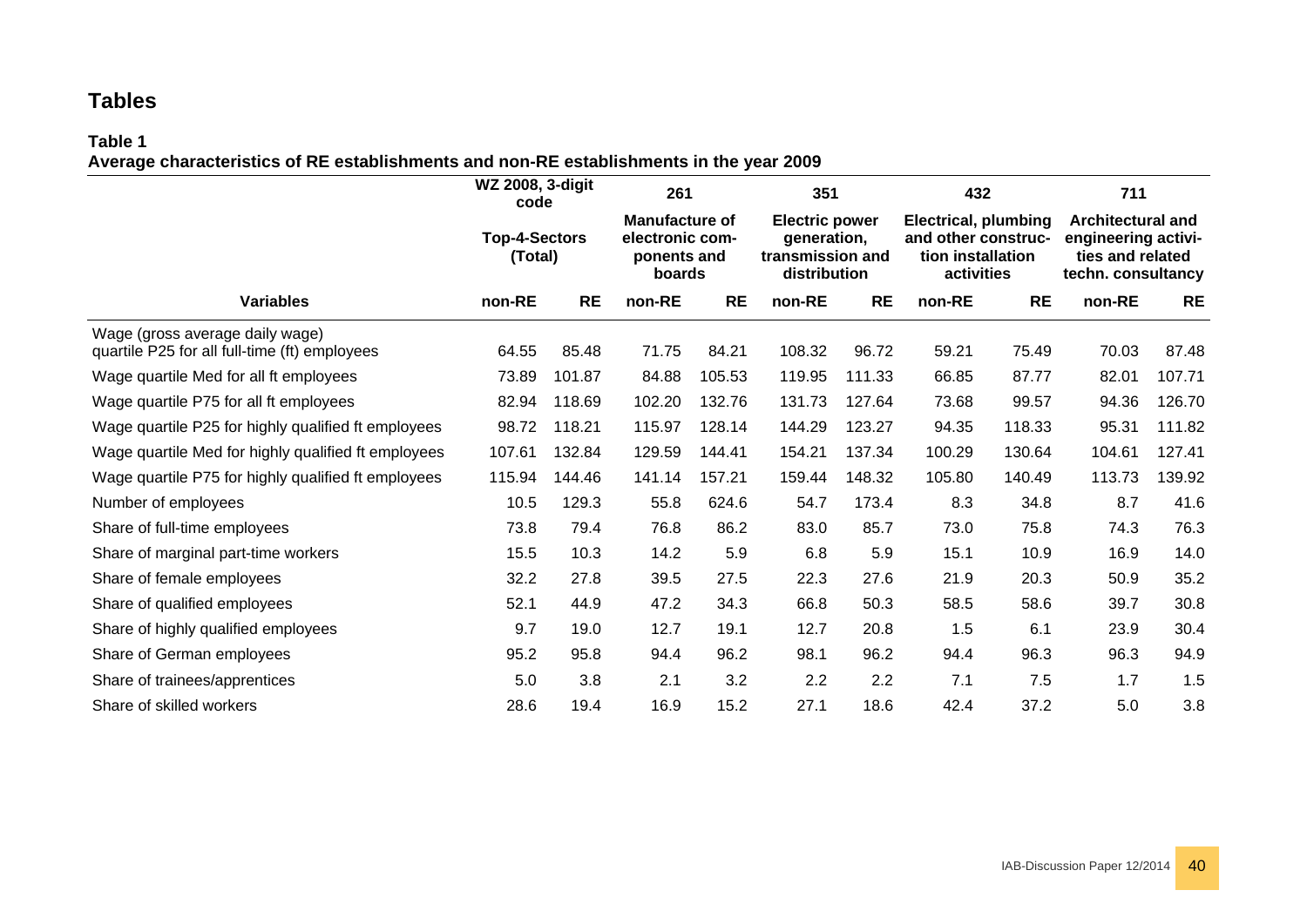| Cont. Table 1: Average characteristics of RE estab-<br>lishments and non-RE establishments in the year |                                 | WZ 2008,<br>3-digit code |                                                                   | 261               |                                                                          | 351              |                                                                                       | 432               | 711                                                                                     |           |  |
|--------------------------------------------------------------------------------------------------------|---------------------------------|--------------------------|-------------------------------------------------------------------|-------------------|--------------------------------------------------------------------------|------------------|---------------------------------------------------------------------------------------|-------------------|-----------------------------------------------------------------------------------------|-----------|--|
| 2009                                                                                                   | <b>Top-4-Sectors</b><br>(Total) |                          | <b>Manufacture of</b><br>electronic com-<br>ponents and<br>boards |                   | <b>Electric power</b><br>generation,<br>transmission and<br>distribution |                  | <b>Electrical, plumbing</b><br>and other construc-<br>tion installation<br>activities |                   | <b>Architectural and</b><br>engineering activi-<br>ties & related<br>techn. consultancy |           |  |
| Share of unskilled employees                                                                           | non-RE<br>12.0                  | <b>RE</b><br>8.1         | non-RE<br>19.9                                                    | <b>RE</b><br>14.8 | non-RE<br>8.5                                                            | <b>RE</b><br>6.0 | non-RE<br>16.6                                                                        | <b>RE</b><br>12.3 | non-RE<br>3.8                                                                           | RE<br>3.5 |  |
|                                                                                                        |                                 |                          |                                                                   |                   |                                                                          |                  |                                                                                       |                   |                                                                                         |           |  |
| Share of master craftsmen and foremen                                                                  | 2.2                             | 1.9                      | 1.2                                                               | 0.6               | 5.1                                                                      | 3.0              | 2.8                                                                                   | 3.0               | 0.8                                                                                     | 0.4       |  |
| Share of white-collar employees                                                                        | 33.1                            | 51.4                     | 40.7                                                              | 56.6              | 43.1                                                                     | 59.6             | 13.4                                                                                  | 24.9              | 66.8                                                                                    | 69.9      |  |
| Share of employees in midi part-time employment                                                        | 4.4                             | 5.3                      | 5.6                                                               | 3.3               | 7.0                                                                      | 5.3              | 3.6                                                                                   | 4.8               | 5.4                                                                                     | 6.4       |  |
| Share of unskilled manual occupations                                                                  | 9.0                             | 8.1                      | 20.9                                                              | 15.1              | 8.3                                                                      | 8.4              | 12.6                                                                                  | 8.9               | 2.3                                                                                     | 5.0       |  |
| Share of unskilled services                                                                            | 4.2                             | 4.4                      | 6.7                                                               | 4.6               | 6.0                                                                      | 4.3              | 3.2                                                                                   | 4.4               | 5.7                                                                                     | 4.5       |  |
| Share of unskilled commercial and admin. occup.                                                        | 5.3                             | 5.1                      | 3.4                                                               | 3.1               | 3.5                                                                      | 6.2              | 4.6                                                                                   | 3.8               | 6.6                                                                                     | 6.0       |  |
| Share of skilled manual occupations                                                                    | 37.5                            | 23.0                     | 21.1                                                              | 13.4              | 31.2                                                                     | 18.1             | 57.6                                                                                  | 49.2              | 3.3                                                                                     | 3.7       |  |
| Share of skilled services                                                                              | 0.7                             | 0.7                      | 0.4                                                               | 0.2               | 1.4                                                                      | 0.9              | 0.2                                                                                   | 0.2               | 1.4                                                                                     | 1.2       |  |
| Share of skilled commercial and admin. occup.                                                          | 18.5                            | 23.1                     | 19.9                                                              | 24.7              | 23.5                                                                     | 26.6             | 16.1                                                                                  | 17.1              | 22.1                                                                                    | 25.9      |  |
| Share of technicians                                                                                   | 11.0                            | 11.4                     | 11.1                                                              | 12.6              | 9.4                                                                      | 10.1             | 2.4                                                                                   | 9.4               | 26.4                                                                                    | 13.8      |  |
| Share of semiprofessions                                                                               | 0.1                             | 1.0                      | 0.2                                                               | 0.1               | 0.5                                                                      | 0.6              | 0.0                                                                                   | 0.1               | 0.2                                                                                     | 2.5       |  |
| Share of engineers                                                                                     | 10.1                            | 14.5                     | 8.8                                                               | 15.0              | 6.1                                                                      | 12.8             | 0.7                                                                                   | 2.9               | 27.1                                                                                    | 27.0      |  |
| Share of professions                                                                                   | 0.2                             | 1.0                      | 0.4                                                               | 1.0               | 0.5                                                                      | 1.8              | 0.1                                                                                   | 0.1               | 0.4                                                                                     | 1.2       |  |
| Share of managers                                                                                      | 1.9                             | 6.3                      | 5.2                                                               | 7.8               | 6.8                                                                      | 9.3              | 1.1                                                                                   | 2.3               | 2.7                                                                                     | 7.6       |  |
| Age quartile P25 of the total of employees                                                             | 33.6                            | 32.9                     | 35.4                                                              | 31.2              | 37.8                                                                     | 35.2             | 32.0                                                                                  | 32.0              | 36.1                                                                                    | 32.8      |  |
| Age quartile Med of the total of employees                                                             | 40.6                            | 40.3                     | 42.4                                                              | 39.0              | 44.1                                                                     | 41.8             | 39.6                                                                                  | 40.2              | 41.9                                                                                    | 39.8      |  |
| Age quartile P75 of the total of employees                                                             | 47.6                            | 47.2                     | 49.2                                                              | 46.5              | 49.7                                                                     | 47.7             | 47.2                                                                                  | 47.9              | 48.0                                                                                    | 46.4      |  |
| Core cities                                                                                            | 28.7                            | 36.7                     | 24.2                                                              | 36.2              | 18.6                                                                     | 33.3             | 24.4                                                                                  | 28.4              | 37.3                                                                                    | 47.4      |  |
| Urbanized districts                                                                                    | 38.2                            | 34.5                     | 46.7                                                              | 31.0              | 35.5                                                                     | 26.2             | 39.0                                                                                  | 40.0              | 36.4                                                                                    | 36.1      |  |
| Rural districts with features of concentration                                                         | 17.4                            | 16.6                     | 16.1                                                              | 20.7              | 23.4                                                                     | 22.7             | 19.0                                                                                  | 16.8              | 14.2                                                                                    | 10.8      |  |
| Rural districts – sparsely populated                                                                   | 15.7                            | 12.2                     | 12.9                                                              | 12.1              | 22.5                                                                     | 17.7             | 17.5                                                                                  | 14.7              | 12.1                                                                                    | 5.7       |  |
| Total number of establishments                                                                         | 114,489                         | 583                      | 1,827                                                             | 58                | 3,285                                                                    | 141              | 69,846                                                                                | 190               | 39,531                                                                                  | 194       |  |

Source: Establishment History Panel of the Institute for Employment Research, own calculations.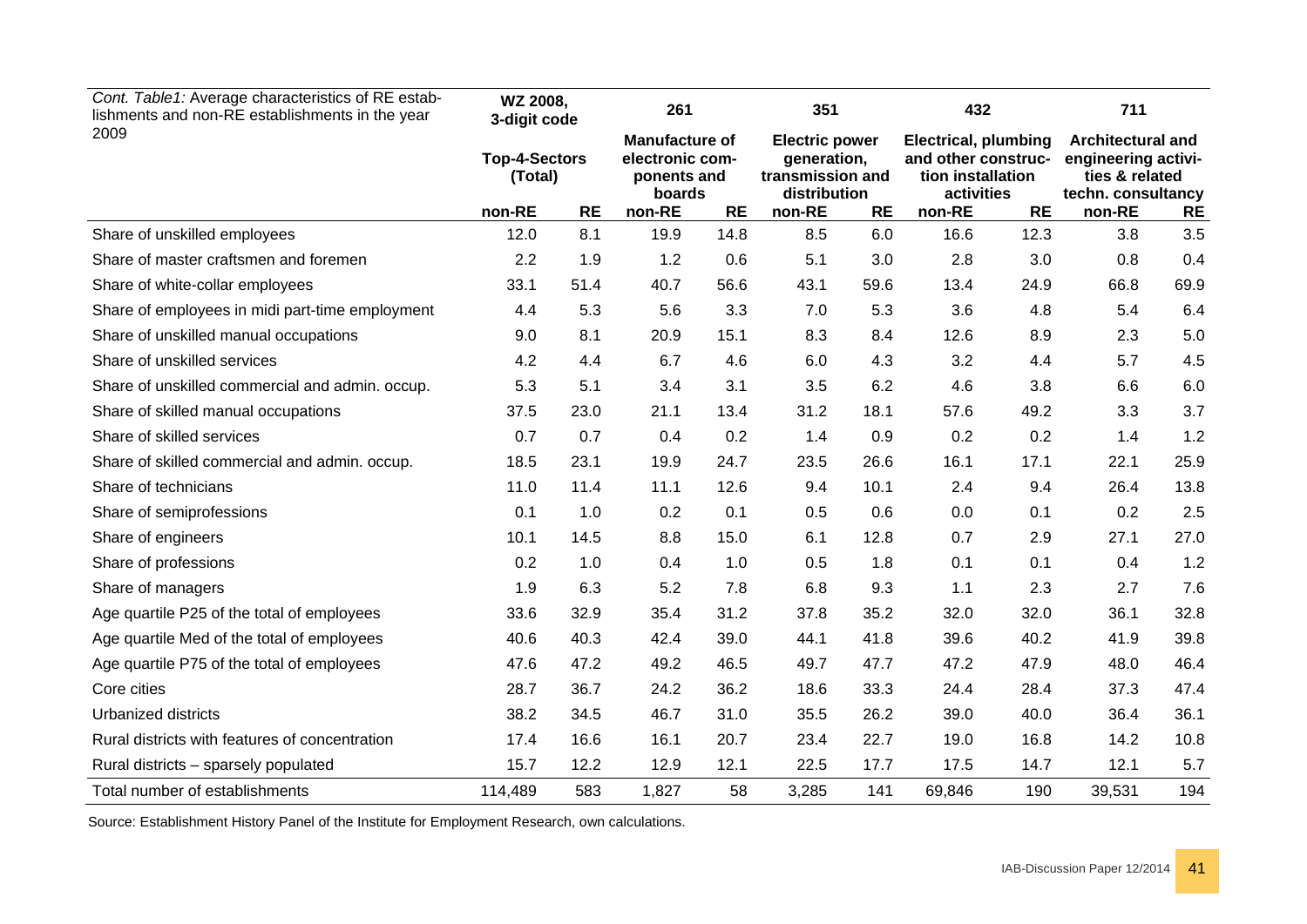#### **Table 2**

**Decomposition of log gross average daily wages for all full-time employees at sample means (comparison group: non-RE establishments) for the year 2009**

<span id="page-41-0"></span>

|                                     | WZ 2008,<br>3-digit code<br><b>Top-4-Sectors</b><br>(Total) |             | 261                                                            |       |                                                                              | 351         |                                                                                       |       | 711                                                                               |       |
|-------------------------------------|-------------------------------------------------------------|-------------|----------------------------------------------------------------|-------|------------------------------------------------------------------------------|-------------|---------------------------------------------------------------------------------------|-------|-----------------------------------------------------------------------------------|-------|
|                                     |                                                             |             | <b>Manufacture of</b><br>electronic compo-<br>nents and boards |       | <b>Electric power</b><br>generation, trans-<br>mission and distri-<br>bution |             | <b>Electrical, plumbing</b><br>and other construc-<br>tion installation<br>activities |       | Architectural and engi-<br>neering activities and re-<br>lated techn. consultancy |       |
|                                     | <b>Coefficients</b>                                         | <b>S.D.</b> | Coeffi-<br>cients                                              | S.D.  | Coeffi-<br>cients                                                            | <b>S.D.</b> | Coeffi-<br>cients                                                                     | S.D.  | <b>Coefficients</b>                                                               | S.D.  |
| <b>Prediction RE establishments</b> | 4.556***                                                    | 0.016       | 4.597***                                                       | 0.047 | 4.656***                                                                     | 0.031       | 4.414***                                                                              | 0.027 | 4.609***                                                                          | 0.030 |
| Prediction non-RE establishments    | 4.202***                                                    | 0.001       | 4.340***                                                       | 0.011 | 4.682***                                                                     | 0.009       | 4.131***                                                                              | 0.002 | 4.279***                                                                          | 0.003 |
| Predicted difference                | $0.354***$                                                  | 0.016       | $0.257***$                                                     | 0.048 | $-0.026$                                                                     | 0.032       | $0.282***$                                                                            | 0.027 | $0.330***$                                                                        | 0.030 |
| <b>ENDOWMENTS EFFECTS</b>           |                                                             |             |                                                                |       |                                                                              |             |                                                                                       |       |                                                                                   |       |
| Establishment size                  | $0.098***$                                                  | 0.006       | $0.087***$                                                     | 0.014 | $0.023**$                                                                    | 0.011       | $0.099***$                                                                            | 0.008 | $0.136***$                                                                        | 0.011 |
| Establishment age                   | $-0.006***$                                                 | 0.001       | 0.005                                                          | 0.006 | $-0.001$                                                                     | 0.002       | $0.006*$                                                                              | 0.003 | $-0.004***$                                                                       | 0.001 |
| Region                              | $-0.008*$                                                   | 0.004       | $-0.033*$                                                      | 0.018 | $-0.040***$                                                                  | 0.011       | 0.001                                                                                 | 0.009 | 0.002                                                                             | 0.005 |
| Region type                         | $0.005***$                                                  | 0.001       | 0.007                                                          | 0.005 | $0.017***$                                                                   | 0.006       | 0.003                                                                                 | 0.002 | $0.010***$                                                                        | 0.003 |
| Median age                          | $-0.000$                                                    | 0.000       | $-0.010$                                                       | 0.006 | $-0.008**$                                                                   | 0.004       | 0.001                                                                                 | 0.001 | $-0.004***$                                                                       | 0.001 |
| Aggregated shares variables         | $0.009***$                                                  | 0.003       | $0.039**$                                                      | 0.017 | 0.025                                                                        | 0.022       | $-0.013**$                                                                            | 0.006 | $0.010*$                                                                          | 0.006 |
| Share of female employees           | $0.020***$                                                  | 0.004       | $0.064***$                                                     | 0.013 | $-0.020**$                                                                   | 0.009       | 0.006                                                                                 | 0.005 | $0.070***$                                                                        | 0.007 |
| Occupational composition            | $0.027***$                                                  | 0.004       | $0.061***$                                                     | 0.016 | $-0.034**$                                                                   | 0.014       | $0.035***$                                                                            | 0.005 | $-0.002$                                                                          | 0.007 |
| 5 digit industry shares             | $0.116***$                                                  | 0.007       |                                                                |       |                                                                              |             |                                                                                       |       |                                                                                   |       |
| Total                               | $0.260***$                                                  | 0.012       | $0.221***$                                                     | 0.040 | $-0.040$                                                                     | 0.029       | $0.139***$                                                                            | 0.018 | $0.219***$                                                                        | 0.020 |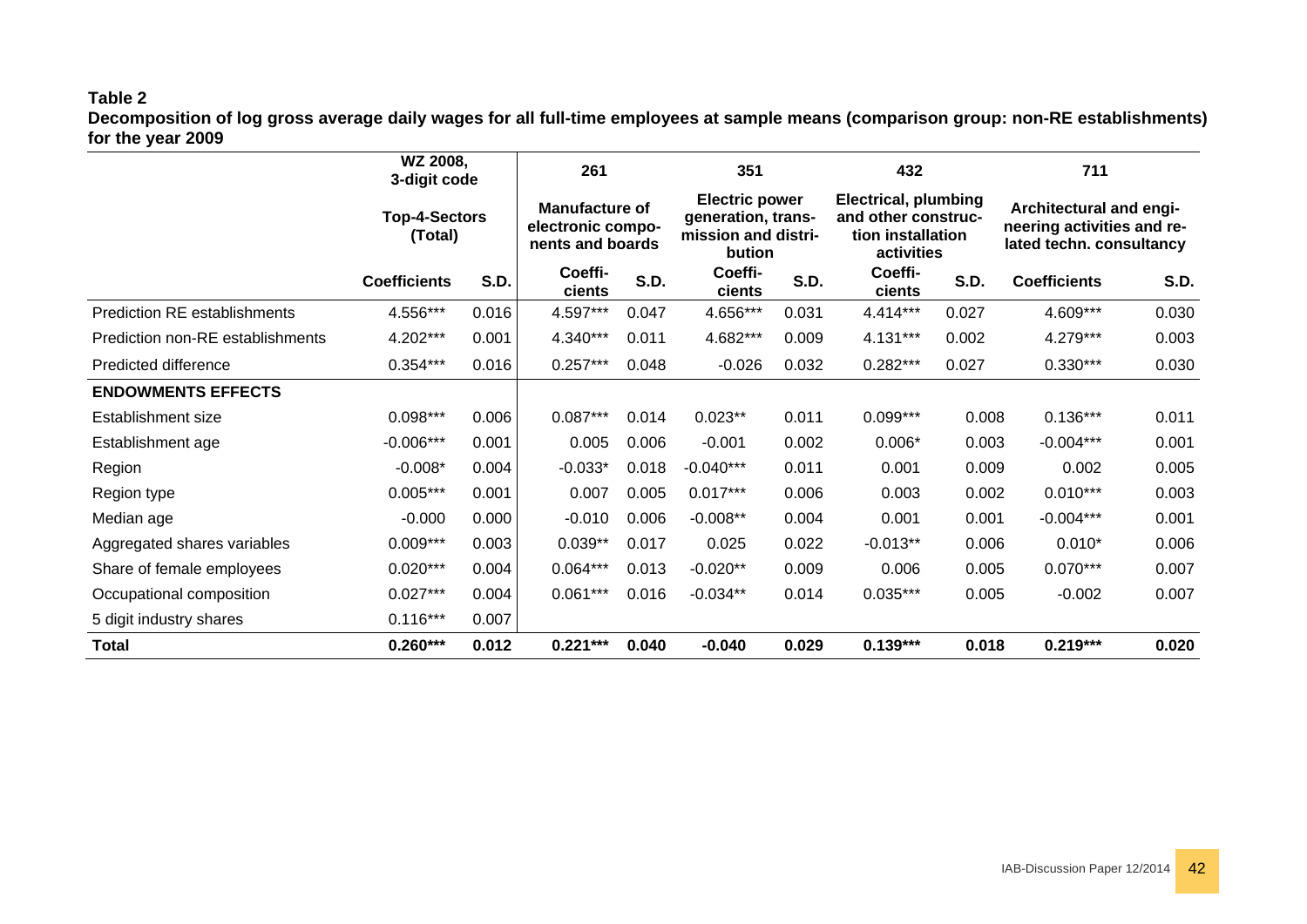| Cont. Table 2: Decomposition of log<br>gross average daily wages for all<br>full-time employees at sample | WZ 2008,<br>3-digit code        |       | 261                                                            |       |                                                                                | 351         |                                                                                    |             | 711                                                                                  |       |
|-----------------------------------------------------------------------------------------------------------|---------------------------------|-------|----------------------------------------------------------------|-------|--------------------------------------------------------------------------------|-------------|------------------------------------------------------------------------------------|-------------|--------------------------------------------------------------------------------------|-------|
| means (comparison group: non-RE<br>establishments) for the year 2009                                      | <b>Top-4-Sectors</b><br>(Total) |       | <b>Manufacture of elec-</b><br>tronic components<br>and boards |       | <b>Electric power gen-</b><br>eration, transmis-<br>sion and distribu-<br>tion |             | Electrical, plumb-<br>ing and other con-<br>struction installa-<br>tion activities |             | Architectural and engi-<br>neering activities and<br>related techn. consul-<br>tancy |       |
|                                                                                                           |                                 |       | Coeffi-<br>cients                                              | S.D.  | Coeffi-<br>cients                                                              | <b>S.D.</b> | <b>Coefficients</b>                                                                | <b>S.D.</b> | <b>Coefficients</b>                                                                  | S.D   |
| <b>COEFFICIENTS EFFECTS</b>                                                                               |                                 |       |                                                                |       |                                                                                |             |                                                                                    |             |                                                                                      |       |
| Establishment size                                                                                        | $-0.143***$                     | 0.039 | $-0.432***$                                                    | 0.120 | $-0.189**$                                                                     | 0.082       | $-0.204***$                                                                        | 0.074       | $-0.165**$                                                                           | 0.072 |
| Establishment age                                                                                         | $-0.012$                        | 0.034 | $-0.048$                                                       | 0.056 | 0.078                                                                          | 0.065       | $-0.098$                                                                           | 0.063       | 0.058                                                                                | 0.052 |
| Region                                                                                                    | 0.004                           | 0.008 | $0.032**$                                                      | 0.014 | $0.029*$                                                                       | 0.016       | $-0.008$                                                                           | 0.012       | $-0.008$                                                                             | 0.015 |
| Region type                                                                                               | $-0.006$                        | 0.019 | $-0.094***$                                                    | 0.034 | $-0.082$                                                                       | 0.066       | $0.062**$                                                                          | 0.029       | $-0.027$                                                                             | 0.030 |
| Median age                                                                                                | $0.190**$                       | 0.092 | $-0.054$                                                       | 0.311 | $-0.315$                                                                       | 0.270       | $0.297***$                                                                         | 0.104       | $0.335*$                                                                             | 0.171 |
| Aggregated shares variables                                                                               | $-0.086$                        | 0.271 | $-2.131*$                                                      | 1.258 | $-0.192$                                                                       | 0.481       | $-0.795**$                                                                         | 0.336       | 0.085                                                                                | 0.358 |
| Share of female employees                                                                                 | 0.018                           | 0.037 | 0.028                                                          | 0.078 | 0.005                                                                          | 0.038       | 0.067                                                                              | 0.053       | $-0.025$                                                                             | 0.108 |
| Occupational composition                                                                                  | 0.122                           | 0.163 | $-0.314$                                                       | 0.637 | 0.701                                                                          | 0.561       | $0.421**$                                                                          | 0.195       | $0.568**$                                                                            | 0.276 |
| 5 digit industry shares                                                                                   | $0.219***$                      | 0.071 |                                                                |       |                                                                                |             |                                                                                    |             |                                                                                      |       |
| Constant                                                                                                  | $-0.138$                        | 0.342 | $3.161**$                                                      | 1.344 | $-0.072$                                                                       | 0.857       | 0.390                                                                              | 0.430       | $-0.665$                                                                             | 0.415 |
| <b>Total</b>                                                                                              | $0.166***$                      | 0.027 | $0.148**$                                                      | 0.067 | $-0.036$                                                                       | 0.033       | $0.132***$                                                                         | 0.039       | $0.157**$                                                                            | 0.062 |
| <b>INTERACTION EFFECTS</b>                                                                                |                                 |       |                                                                |       |                                                                                |             |                                                                                    |             |                                                                                      |       |
| Establishment size                                                                                        | $-0.026$                        | 0.018 | $-0.180***$                                                    | 0.058 | $-0.018$                                                                       | 0.012       | $-0.060**$                                                                         | 0.028       | $-0.050$                                                                             | 0.033 |
| Establishment age                                                                                         | 0.001                           | 0.004 | 0.010                                                          | 0.010 | $-0.002$                                                                       | 0.008       | $-0.007$                                                                           | 0.005       | $-0.009$                                                                             | 0.010 |
| Region                                                                                                    | 0.001                           | 0.001 | 0.017                                                          | 0.012 | $0.023*$                                                                       | 0.014       | 0.000                                                                              | 0.001       | 0.000                                                                                | 0.001 |
| Region type                                                                                               | $-0.000$                        | 0.002 | 0.004                                                          | 0.014 | 0.015                                                                          | 0.012       | $-0.005$                                                                           | 0.004       | 0.006                                                                                | 0.009 |
| Median age                                                                                                | $-0.001$                        | 0.002 | 0.004                                                          | 0.025 | 0.016                                                                          | 0.015       | 0.005                                                                              | 0.005       | $-0.017*$                                                                            | 0.010 |
| Aggregated shares variables                                                                               | $0.052**$                       | 0.021 | $-0.011$                                                       | 0.040 | 0.020                                                                          | 0.034       | $0.053*$                                                                           | 0.029       | 0.014                                                                                | 0.017 |
| Share of female employees                                                                                 | $-0.002$                        | 0.005 | $-0.009$                                                       | 0.024 | 0.001                                                                          | 0.009       | $-0.005$                                                                           | 0.005       | 0.008                                                                                | 0.033 |
| Occupational composition                                                                                  | 0.013                           | 0.021 | $0.053*$                                                       | 0.032 | $-0.005$                                                                       | 0.038       | 0.030                                                                              | 0.024       | 0.003                                                                                | 0.019 |
| 5 digit industry shares                                                                                   | $-0.110***$                     | 0.016 |                                                                |       |                                                                                |             |                                                                                    |             |                                                                                      |       |
| <b>Total</b>                                                                                              | $-0.072***$                     | 0.022 | $-0.112*$                                                      | 0.066 | 0.050                                                                          | 0.033       | 0.011                                                                              | 0.036       | $-0.046$                                                                             | 0.050 |

Notes: Standard errors in parentheses. Significance levels are reported at 1%(\*\*\*),5%(\*\*) and 10% (\*) levels.

Source: Establishment History Panel of the Institute for Employment Research, own calculations.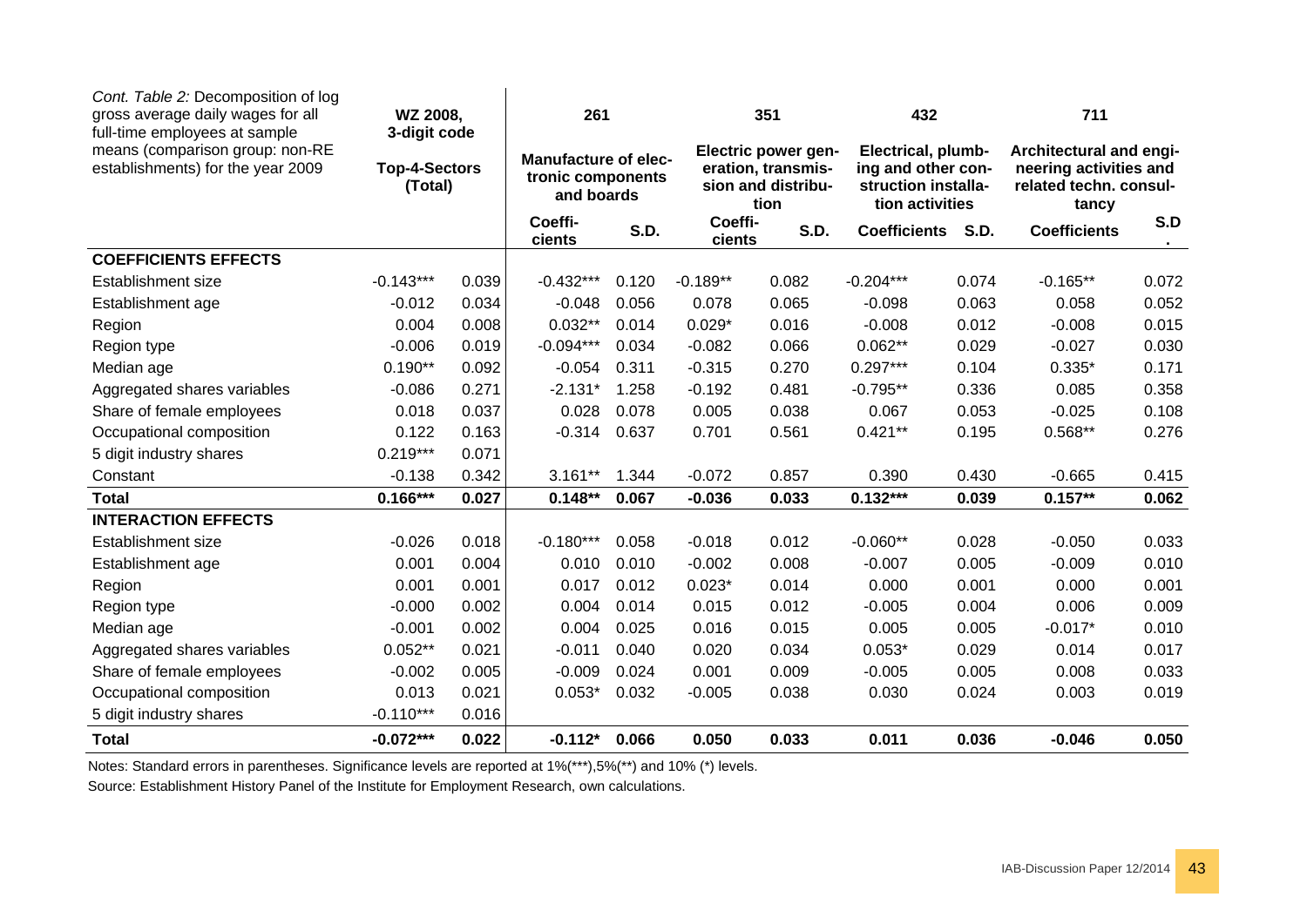# **Appendix**

#### **Table A-1**

#### **Instruments of Renewable Energy Policy of the EUROPEAN COMMISSION (Source: IEA/IRENA Global Renewable Energy Policies and Measures Database, International Energy Agency (IEA) and International Renewable Energy Agency (IRENA) 2014)**

<span id="page-43-0"></span>

| <b>Title</b>                                                           | Year | <b>Policy</b><br><b>Status</b> | <b>Policy Type</b>                                                                                                                                                                                                                                                                                                                                                                                                                                                                                                                                                              | <b>Policy Target</b>                                                                                                           |
|------------------------------------------------------------------------|------|--------------------------------|---------------------------------------------------------------------------------------------------------------------------------------------------------------------------------------------------------------------------------------------------------------------------------------------------------------------------------------------------------------------------------------------------------------------------------------------------------------------------------------------------------------------------------------------------------------------------------|--------------------------------------------------------------------------------------------------------------------------------|
| First Phase of European Climate<br>Change Programme (EECP)             | 2001 | Ended                          | Policy Support, Information and Education, Advice/Aid in Implementation,<br>Voluntary Approaches, Negotiated Agreements (Public-private sector), Infor-<br>mation and Education, Performance Label, Endorsement label, Information<br>and Education, Information provision, Policy Support, Institutional creation,<br>Economic Instruments, Direct investment, Infrastructure investments, Regula-<br>tory Instruments, Other mandatory requirements, Regulatory Instruments,<br>Codes and standards, Economic Instruments, Market-based instruments,<br>GHG emissions trading | Geothermal, Power, Geother-<br>mal, Heat                                                                                       |
| White paper: European transport<br>policy for 2010: time to decide     | 2001 | In Force                       | Policy Support, Strategic planning, Economic Instruments, Fiscal/financial<br>incentives, Policy Support                                                                                                                                                                                                                                                                                                                                                                                                                                                                        | Bioenergy, Biofuels for<br>transport                                                                                           |
| Directive on Biofuels for Transport<br>(2003/30/EC)                    | 2003 | In Force                       | Regulatory Instruments, Codes and standards, Regulatory Instruments, Other<br>mandatory requirements                                                                                                                                                                                                                                                                                                                                                                                                                                                                            | Bioenergy, Biofuels for<br>transport                                                                                           |
| Directive on the Taxation of Energy<br><b>Products and Electricity</b> | 2004 | In Force                       | Economic Instruments, Fiscal/financial incentives, Taxes                                                                                                                                                                                                                                                                                                                                                                                                                                                                                                                        | Multiple RE Sources, Power,<br>Multiple RE Sources, All, Multi-<br>ple RE Sources, CHP, Multiple<br><b>RE Sources, Heating</b> |
| <b>Biomass Action Plan</b>                                             | 2005 | In Force                       | Policy Support, Strategic planning                                                                                                                                                                                                                                                                                                                                                                                                                                                                                                                                              | Multiple RE Sources, Power,<br>Multiple RE Sources, All, Multi-<br>ple RE Sources, CHP, Multiple<br><b>RE Sources, Heating</b> |
| European Photovoltaic Technology<br>Platform                           | 2005 | In Force                       | Voluntary Approaches, Negotiated Agreements (Public-private sector), Policy<br>Support, Insitutional creation, Policy Support, Strategic planning, Research,<br>Development and Deployment (RD&D), Research programme, Technology<br>deployment and diffusion                                                                                                                                                                                                                                                                                                                   | Solar, Solar photovoltaic                                                                                                      |
| Solar Thermal Technology Platform                                      | 2006 | In Force                       | Voluntary Approaches, Negotiated Agreements (Public-private sector), Policy<br>Support, Insitutional creation, Policy Support, Strategic planning                                                                                                                                                                                                                                                                                                                                                                                                                               | Solar Thermal                                                                                                                  |
| <b>EU Biofuels Strategy</b>                                            | 2006 | In Force                       | Policy Support, Strategic planning                                                                                                                                                                                                                                                                                                                                                                                                                                                                                                                                              | Bioenergy                                                                                                                      |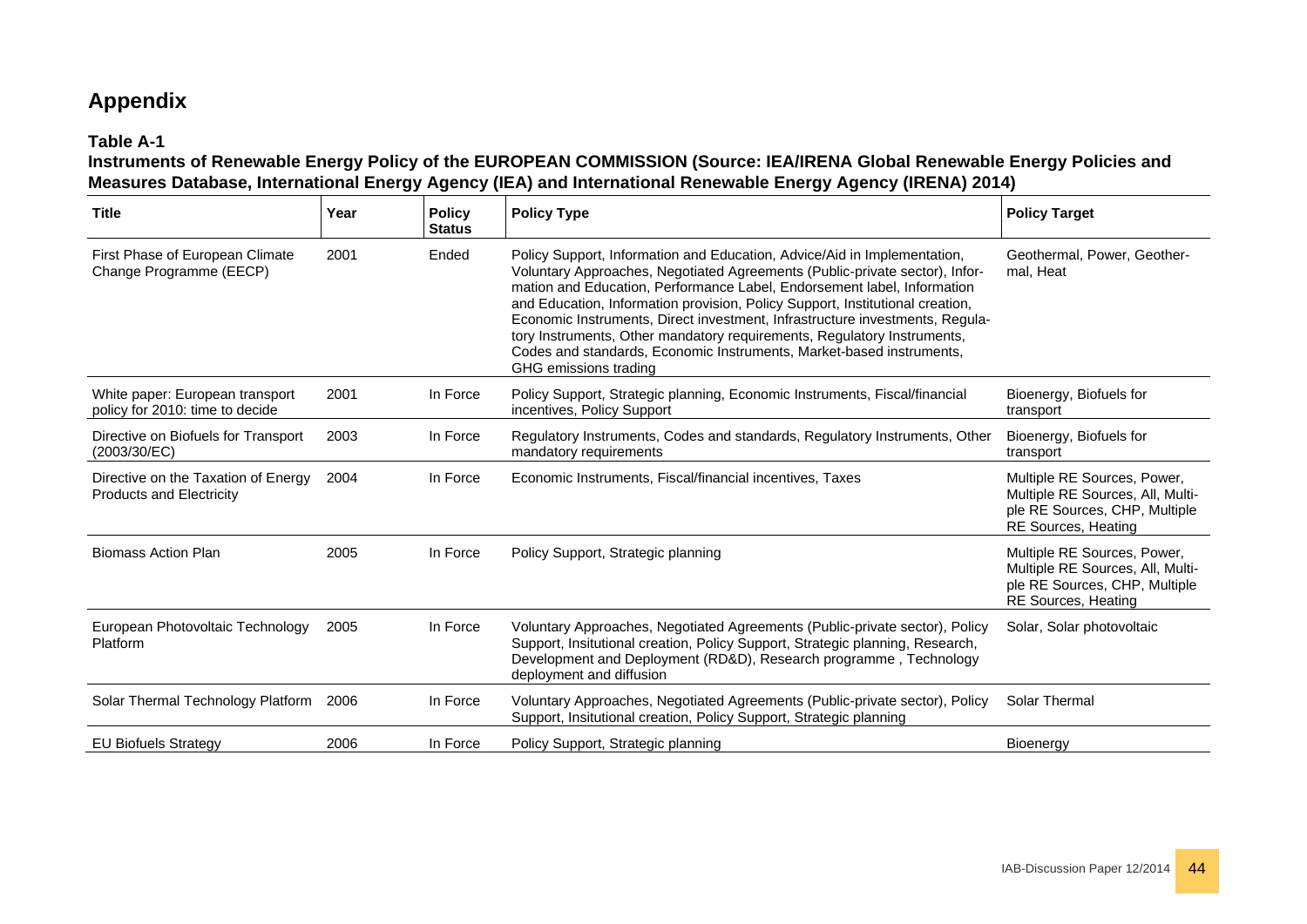| <b>Biofuels Energy Technology Plat-</b><br>form                                                                   | 2006 | In Force | Voluntary Approaches, Negotiated Agreements (Public-private sector), Policy<br>Support, Insitutional creation, Research, Development and Deployment<br>(RD&D), Research, Development and Deployment (RD&D), Demonstration<br>project, Research, Development and Deployment (RD&D), Research pro-<br>gramme, Technology deployment and diffusion, Research, Development and<br>Deployment (RD&D), Research programme, Technology development | Bioenergy, Biofuels for<br>transport                                                                                           |
|-------------------------------------------------------------------------------------------------------------------|------|----------|---------------------------------------------------------------------------------------------------------------------------------------------------------------------------------------------------------------------------------------------------------------------------------------------------------------------------------------------------------------------------------------------------------------------------------------------|--------------------------------------------------------------------------------------------------------------------------------|
| Wind Energy Technology Platform                                                                                   | 2006 | In Force | Voluntary Approaches, Negotiated Agreements (Public-private sector), Policy<br>Support, Insitutional creation, Research, Development and Deployment<br>(RD&D), Research, Development and Deployment (RD&D), Research pro-<br>gramme, Technology deployment and diffusion, Research, Development and<br>Deployment (RD&D), Research programme, Technology development                                                                        | Wind, Onshore, Wind, Offshore                                                                                                  |
| Methane-to-Markets Partnership                                                                                    | 2007 | In Force | Voluntary Approaches, Information and Education, Information provision,<br>Information and Education, Advice/Aid in Implementation                                                                                                                                                                                                                                                                                                          | Bioenergy, Biomass for power,<br>Bioenergy, Biomass for heat                                                                   |
| Strategic Energy Technology Plan<br>(SET-Plan): Towards a low carbon<br>future                                    | 2007 | In Force | Policy Support, Strategic planning, Policy Support, Insitutional creation                                                                                                                                                                                                                                                                                                                                                                   | Multiple RE Sources, Power,<br>Multiple RE Sources, All, Multi-<br>ple RE Sources, CHP, Multiple<br>RE Sources, Heating        |
| Renewable Energy Road Map -<br>Renewable energies in the 21st<br>century: building a more sustaina-<br>ble future | 2007 | In Force | Policy Support, Strategic planning                                                                                                                                                                                                                                                                                                                                                                                                          | Multiple RE Sources                                                                                                            |
| An Energy Policy for Europe                                                                                       | 2007 | In Force | Policy Support, Strategic planning                                                                                                                                                                                                                                                                                                                                                                                                          | Multiple RE Sources, Power,<br>Multiple RE Sources, All, Multi-<br>ple RE Sources, CHP, Multiple<br>RE Sources, Heating        |
| European Council Action Plan<br>(2007-2009) Energy Policy for Eu-<br>rope                                         | 2007 | In Force | Policy Support, Strategic planning                                                                                                                                                                                                                                                                                                                                                                                                          | Multiple RE Sources, Power,<br>Multiple RE Sources, All, Multi-<br>ple RE Sources, CHP, Multiple<br><b>RE Sources, Heating</b> |
| Revised State Aid Guidelines for<br><b>Environmental Protection</b>                                               | 2008 | In Force | Regulatory Instruments, Regulatory Instruments, Monitoring                                                                                                                                                                                                                                                                                                                                                                                  | Multiple RE Sources                                                                                                            |
| 3 x 20 20 by 2020: Europes Climate 2008<br><b>Change Opportunity</b>                                              |      | In Force | Policy Support, Strategic planning                                                                                                                                                                                                                                                                                                                                                                                                          | Multiple RE Sources, Power,<br>Multiple RE Sources, All, Multi-<br>ple RE Sources, Heating, Multi-<br>ple RE Sources, CHP      |
| EU Climate and Energy Package:<br>Quality standards for fuels and<br>biofuels                                     | 2009 | In Force | Regulatory Instruments, Codes and standards                                                                                                                                                                                                                                                                                                                                                                                                 | Bioenergy, Biofuels for<br>transport                                                                                           |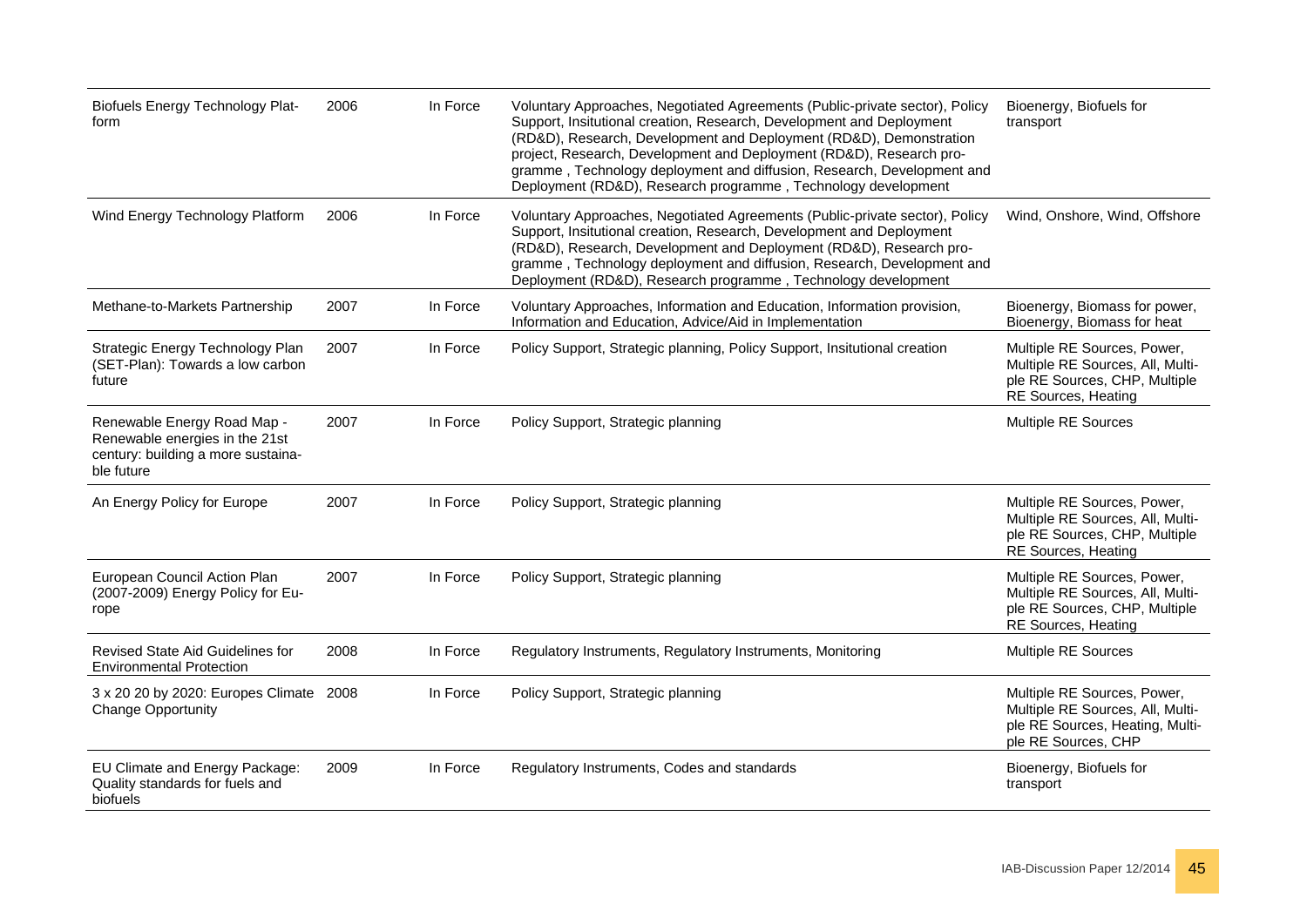# **Table A-2**

#### **Instruments of Renewable Energy Policy of the GERMAN FEDERAL GOVERNMENT (Source: IEA/IRENA Global Renewable Energy Policies and Measures Database, International Energy Agency (IEA) and International Renewable Energy Agency (IRENA) 2014)**

| <b>Title</b>                                              | Year                      | <b>Policy Status</b> | <b>Policy Type</b>                                                                                                                                                                                                                                                                                                | <b>Policy Target</b>                                                                                                           | <b>Source</b>            |
|-----------------------------------------------------------|---------------------------|----------------------|-------------------------------------------------------------------------------------------------------------------------------------------------------------------------------------------------------------------------------------------------------------------------------------------------------------------|--------------------------------------------------------------------------------------------------------------------------------|--------------------------|
| 250 MW Wind Programme                                     | 1989                      | Ended                | Economic Instruments, Fiscal/financial<br>incentives, Grants and subsidies                                                                                                                                                                                                                                        | Wind                                                                                                                           | <b>IEA/IRENA</b><br>2014 |
| Full Cost Rates (Kostende-<br>ckende Vergütung)           | 1993                      | Ended                | Economic Instruments, Fiscal/financial<br>incentives, Taxes, Economic Instru-<br>ments, Fiscal/financial incentives,<br>Feed-in tariffs/premiums                                                                                                                                                                  | Solar, Solar photovoltaic                                                                                                      | <b>IEA/IRENA</b><br>2014 |
| <b>Green Power</b>                                        | 1996                      | In Force             | Regulatory Instruments, Economic<br>Instruments, Direct investment, Pro-<br>curement rules, Regulatory Instru-<br>ments, Monitoring, Regulatory Instru-<br>ments, Other mandatory requirements                                                                                                                    | Wind, Onshore, Bioenergy, Biomass for pow-<br>er, Geothermal, Power, Hydropower, Multiple<br>RE Sources, Power, Wind, Offshore | <b>IEA/IRENA</b><br>2014 |
| Federal Building Codes for<br>Renewable Energy Production | 1997                      | In Force             | Regulatory Instruments, Codes and<br>standards, Regulatory Instruments,<br>Other mandatory requirements                                                                                                                                                                                                           | Wind, Onshore, Bioenergy, Biomass for pow-<br>er, Multiple RE Sources, Power                                                   | <b>IEA/IRENA</b><br>2014 |
| Market Incentive Programme<br>(Marktanreizprogramm)       | 1999                      | In Force             | Research, Development and Deploy-<br>ment (RD&D), Research programme,<br>Technology deployment and diffusion,<br>Economic Instruments, Fiscal/financial<br>incentives, Economic Instruments,<br>Fiscal/financial incentives, Grants and<br>subsidies, Economic Instruments,<br>Fiscal/financial incentives, Loans | Solar Thermal, Bioenergy, Biomass for heat,<br>Bioenergy, Biomass for power, Geothermal,<br>Heat, Geothermal, Power            | <b>IEA/IRENA</b><br>2014 |
| Solarthermie 2000Plus                                     | 2004<br>(amended<br>2008) | Ended                | Research, Development and Deploy-<br>ment (RD&D), Economic Instruments,<br>Fiscal/financial incentives, Grants and<br>subsidies, Economic Instruments,<br>Fiscal/financial incentives                                                                                                                             | Solar Thermal, Solar Thermal, Solar heat                                                                                       | <b>IEA/IRENA</b><br>2014 |
| Klimazwei Research Pro-<br>gramme                         | 2006                      | Ended                | Research, Development and Deploy-<br>ment (RD&D), Research programme,<br>Technology deployment and diffusion,<br>Research, Development and Deploy-<br>ment (RD&D), Research programme,<br>Research, Development and Deploy-<br>ment (RD&D), Demonstration project                                                 | Wind, Bioenergy, Biomass for heat, Geother-<br>mal, Heat                                                                       | <b>IEA/IRENA</b><br>2014 |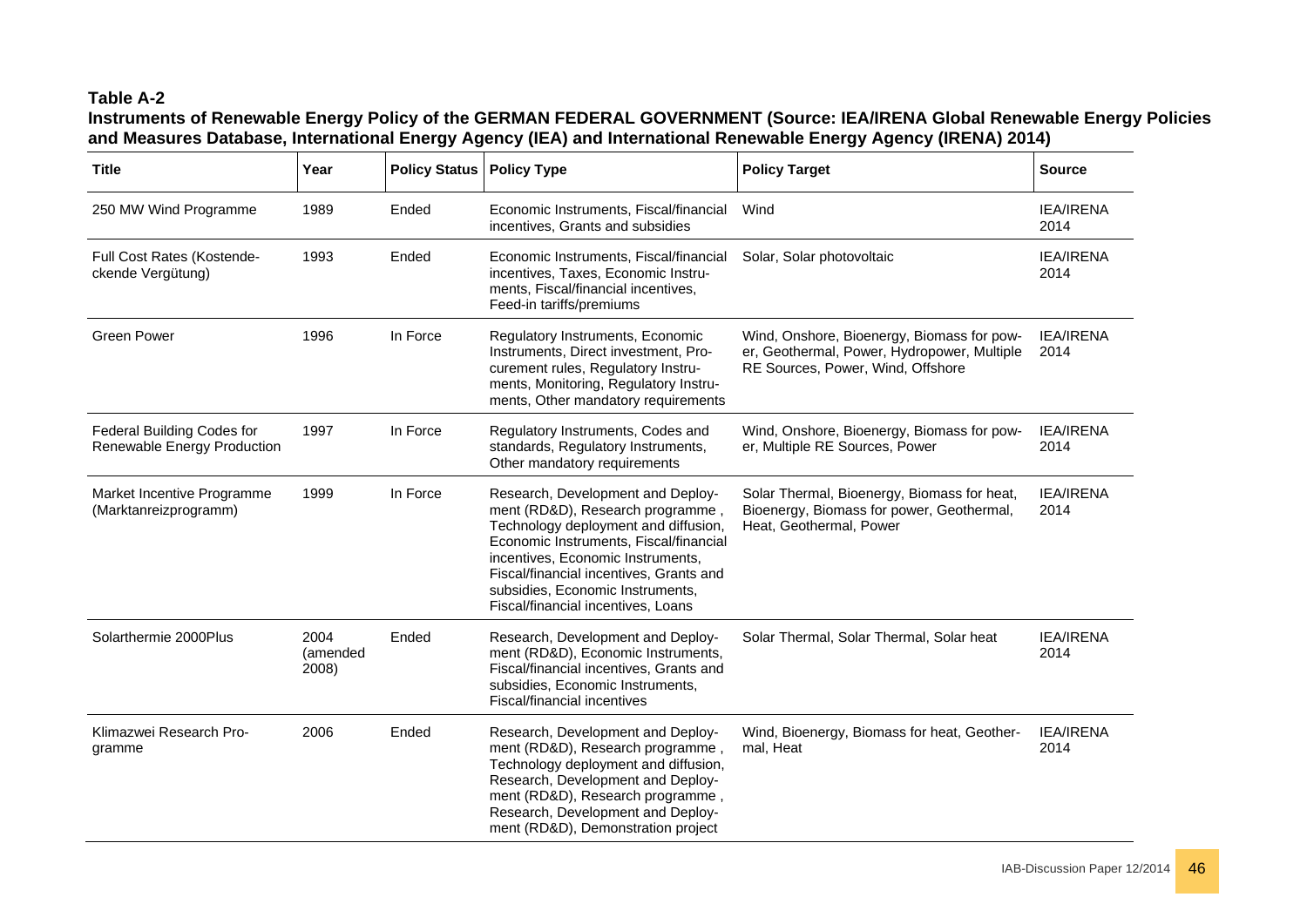| Integrated Climate Change and<br><b>Energy Programme</b>                                                                                                             | 2007 | In Force | Policy Support, Strategic planning                                                                                                                                                                                           | Multiple RE Sources, Power, Multiple RE<br>Sources, CHP, Multiple RE Sources, Heating,<br>Multiple RE Sources, All                                                                                | <b>IEA/IRENA</b><br>2014 |
|----------------------------------------------------------------------------------------------------------------------------------------------------------------------|------|----------|------------------------------------------------------------------------------------------------------------------------------------------------------------------------------------------------------------------------------|---------------------------------------------------------------------------------------------------------------------------------------------------------------------------------------------------|--------------------------|
| KfW Renewable Energies Pro-<br>gramme (KfW-Programm Er-<br>neuerbare Energien)                                                                                       | 2009 | In Force | Economic Instruments, Fiscal/financial<br>incentives, Loans, Economic Instru-<br>ments, Fiscal/financial incentives,<br>Grants and subsidies                                                                                 | Wind, Geothermal, Heat, Bioenergy, Biomass<br>for heat, Bioenergy, Biomass for power, Mul-<br>tiple RE Sources, CHP, Multiple RE Sources,<br>Power, Solar, Solar photovoltaic, Solar Ther-<br>mal | <b>IEA/IRENA</b><br>2014 |
| Renewable Energies Heat Act<br>(EEWärmeG)                                                                                                                            | 2009 | In Force | Regulatory Instruments, Other manda-<br>tory requirements                                                                                                                                                                    | Solar Thermal, Bioenergy, Biomass for heat,<br>Geothermal, Heat, Multiple RE Sources, CHP,<br>Multiple RE Sources, Heating                                                                        | <b>IEA/IRENA</b><br>2014 |
| <b>Energy Concept</b>                                                                                                                                                | 2010 | In Force | Regulatory Instruments, Policy Sup-<br>port, Strategic planning                                                                                                                                                              | Multiple RE Sources                                                                                                                                                                               | <b>IEA/IRENA</b><br>2014 |
| <b>Biofuels Quota Act</b>                                                                                                                                            | 2010 | In Force | Regulatory Instruments, Codes and<br>standards, Product standards, Regula-<br>tory Instruments, Codes and stand-<br>ards, Vehicle fuel-economy and emis-<br>sions standards, Regulatory Instru-<br>ments, Obligation schemes | Bioenergy, Biofuels for transport                                                                                                                                                                 | <b>IEA/IRENA</b><br>2014 |
| National Energy Action Plan<br>(NREAP)                                                                                                                               | 2010 | In Force | Policy Support, Strategic planning,<br><b>Policy Support</b>                                                                                                                                                                 | Multiple RE Sources, Multiple RE Sources,<br>All, Multiple RE Sources, CHP, Multiple RE<br>Sources, Cooling, Multiple RE Sources, Heat-<br>ing, Multiple RE Sources, Power                        | <b>IEA/IRENA</b><br>2014 |
| KfW Programme Offshore Wind<br>Energy                                                                                                                                | 2011 | In Force | Economic Instruments, Fiscal/financial<br>incentives, Loans, Economic Instru-<br>ments, Fiscal/financial incentives,<br>Grants and subsidies                                                                                 | Wind, Onshore, Wind, Offshore                                                                                                                                                                     | <b>IEA/IRENA</b><br>2014 |
| Law on Energy and Climate<br>Fund                                                                                                                                    | 2011 | In Force | Policy Support, Insitutional creation                                                                                                                                                                                        | Multiple RE Sources                                                                                                                                                                               | <b>IEA/IRENA</b><br>2014 |
| Sixth Energy Research Pro-<br>gramme<br>(6.Energieforschungsprogramm<br>- Forschung für eine umwelt-<br>schonende, zuverlässige und<br>bezahlbare Energieversorgung) | 2011 | In Force | Research, Development and Deploy-<br>ment (RD&D)                                                                                                                                                                             | Multiple RE Sources, All                                                                                                                                                                          | <b>IEA/IRENA</b><br>2014 |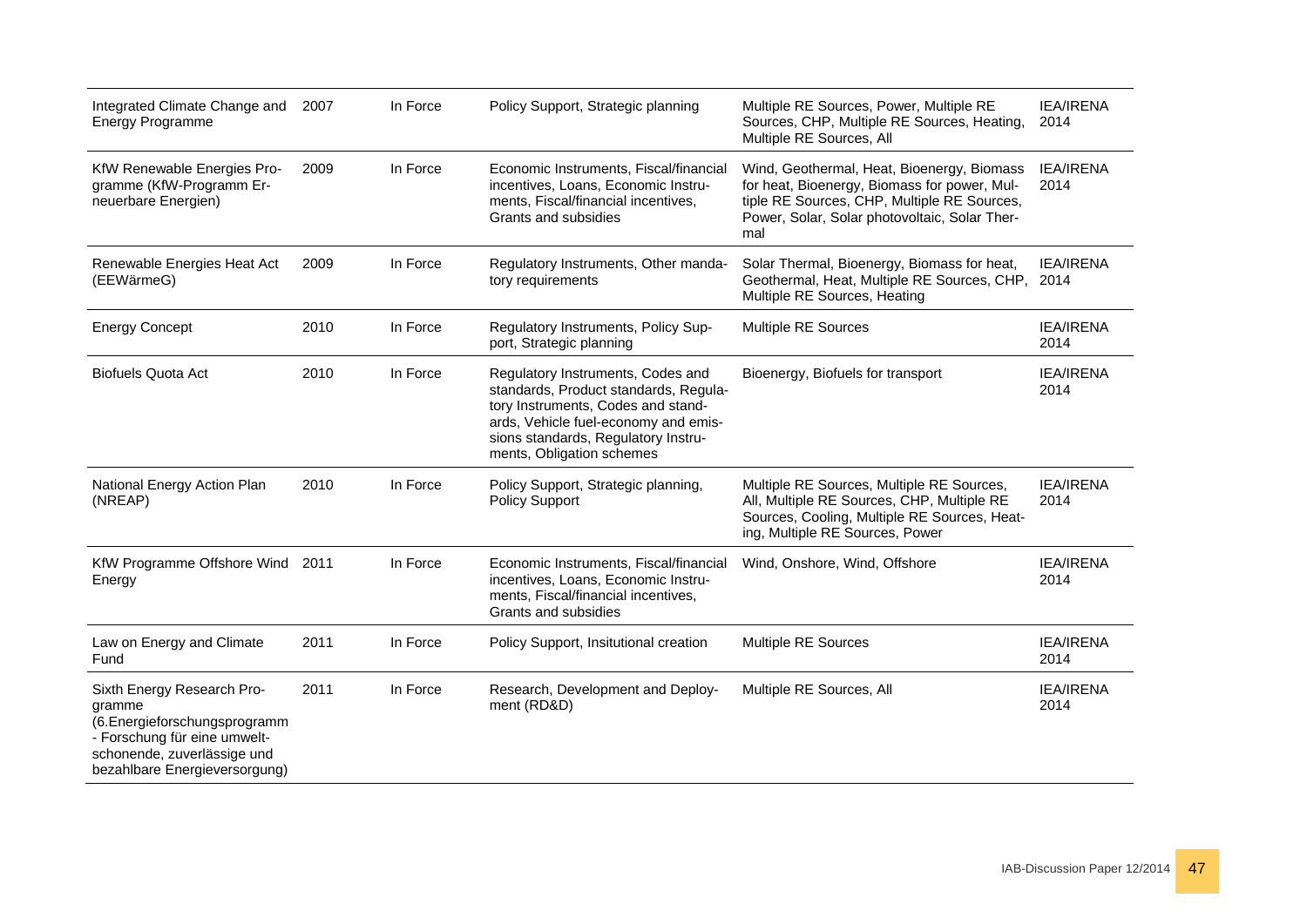| CHP Agreements with Industry<br>(Vereinbarung zwischen der<br>Regierung der Bundesrepublik<br>Deutschland und der deutschen<br>Wirtschaft zur Steigerung der<br>Energieeffizienz) | 2012 | In Force | Voluntary Approaches, Negotiated<br>Agreements (Public-private sector),<br><b>Voluntary Approaches</b>                                                    | Multiple RE Sources, CHP                                                                                         | <b>IEA/IRENA</b><br>2014                   |
|-----------------------------------------------------------------------------------------------------------------------------------------------------------------------------------|------|----------|-----------------------------------------------------------------------------------------------------------------------------------------------------------|------------------------------------------------------------------------------------------------------------------|--------------------------------------------|
| 2012 Amendment of the Re-<br>newable Energy Sources Act -<br>EEG-                                                                                                                 | 2012 | In Force | Policy Support, Economic Instruments,<br>Fiscal/financial incentives, Feed-in<br>tariffs/premiums, Economic Instru-<br>ments, Fiscal/financial incentives | Wind, Onshore, Bioenergy, Biomass for heat,<br>Hydropower, Geothermal, Power, Solar, Solar<br>photovoltaic, Wind | <b>IEA/IRENA</b><br>2014, BGBI.<br>p. 1754 |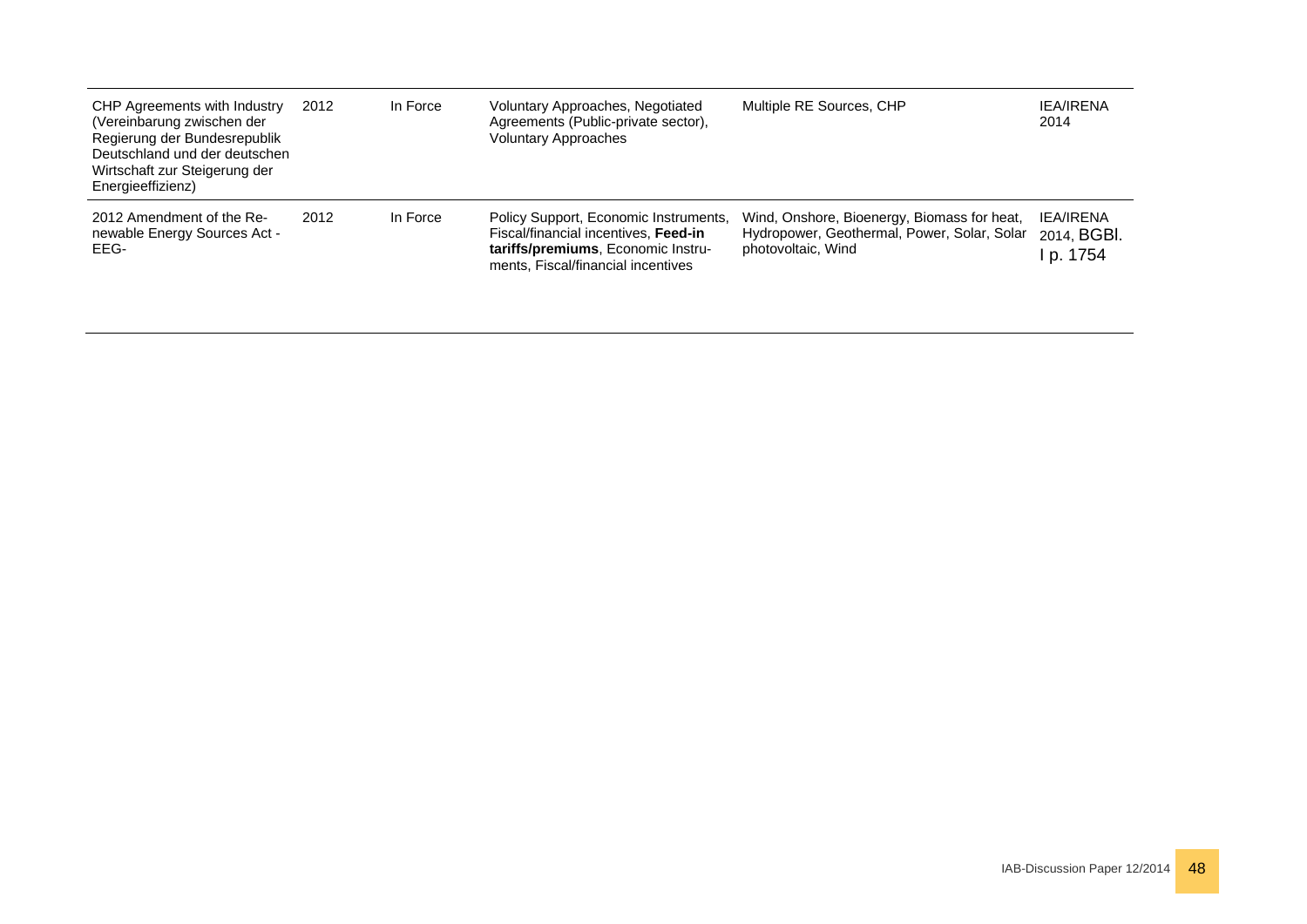

#### **Figure A-1 RE share in Germany's gross final energy consumption**



#### **Figure A-2 EEG Differential Costs (reimbursements financed by EEG levys)**



#### Source: German Federal Ministry for Economic Affairs and Energy (2013): Zeitreihen zur Entwicklung der Kosten des EEG unter Verwendung von durch die Übertragungsnetzbetreiber (ÜNB) veröffentlichter Daten. URL: [http://www.erneuerbare](http://www.erneuerbare-energien.de/fileadmin/Daten_EE/Dokumente__PDFs_/ee_energiedaten_ue_n_b.pdf)[energien.de/fileadmin/Daten\\_EE/Dokumente\\_\\_PDFs\\_/ee\\_energiedaten\\_ue\\_n\\_b.pdf](http://www.erneuerbare-energien.de/fileadmin/Daten_EE/Dokumente__PDFs_/ee_energiedaten_ue_n_b.pdf) [Last Access: May 5, 2014].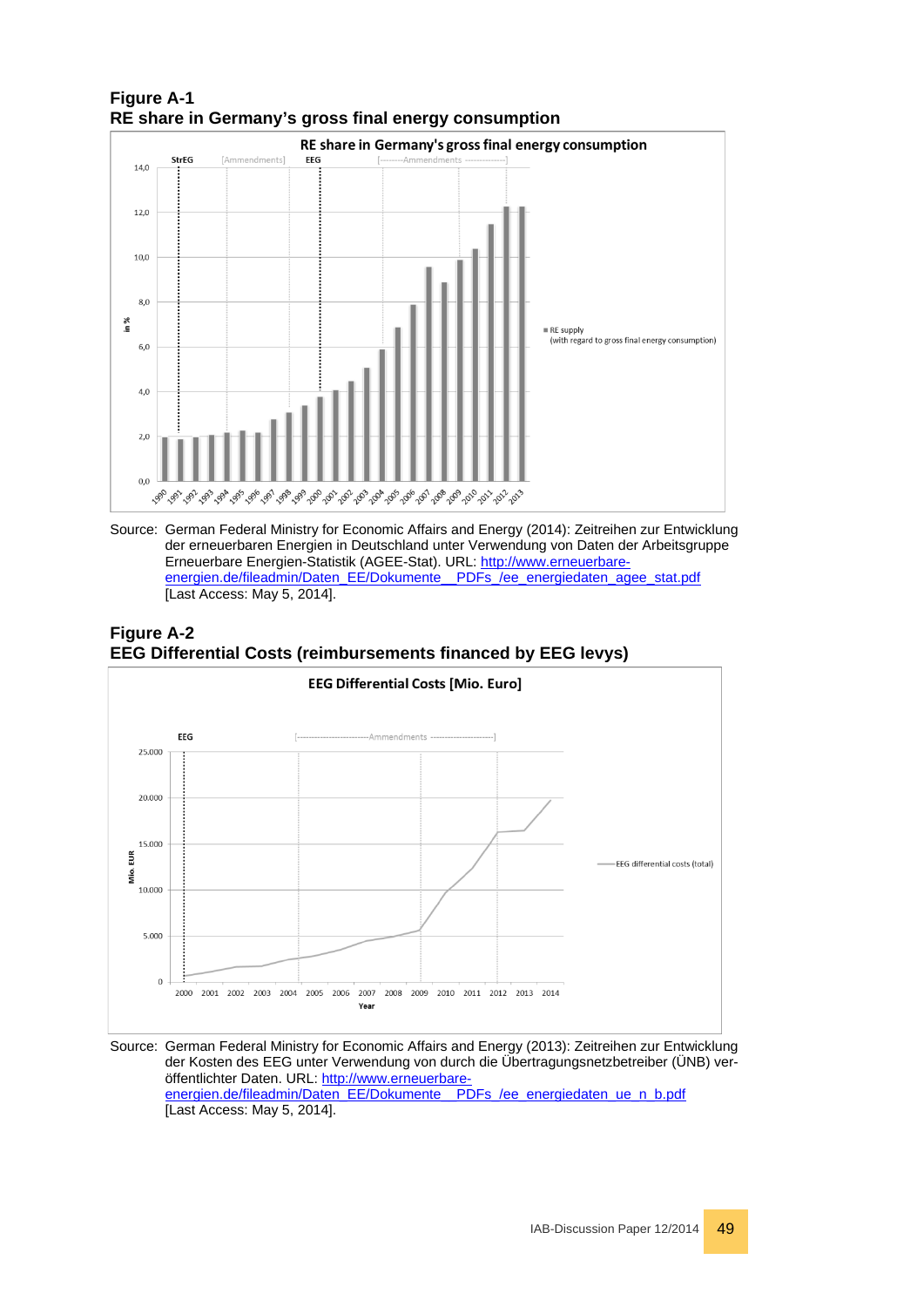# **Recently published**

| No.            | Author(s)                                                | <b>Title</b>                                                                                            | <b>Date</b> |
|----------------|----------------------------------------------------------|---------------------------------------------------------------------------------------------------------|-------------|
|                | 18/2013 Schwengler, B.                                   | Einfluss der europäischen Regionalpolitik auf die<br>deutsche Regionalförderung                         | 10/13       |
|                | 19/2013 Bossler, M.                                      | Recruiting abroad: the role of foreign affinity and<br>labour market scarcity                           | 11/13       |
|                | 20/2013 Forlani, E.<br>Lodigiani, E.<br>Mendolicchio, C. | The impact of low-skilled immigration on female<br>labour supply                                        | 11/13       |
|                | 21/2013 Singer, Ch.<br>Toomet, O.-S.                     | On government-subsidized training programs for<br>older workers                                         | 12/13       |
|                | 22/2013 Bauer, A.<br>Kruppe, Th.                         | Policy Styles: Zur Genese des Politikstilkonzepts<br>und dessen Einbindung in Evaluationsstudien        | 12/13       |
| 1/2014         | Hawranek, F.<br>Schanne, N.                              | Your very private job agency                                                                            | 1/14        |
| <u>2/2014</u>  | Kiesl, H.,<br>Drechsler, J.                              | Beat the heap                                                                                           | 2/14        |
| 3/2014         | Schäffler, J.,<br>Hecht, V.<br>Moritz, M.,               | Regional determinants of German FDI in the<br><b>Czech Republic</b>                                     | 2/14        |
| 4/2014         | Prantl, S.<br>Spitz-Oener, A.                            | Interacting product and labor market regulation<br>and the impact of immigration on native wages        | 2/14        |
| 5/2014         | Kohlbrecher, B.<br>Merkl, C.<br>Nordmeier, D.            | Revisiting the matching function                                                                        | 2/14        |
| 6/2014         | Kopf, E.,<br>Zabel, C.                                   | Active labour market programmes for women<br>with a partner                                             | 2/14        |
| 7/2014         | Rebien, M.,<br>Kubis, A.,<br>Müller, A.                  | Success and failure in the operational recruit-<br>ment process                                         | 3/14        |
| 8/2014         | Pietra, T.                                               | Mendolicchio, C. On the efficiency properties of the Roy's model<br>under asymmetric information        | 3/14        |
| 9/2014         | Christoph, B.<br>Pauser, J.<br>Wiemers, J.               | Konsummuster und Konsumarmut von SGB-II-<br>Leistungsempfängern                                         | 4/14        |
| <u>10/2014</u> | Bossler, M.                                              | Sorting within and across establishments                                                                | 4/14        |
| 11/2014        | Gillet, H.<br>Pauser, J.                                 | Efficiency in public input provision in two asym-<br>metric jurisdictions with imperfect labour markets | 4/14        |

As per: 2014-04-29

For a full list, consult the IAB website <http://www.iab.de/de/publikationen/discussionpaper.aspx>